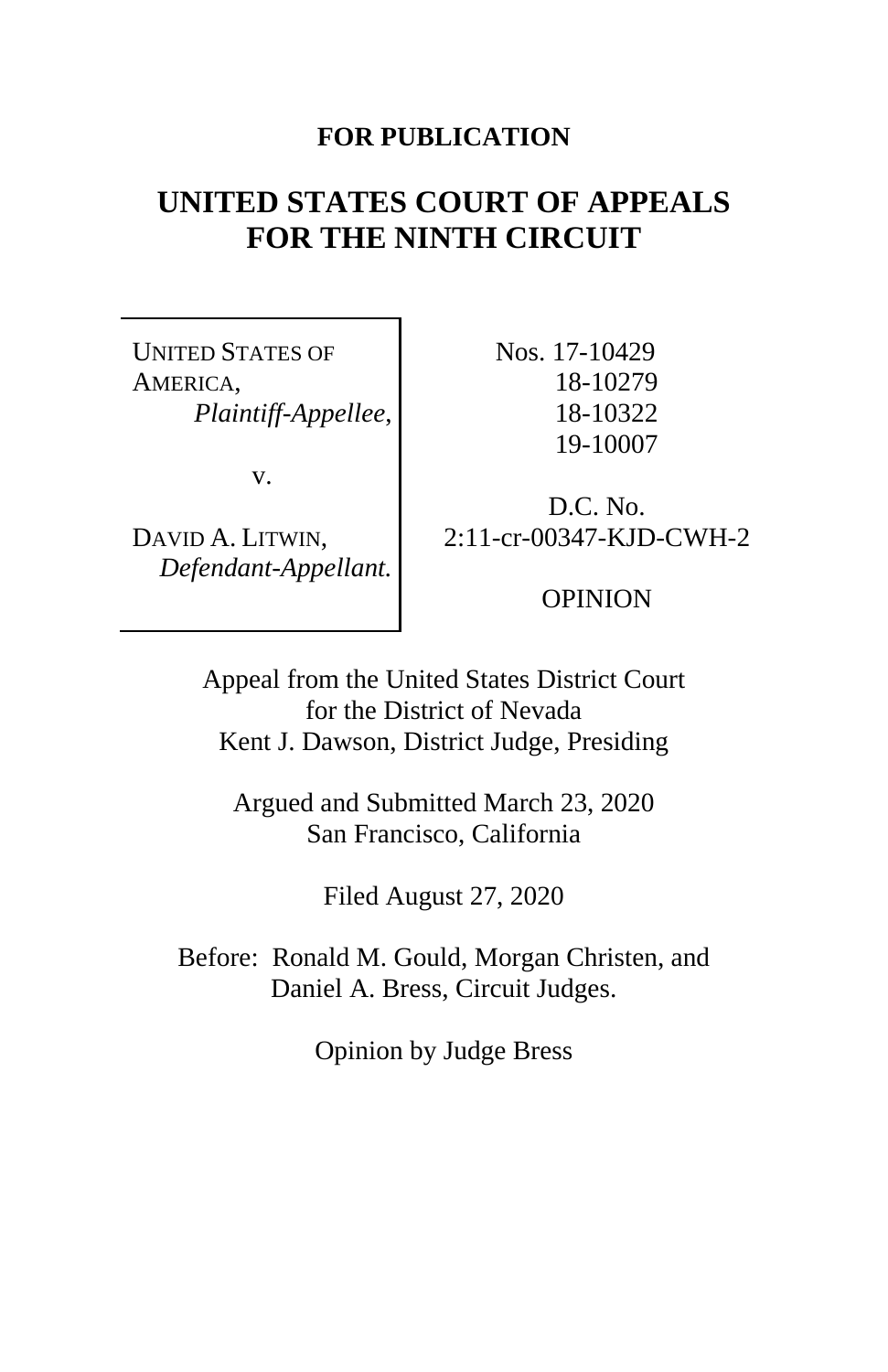### **SUMMARY[\\*](#page-1-0)**

### **Criminal Law**

The panel vacated David Litwin's convictions and sentence for conspiracy to distribute a controlled substance and eight counts of distribution of a controlled substance, and remanded for a new trial, in a case in which the panel confronted the question whether a district court erred in dismissing a juror, hours into jury deliberations following a lengthy criminal trial.

Under the unique facts of this case, and notwithstanding the substantial resources expended, the panel was constrained to conclude that the district court erred in dismissing the juror. The panel wrote that the district court's determination that the juror harbored "malice toward the judicial process" is not supported and cannot provide the basis for the juror's dismissal. The panel wrote that while the district court also cited the juror's alleged refusal to deliberate, the panel was firmly convinced there was a reasonable possibility that the juror's dismissal stemmed from her views on the strength of the government's prosecution. The panel based its decision on the specific and uncommon circumstances of this case, including the district court's decision to strike the juror, a former criminal defense lawyer, after receiving a complaint from other jurors and without clarifying the juror's alleged confusion about a jury instruction that applied to all charges; and that the district court removed the juror without giving the original jury any

<span id="page-1-0"></span>**<sup>\*</sup>** This summary constitutes no part of the opinion of the court. It has been prepared by court staff for the convenience of the reader.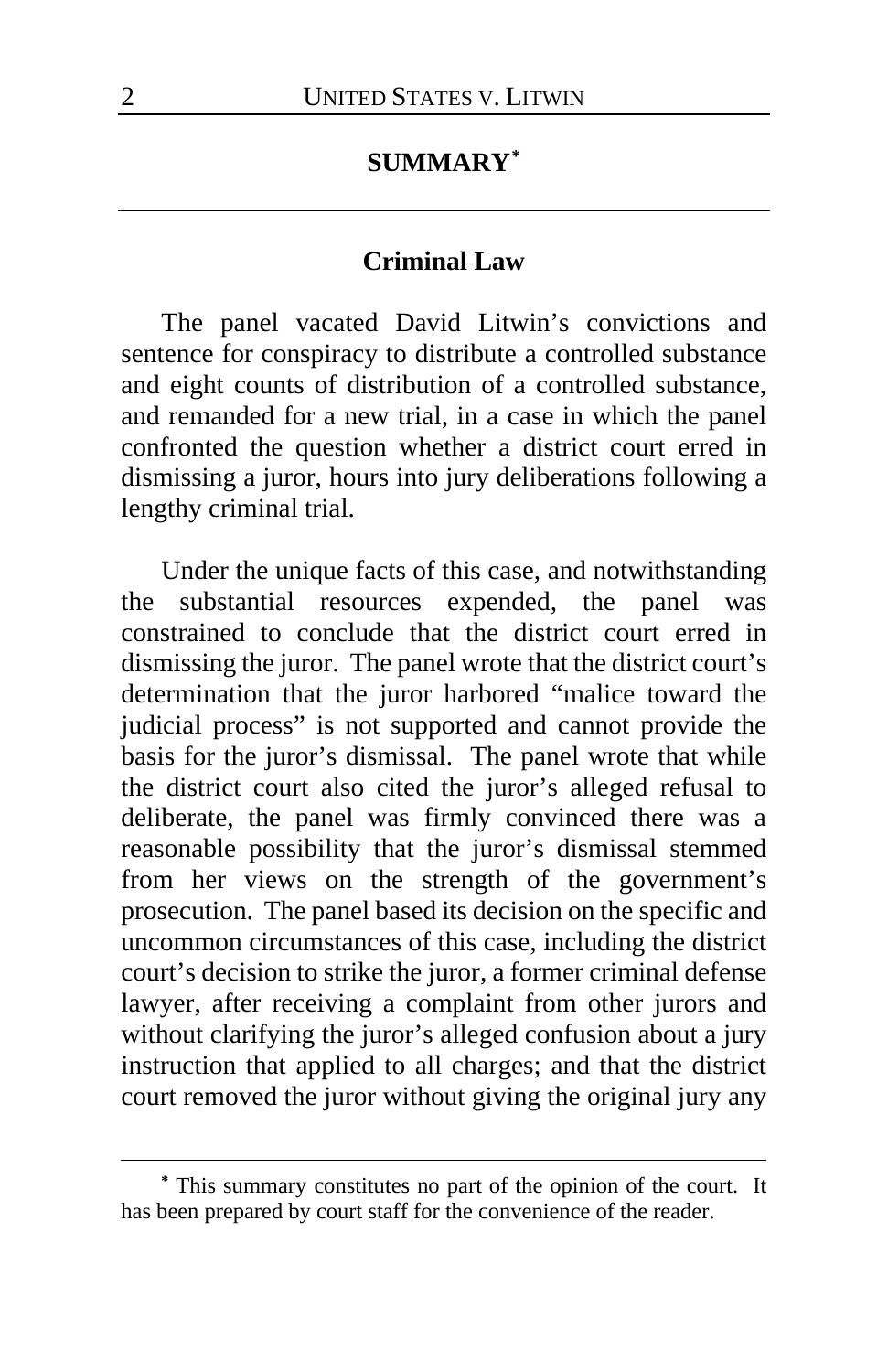further instructions or allowing it any further opportunity to deliberate. The panel recognized that the district court faced a trying situation with a hold-out juror after devoting many months to a taxing trial, but wrote that a single juror's ability to affect the outcome of a long-running prosecution is an inevitable possibility given the Sixth Amendment right to a unanimous jury verdict that criminal defendants are afforded.

### **COUNSEL**

Lisa A. Rasmussen (argued), Law Office of Lisa Rasmussen PC, Las Vegas, Nevada, for Defendant-Appellant.

William R. Reed (argued), Assistant United States Attorney; Elizabeth O. White, Appellate Chief; Nicholas A. Trutanich, United States Attorney; United States Attorney's Office, Reno, Nevada; for Plaintiff-Appellee.

### **OPINION**

BRESS, Circuit Judge:

We confront in this case the question whether a district court erred in dismissing a juror, hours into jury deliberations following a lengthy criminal trial. Dismissing a juror based on her views of the strength of the government's case is an intrusion on the jury's role and violates the Sixth Amendment. But though the decision must be made carefully, there are various reasons why a district court may properly, and in its discretion, remove a juror from service once the jury has begun deliberating. Determining whether such a dismissal was a violation of the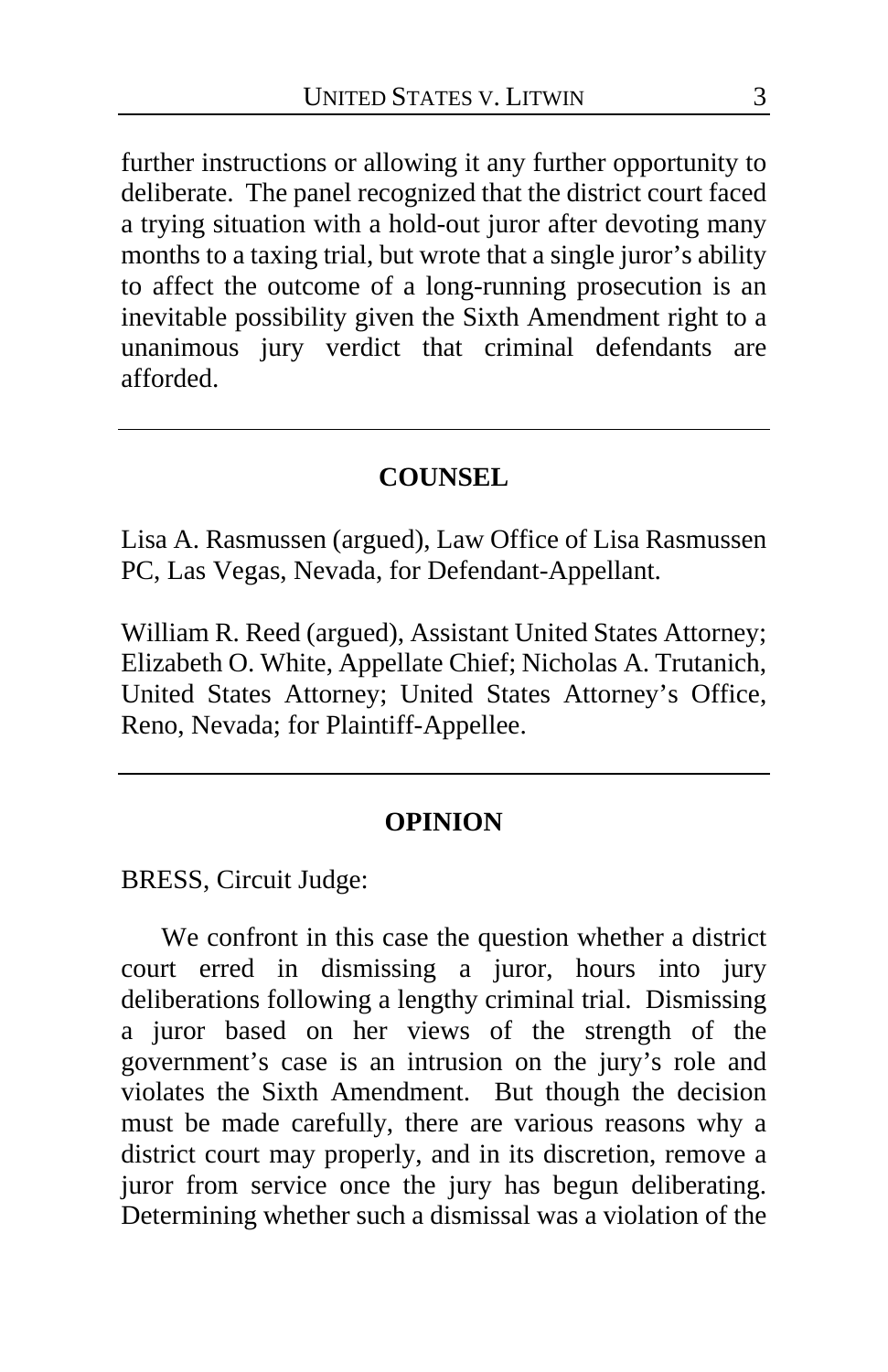defendant's constitutional right to a unanimous jury verdict, or instead a permissible response to a juror's recalcitrance, bias, or incapacity, is a sensitive task. Because district courts observe jurors first-hand, they are accorded considerable deference in their handling of these issues.

Under the unique facts before us, however, and notwithstanding the substantial resources expended in this case, we are constrained to conclude that the district court erred in dismissing a juror. The district court's determination that the juror harbored "malice toward the judicial process" is not supported and cannot provide the basis for the juror's dismissal. And while the district court also cited the juror's alleged refusal to deliberate, based on the record in this case we are firmly convinced there was a reasonable possibility that the juror's dismissal stemmed from her views on the strength of the government's prosecution.

We base our decision on the specific circumstances of this case, which are uncommon and which this opinion will describe in detail. These include the district court's decision to strike the juror, a former criminal defense lawyer, after receiving a complaint from other jurors and without clarifying the juror's alleged confusion about a jury instruction that applied to all charges. The district court also removed the juror without giving the original jury any further instructions or allowing it any further opportunity to deliberate.

We recognize that the district court faced a trying situation with a hold-out juror after devoting many months to a taxing trial. But a single juror's ability to affect the outcome of a long-running prosecution is an inevitable possibility given the Sixth Amendment right to a unanimous jury verdict that criminal defendants are afforded. When that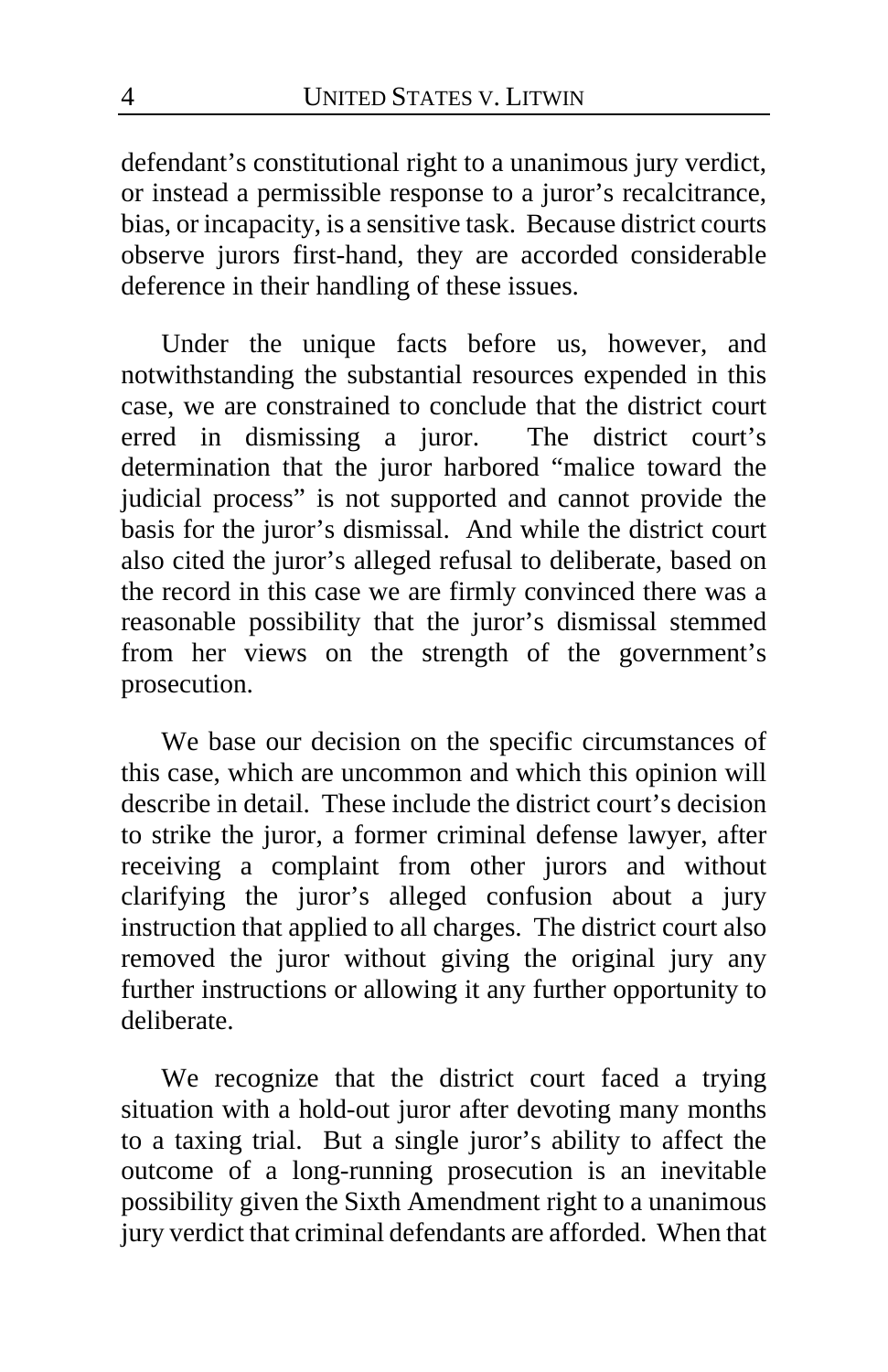right clashes with an interest in producing the result that most (but perhaps not all) jurors might reach, our law requires that the former must prevail. While the removed juror here may have disagreed with her peers on the strength of the government's case, that did not mean she thereby acted in bad faith.

Cases challenging the dismissal of a juror are classically fact-dependent. Our decision today is, and can only be, based on the unique combination of circumstances presented in this case. Although we do not do so lightly, we are compelled to vacate the defendant's convictions and sentence and remand for a new trial.

### I

### A

On October 28, 2015, a grand jury indicted Dr. Henri Wetselaar, a physician, and David Litwin, his "purported . . . medical assistant," on charges of conspiracy to distribute a controlled substance and eight counts of distributing a controlled substance. *See* 21 U.S.C. §§ 841(a)(1), (b)(1)(c), 846; 21 C.F.R. § 1306.04.Dr. Wetselaar was also charged with money laundering, 18 U.S.C. § 1957, and improperly structuring financial transactions, 31 U.S.C. §§ 5324(a)(3),  $(d)(1)$ – $(2)$ . Litwin was separately charged with three counts of making false statements to a government agency. 18 U.S.C. § 1001.

These charges arose from a lengthy law enforcement investigation into Wetselaar's Las Vegas-area medical practice. The investigation, which began in 2010 and included extensive use of undercover officers, revealed that Wetselaar was prescribing large quantities of powerful and addictive medications, such as Oxycodone and Xanax, often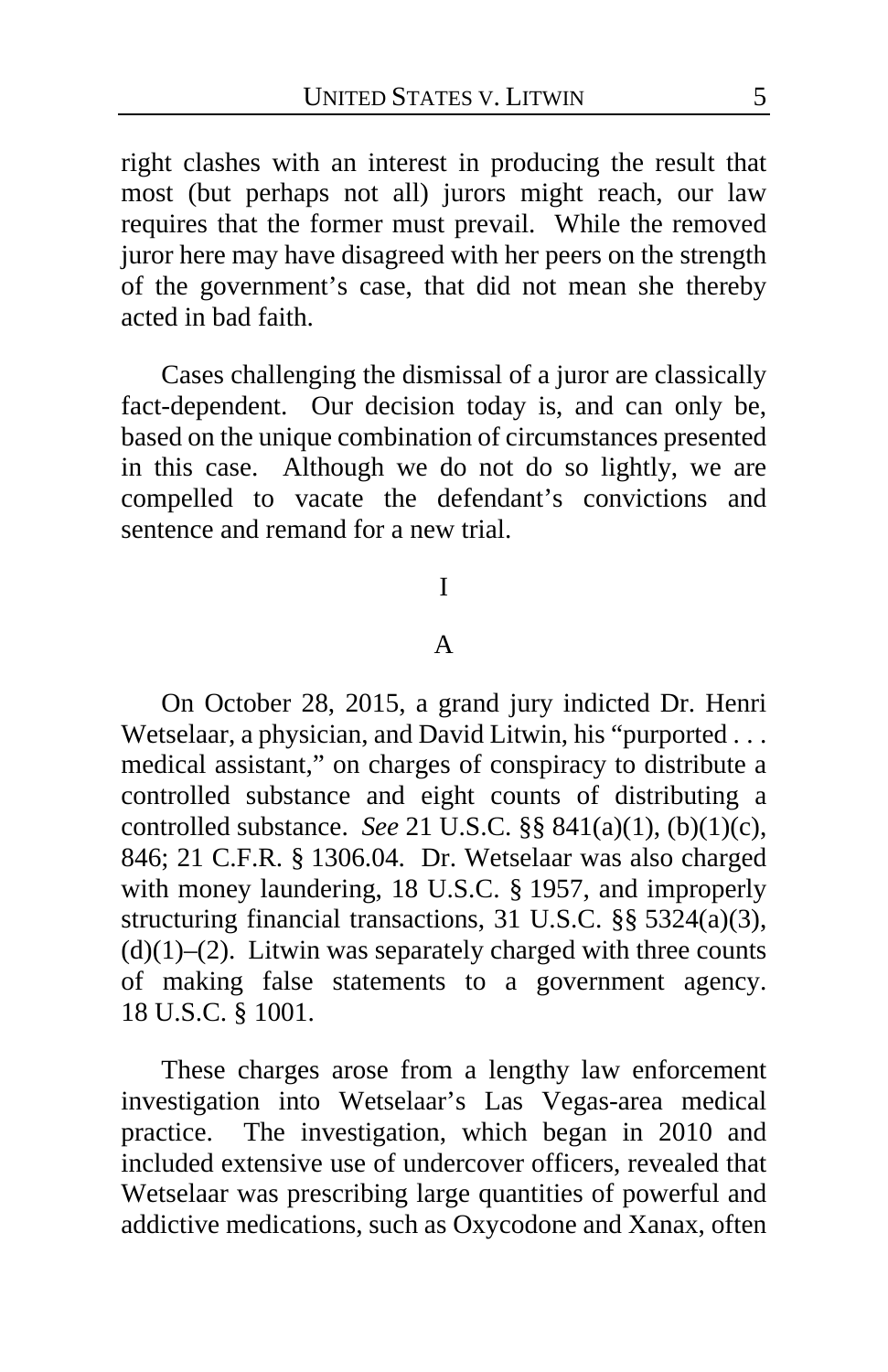on a cash basis, after perfunctory patient examinations. For a time, Wetselaar and Litwin also prescribed narcotics for cash to large groups of supposed patients who would visit private homes to meet with them.

Opening statements began on January 10, 2017. Due to Wetselaar's own health issues and his advanced age (he turned 93 years old during the trial), the trial was conducted only four days per week, stopping in the early afternoon each day. The government's evidence included recordings and testimony from undercover agents; testimony from "cappers" (individuals who posed as and recruited allegedly fraudulent patients to obtain prescriptions for drugs that were later sold on the street); and medical testimony regarding acceptable pharmaceutical prescribing practices. In their defense, Wetselaar and Litwin argued, among other things, that they issued the prescriptions in good faith; that they refused prescriptions to patients whose claims they doubted; and that patients' claims of subjective pain are difficult to disprove.**[1](#page-5-0)**

### B

Although many issues arose during trial and are presented on appeal, our focus is on the district court's dismissal of Juror 5.**[2](#page-5-1)** To understand our holding and reasoning in this case, it is important to lay out in some detail

<span id="page-5-0"></span>**<sup>1</sup>** The government also brought charges against a pharmacy manager, Jason Smith. The jury hung as to these charges and the district court granted Smith's post-trial motion for acquittal. Smith is not a party to this appeal.

<span id="page-5-1"></span>**<sup>2</sup>** Juror 5 was originally known as Juror 6, but she became Juror 5 after another juror was excused. We will refer to her throughout this opinion as Juror 5.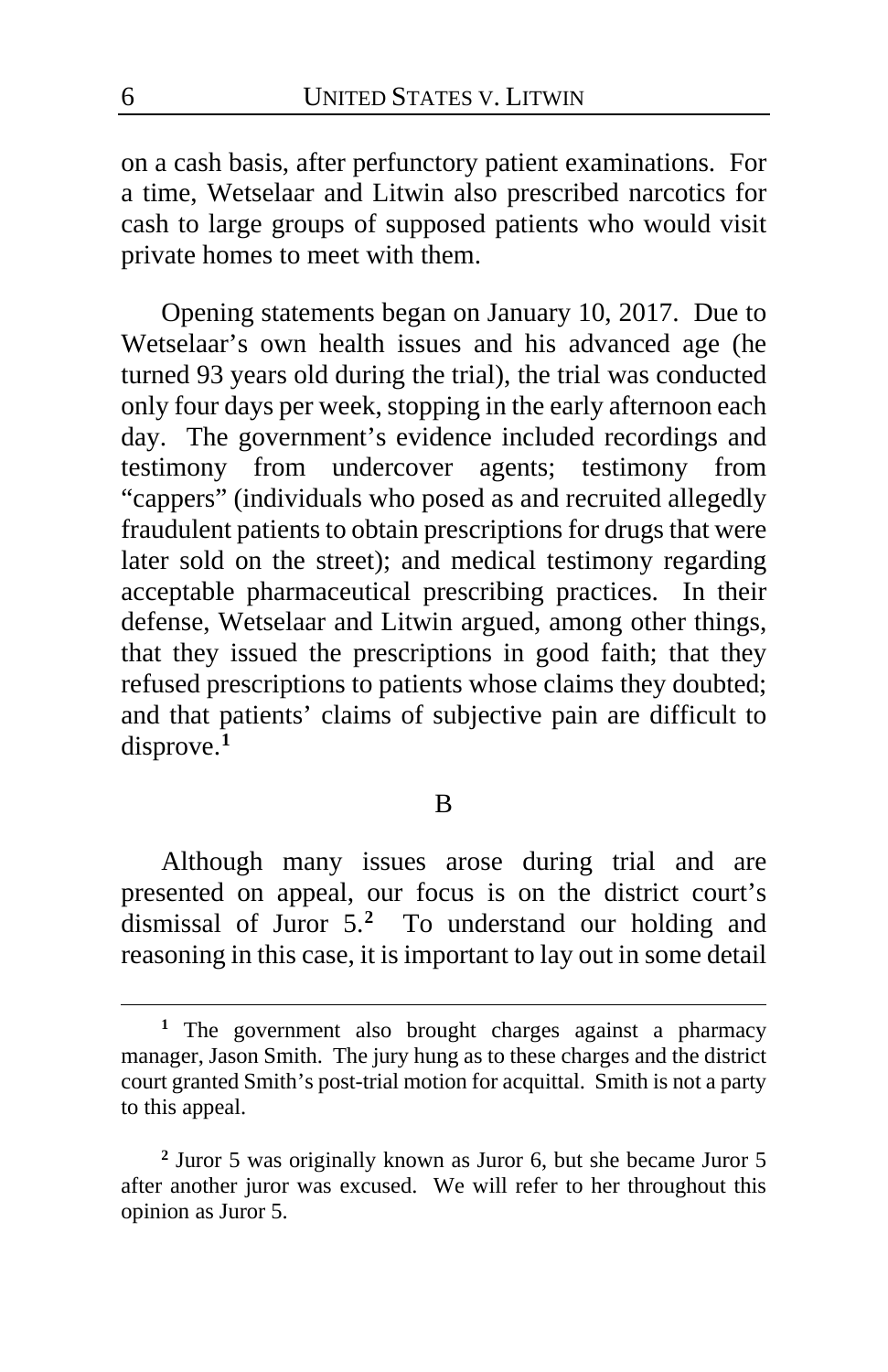the facts and circumstances that eventually led to Juror 5's dismissal. At times, this includes significant excerpts from the transcript of proceedings in the district court.

We first discuss Juror 5's *voir dire* and selection as a juror, which later became relevant to her removal from the jury. We then describe the issues that arose during jury deliberations and the district court's decision to dismiss Juror 5.

1

As part of the juror selection process, Juror 5 appeared for *voir dire* questioning on January 9, 2017. The questioning, which the district court conducted in the presence of counsel, revealed that Juror 5 had been a practicing attorney in her native Philippines for 22 years. Juror 5 estimated that half of her practice in the Philippines was criminal defense. The other half was civil work ("any civil matters"—"employment, labor, insurance"). For the previous fourteen years, Juror 5 had "worked in the legal profession" in Seattle and Las Vegas. At the time of *voir dire*, she was a paralegal at Hall Jaffe & Clayton LLP, a Las Vegas "insurance defense firm." No party moved to strike Juror 5.

The jury was empaneled this same day. After she was excused for the day, Juror 5 notified her law firm that she had been selected as a juror. That afternoon, Juror 5 sent an email to Denise Saavedra, the courtroom administrator, explaining that she could no longer serve as a juror. That email read as follows: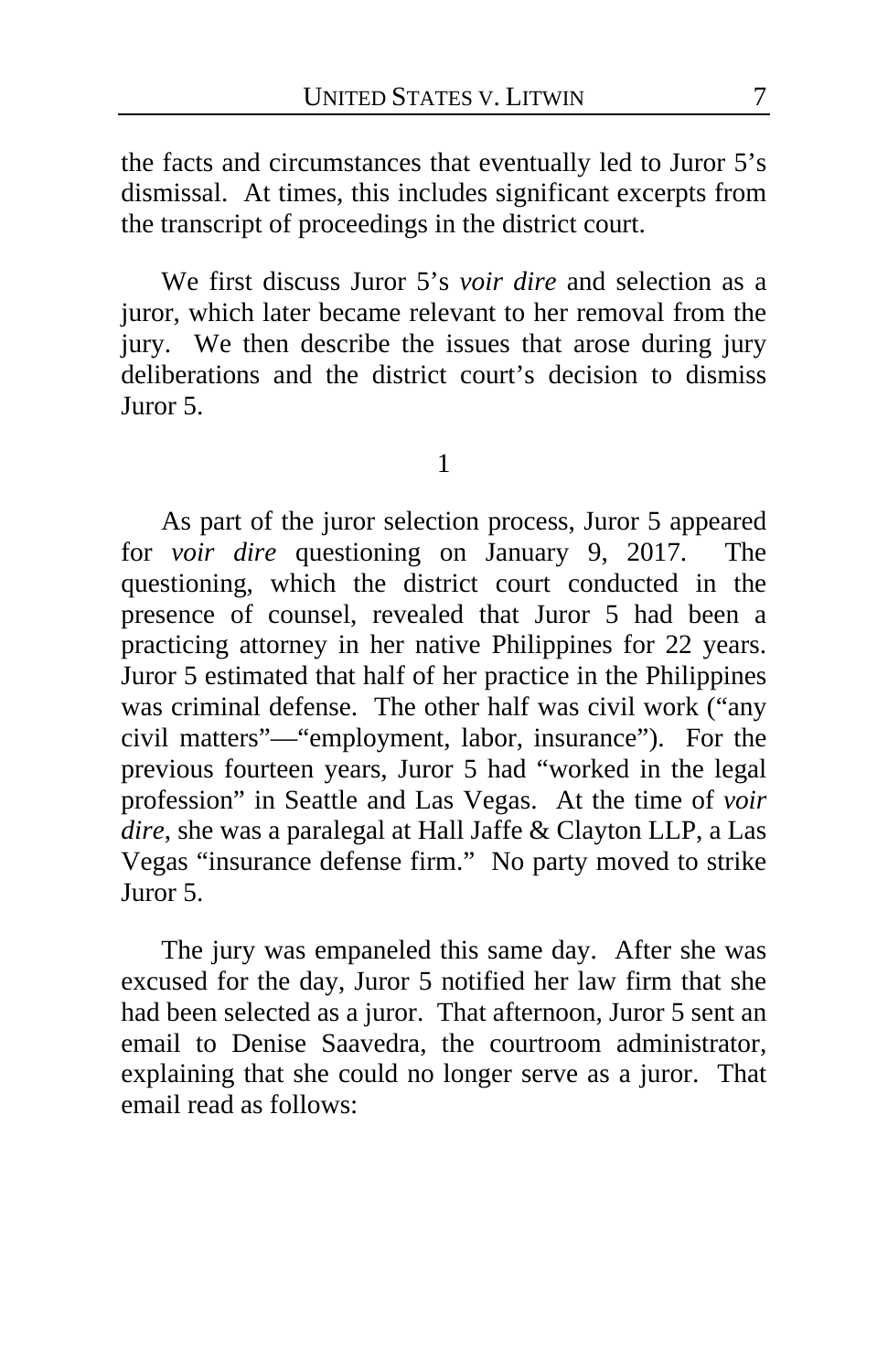Ms. Saavedra,

I was selected as juror this morning in a case under Hon. Judge Kent Dawson. Upon our dismissal at past 1:00 pm, I immediately notified my employer (Hall Jaffe & Clayton LLP) about my selection as a juror. They have never had a case where a staff of the Firm has been selected as a juror (mine is the first time), hence there is **no policy in place regarding salary while serving jury duty**. After a brief meeting with the HR Department, I was advised just now – that they can only pay up to 2 weeks of absence by reason of my jury duty.

I cannot afford not to have my full salary for 4 weeks (after the 1st 2 weeks of paid jury duty). My significant other is retired without any significant income and relies on my regular income for our sustenance. Please relay to the Hon. Judge Dawson that while I wish to fulfill my civic duty, doing so will put me in financial distress.

I intend to see you tomorrow, or the Hon. Judge to explain my predicament – but I will not be able to sit in for the rest of the jury trial.

Sincerely,

[Juror 5]

(Emphasis in original).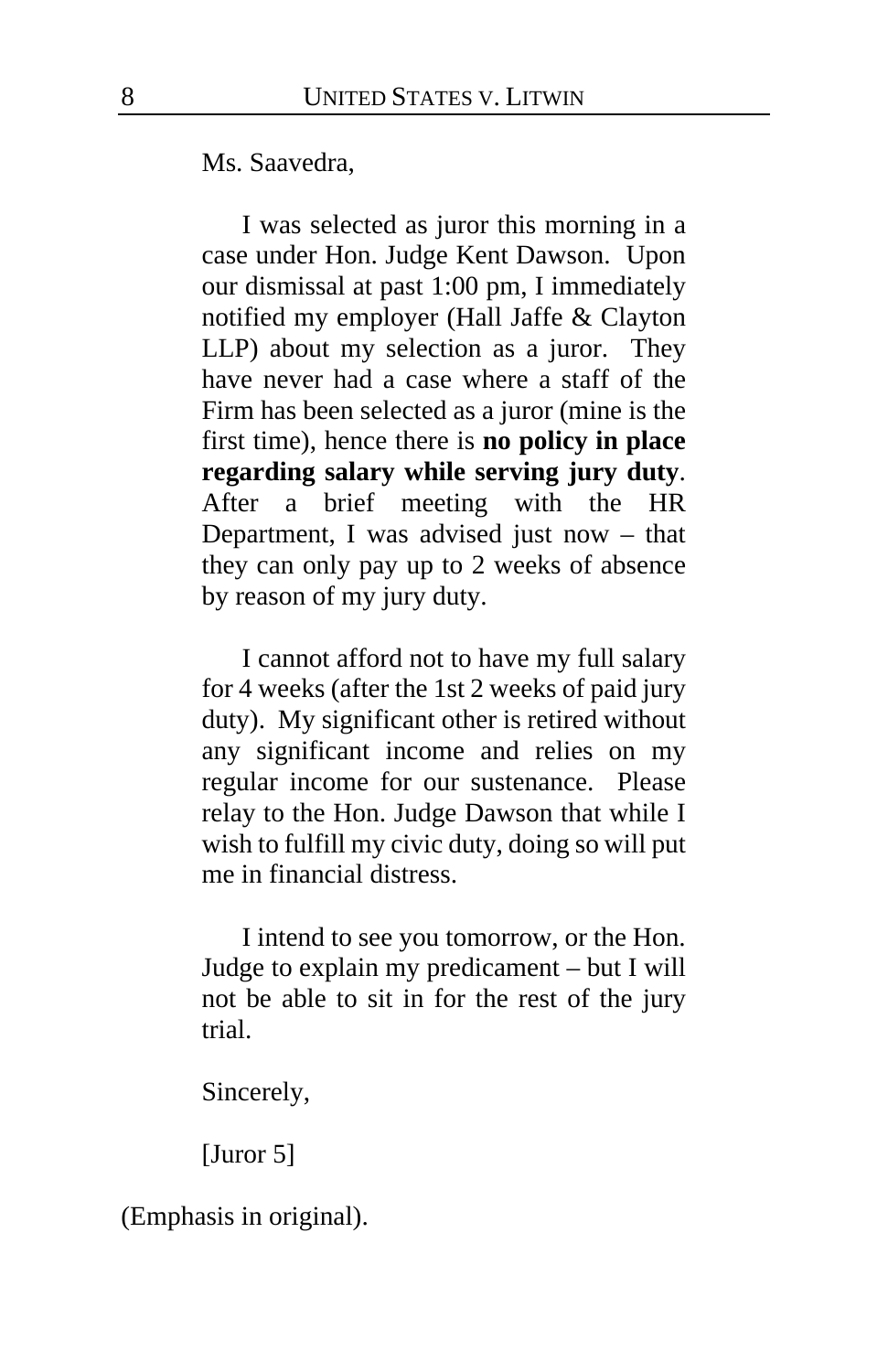The district court addressed Juror 5's email the next morning. After reading the email into the record, the district court informed counsel that it would decline Juror 5's request to be excused. The district court explained its reasoning as follows:

> My response to [Juror 5] is that her commitment to this case is 16 hours per week. That is two eight-hour days. If – if her employer will pay her for a full two weeks of salary, that means that it would be the equivalent of four weeks of jury time, if she doesn't work overtime or go in on weekends. I think she can do it. I'm not going to grant her request. I'm considering bringing in one of the partners of the firm, which has over 200 cases in federal court, and asking them if they're aware of this decision by the HR department, but in the meantime, my intention [is] to inform her that  $-$  that we can't release her because we will be down to two alternates before we come out of the gate.

No counsel objected to the court's proposed decision.

The court then brought in Juror 5 and explained its decision to her. The court expressed sympathy with the juror's situation and irritation with her employer, and had the following exchange with Juror 5:

> THE COURT: [Juror 5], I have received your e-mail that was sent to the courtroom administrator and while I sympathize with your situation with your employer, I cannot let you go based on that. Had we known of your situation, it is possible that you would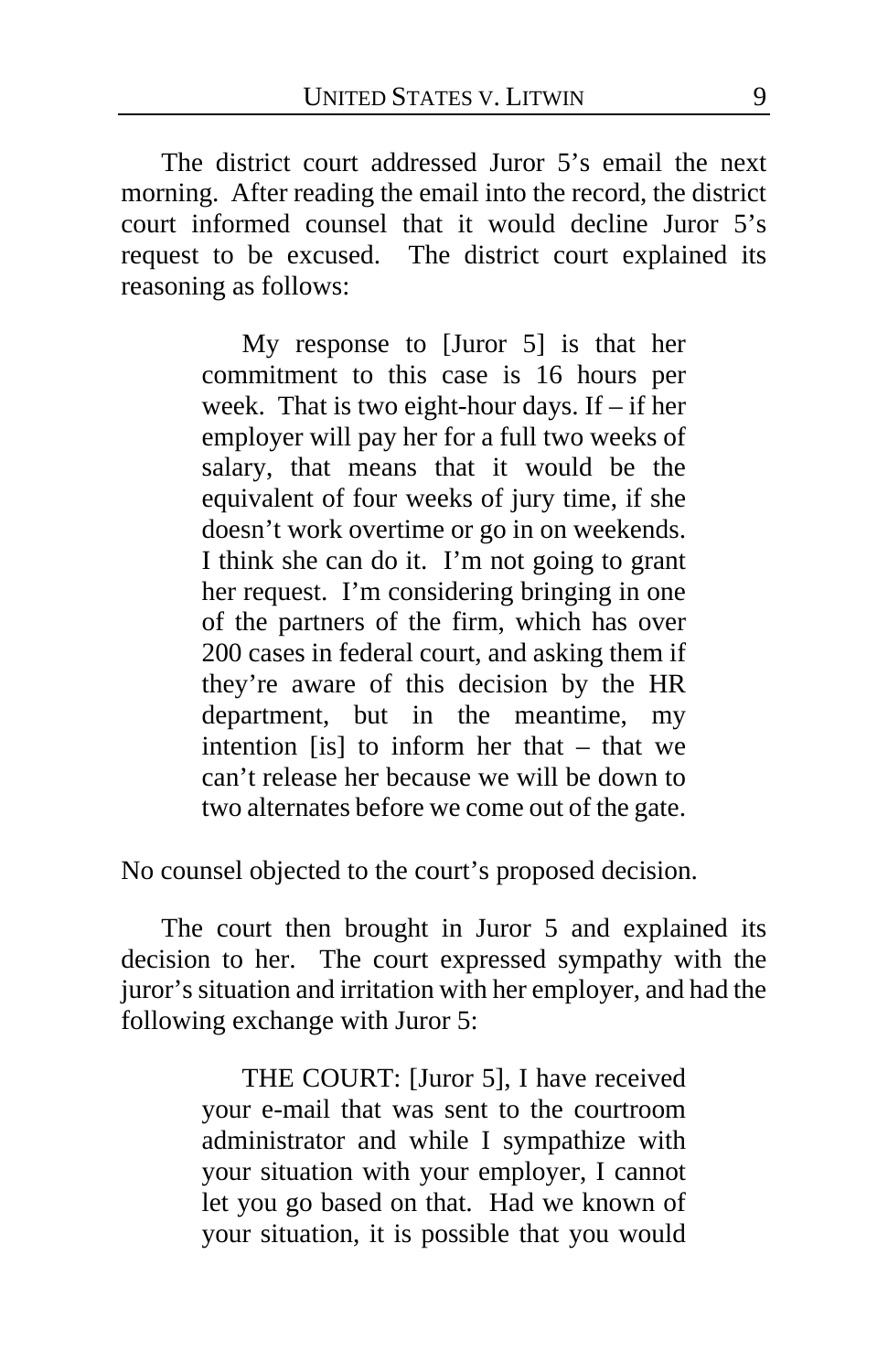have been excused from service but now that we're underway and no way of getting additional jurors and we've had one juror drop out already this morning who's going to be brought in, either voluntarily or by the marshals we – we can't afford to lose another juror.

Your service is approximately 16 hours per week on the jury. If the – if your law firm is willing to pay you for your service up to two full weeks, then this would – that would cover you for four weeks of jury time, because you're only working a half a day here or serving a half a day here and you can go to work and do things there. Also, you have – you have the possibility of working a little bit into the evening. It would be a longer day for you, but I'm confident you can do it. Many of us, including the attorneys in this case, spend 12 hours a day working on – on matters related to this case. And, so, while I sympathize with your situation, I'm going to hold you to your service.

I would be happy to call in your firm. I'm, frankly, quite surprised that your firm, which has many cases pending in this Court, would not cover you for the full term of your service because I'm certain that they've requested juries and enjoyed the benefits of service by jurors much like yourself, but  $I - I$ don't want to call them in without alerting you that I would do that because I don't want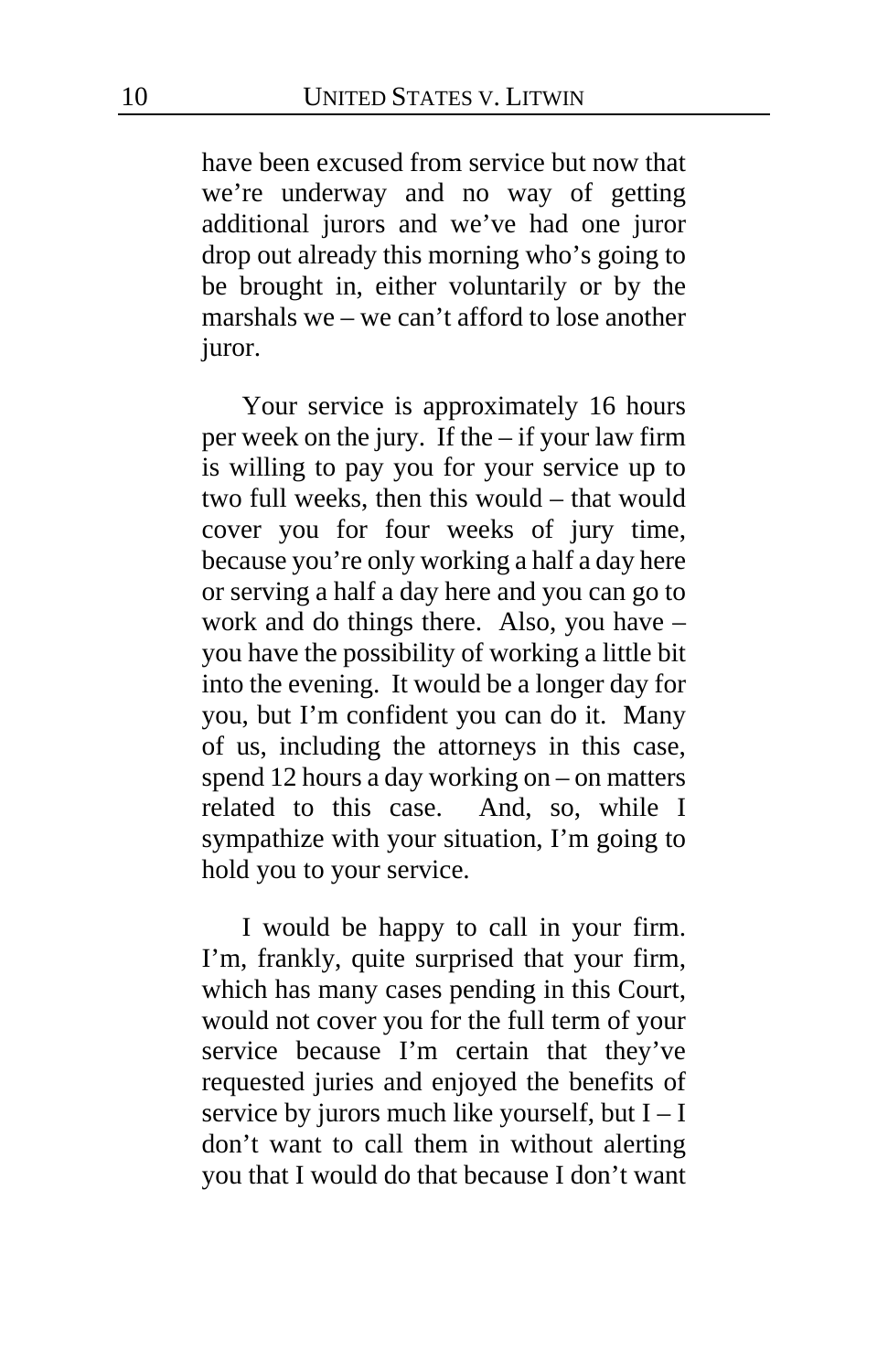to place you in a bad situation with your employer.

Is there anything you would like to say?

JUROR NO. [5]: I do understand the situation, Your Honor. I deeply regret I am in this situation. I already told my employer I will do my best. Right after the hearing – the trial, when we are let go by 1:00 p.m. or thereabouts, that I will drive to the west and begin my work to cover whatever deadlines I have currently and that means working on or before 2 o'clock p.m. until whenever through the night.

THE COURT: Okay. Well, I hope that they'll accept that because it's illegal to discharge someone because they take jury service. So I hope we don't get to that point. I hope we don't get to the point where I need to call in the partners and have them stand down in front of the Court and the press and explain why they're not more conducive to jury service.

JUROR NO. [5]: I don't think so, Your Honor.

THE COURT: Okay.

JUROR NO. [5]: I think they do understand that they cannot do that –

THE COURT: All right.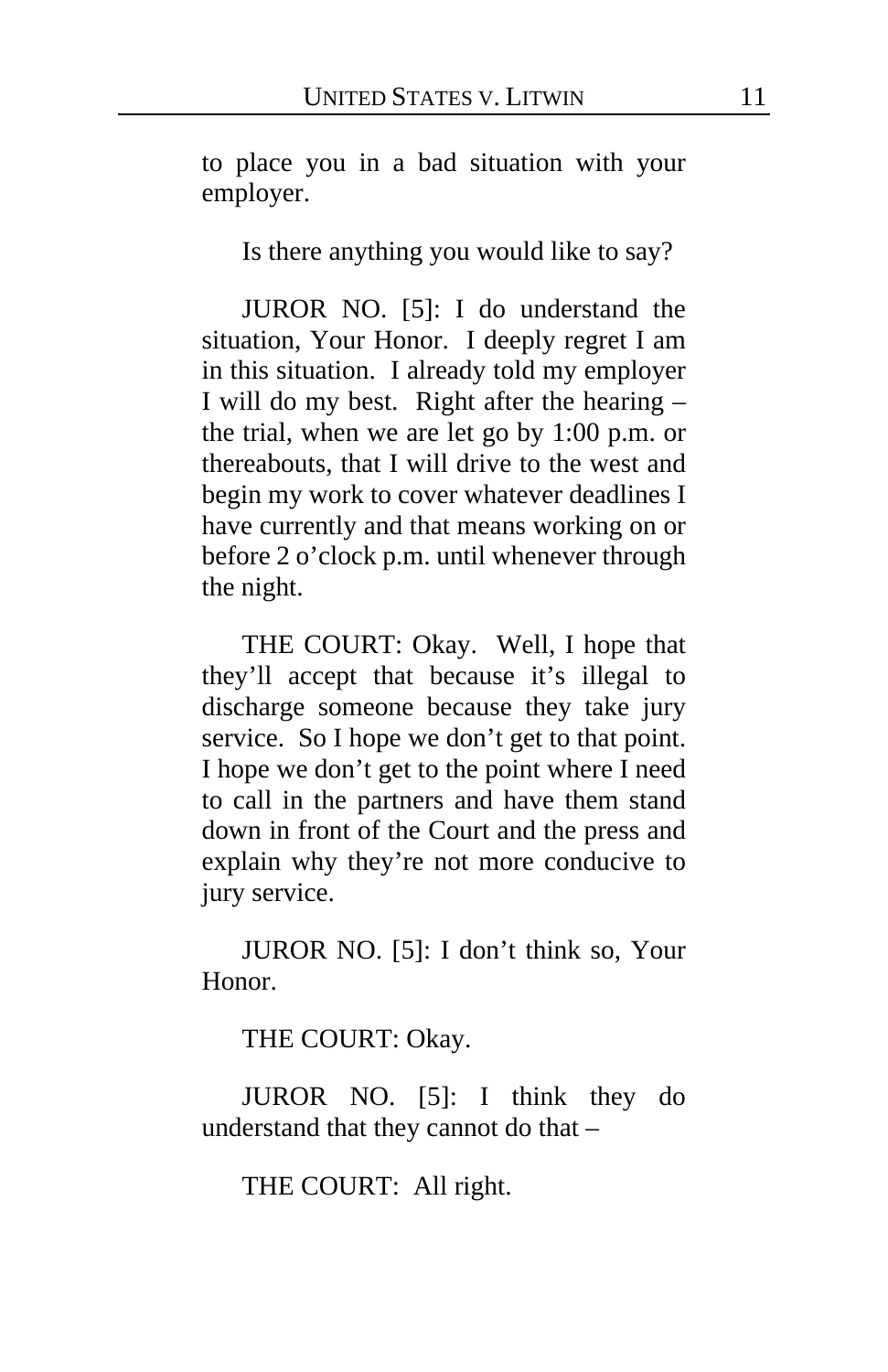JUROR NO. [5]: – or not to do that. But I did offer my service to the firm right after my jury service and I think they're viewing that more kindly.

THE COURT: Okay. Let me know if there's anything we can do –

JUROR NO. [5]: Yes, Your Honor. Thank you.

THE COURT: – to assist you in being treated appropriately.

JUROR NO. [5]: Thank you, Your Honor.

THE COURT: Thank you.

#### 2

Opening statements began later that same day, on January 10, 2017. The trial required 35 trial days over a period of over ten weeks. Closing arguments concluded on the morning of March 22, 2017. The case was submitted to the jury at approximately 9:40 a.m., and the jury began deliberating that morning.

That day, the court received two notes from the jury on different issues, including the proper interpretation of a jury instruction. Approximately three hours into deliberations, at 12:51 p.m., the court received another written note signed by Juror 8. The note read: "Jury cannot come to a decision. We have a jur[or] that says no matter what, she will not change her mind." The court informed counsel that it would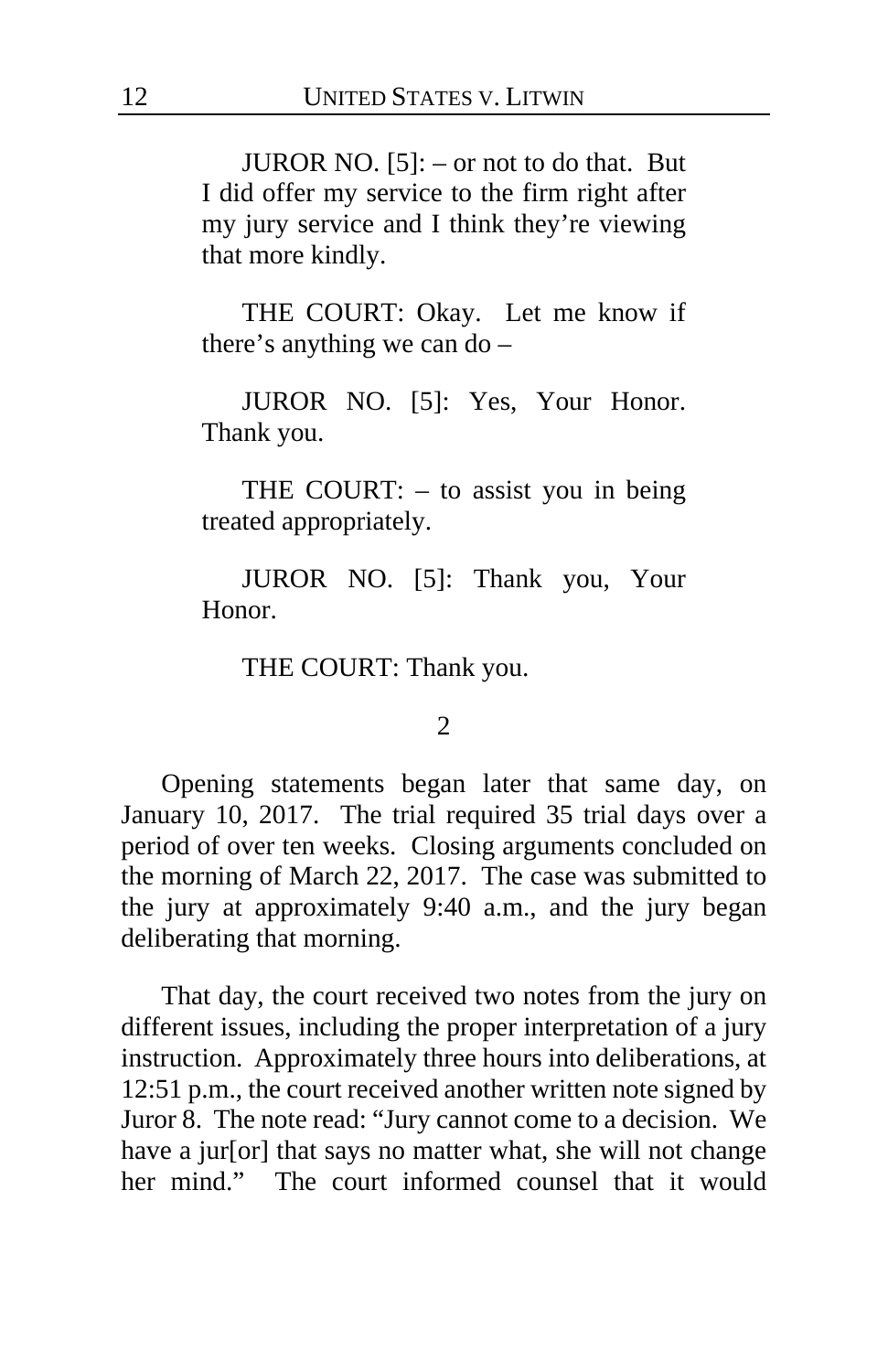question Juror 8 to "attempt to determine whether this is a genuine disagreement or just a refusal to deliberate."

Once counsel returned to the courthouse, the court explained its proposed plan, noting that it would first speak with Juror 8 and then the juror who was the subject of the written note. Counsel assented to the plan. Juror 8 was then brought into the courtroom and informed the court that he had dictated the note to another juror to write, and that Juror 8 had then signed it. In response to the court's questioning, Juror 8 confirmed that Juror 5 had said "No matter what, she will not change her mind." Before proceeding further, the court "caution[ed]" Juror 8 that "I don't want you to tell me how the jury stands on the issue of the guilt or innocence on any of the counts. I don't want to hear that."

After some back and forth confirming that the juror in question was Juror 5, the court had the following exchange with Juror 8:

> THE COURT: … [I]s the juror in question making statements that would indicate that she has a prejudice that will not allow her to deliberate?

JUROR NO. 8: I would say yes.

THE COURT: Has she expressed – verbally expressed a prejudice, or are you just assuming there is one?

JUROR NO. 8: I would almost have to assume it, but we tried multiple angles, and she says "No matter what."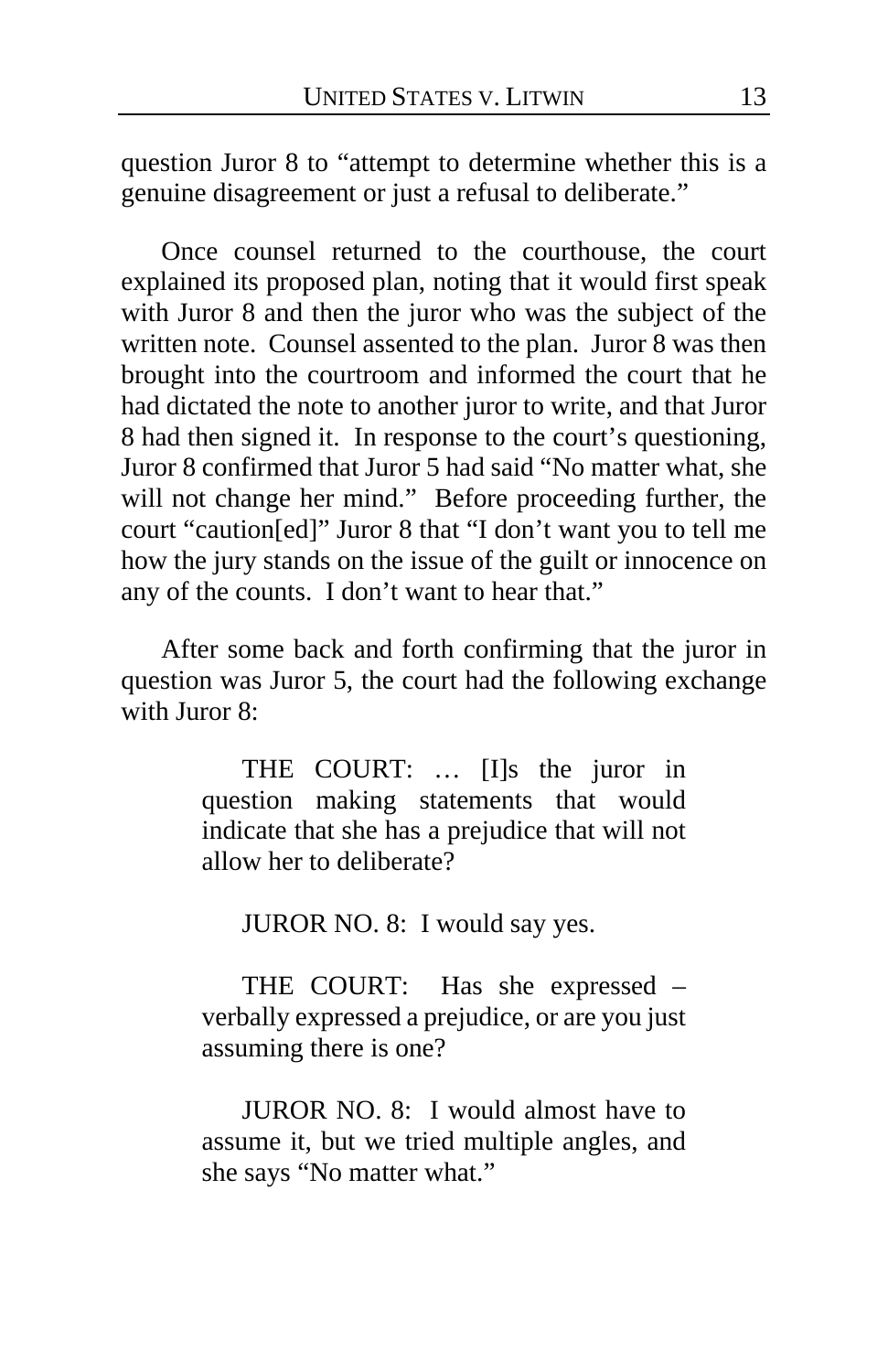THE COURT: Okay. Is she, in your opinion, refusing to listen to the evidence?

JUROR NO. 8: Yes.

THE COURT: Is she refusing to consider the evidence?

JUROR NO. 8: Yes.

THE COURT: Is she refusing to consider the views of her fellow jurors?

JUROR NO. 8: Yes.

THE COURT: Is she refusing to participate in deliberations?

JUROR NO. 8: Yes.

At this point, Wetselaar's counsel asked for a sidebar. While defense counsel "appreciate[d]" that the court was asking questions that paralleled the jury instructions, defense counsel expressed concern that "there's a leading nature to them," and suggested that the court ask more open-ended questions. The government opposed that suggestion because it could result in the court intruding on the jury's discussions. The court agreed: "That's my concern is if we try to get into what has happened in the three hours that the jury has been deliberating, blow by blow, we're going to unavoidably get into the discussions of the jurors." But the court explained it would "ask [Juror 8] to give me an example of anything she has said beyond what she has said already which is 'no matter what "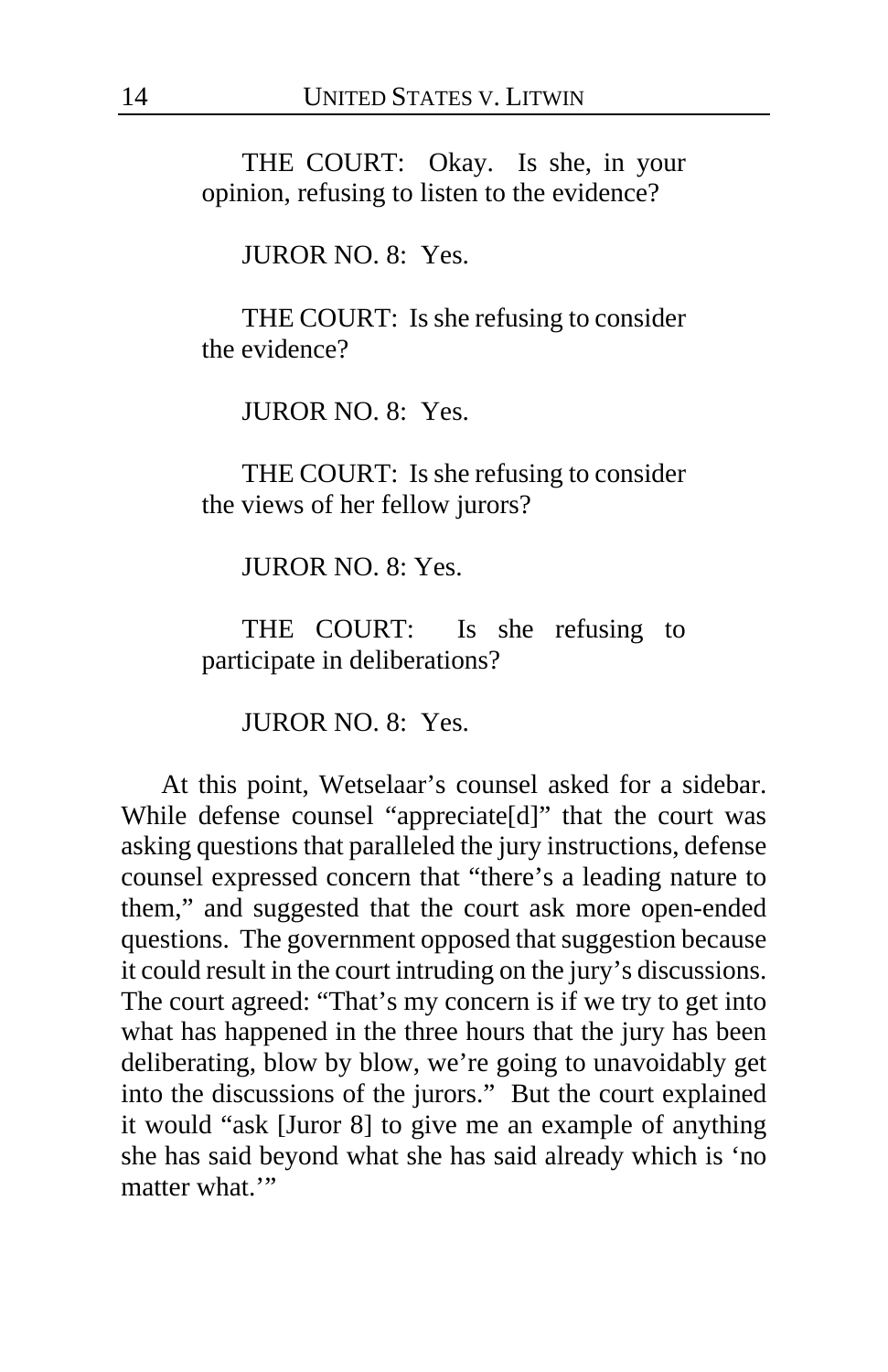At this point, the court and counsel also recognized among themselves that the jury room was tense. Defense counsel remarked that "you can tell there's some emotion there." The court agreed: "It's highly volatile in there," and "that's been going on all day. You can hear the yelling."

After further discussions with counsel about how to conduct the questioning, the court resumed with Juror 8:

> THE COURT: … How early on in the deliberations did the juror state that she would not change her mind no matter what? Early?

JUROR NO. 8: Very early.

THE COURT: Okay. Was it before the jury considered the evidence; talked about the evidence?

JUROR NO. 8: As the evidence was rolled in, after we had already started debating.

THE COURT: Okay. And once the evidence came in, did the juror refuse to consider the evidence at all or did she consider it?

JUROR NO. 8: She completely refused.

THE COURT: In the outset?

JUROR NO. 8: From the outset.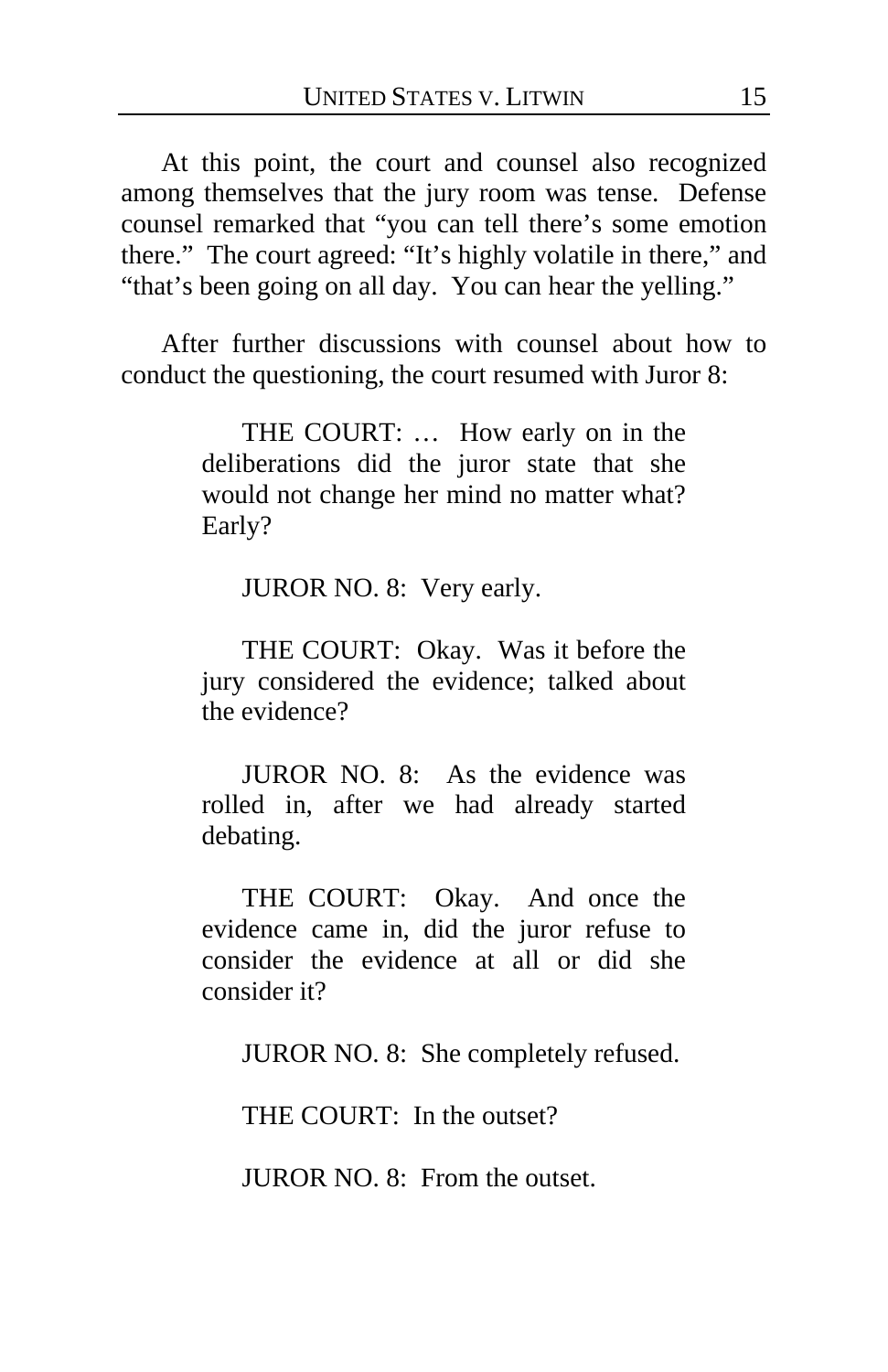THE COURT: Okay. Anything else that you can tell us, without going into the detail of the deliberations? You already said she stated she would not change her mind no matter what.

JUROR NO. 8: Correct.

THE COURT: Any other indications that – that she was refusing to consider the evidence or the views of her fellow jurors? Any other statements?

JUROR NO. 8: She said it's her right to, and that no matter what we say or do, it's not going to change her mind.

THE COURT: Has she expressed any views about the law or bias that would indicate an intent to nullify –

**JUROR NO. 8:** She –

THE COURT: – the law?

JUROR NO. 8: She seems to be confused about one part on it.

THE COURT: Okay.

JUROR NO. 8: And we've attempted to explain it and read it to her several times.

THE COURT: Okay.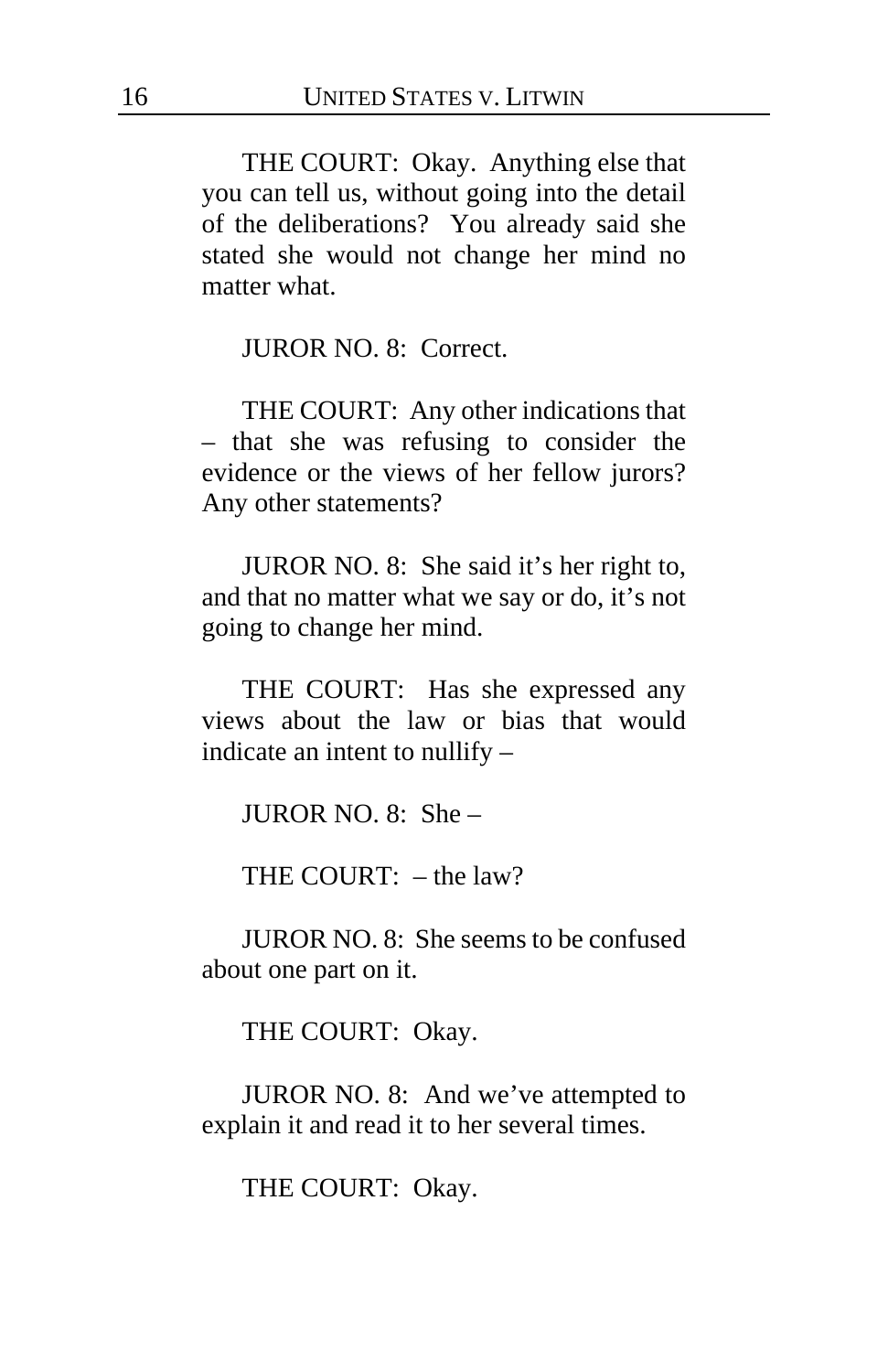JUROR NO. 8: And she's getting stuck on one part of the sentence.

THE COURT: All right.

JUROR NO. 8: And not reading it as a whole.

THE COURT: Okay. With respect to  $$ does that cover all – all of the charges or just one charge?

JUROR NO. 8: All of the charges.

THE COURT: All of the charges. Okay.

JUROR NO. 8: And I asked her that, too.

THE COURT: Pardon?

JUROR NO. 8: I asked her that, too.

THE COURT: Okay.

At this point, Wetselaar's counsel requested a sidebar and asked the court to inquire of Juror 8 what portion of the jury instructions was confusing Juror 5. The government again objected because this would "delv[e] into the jury's conversations and deliberations," and the court agreed. Defense counsel then suggested that the court speak with other jurors. Taking up the suggestion, the court asked Juror 8 to identify another juror who would not be too shy to speak to the court. Juror 8 identified a few other jurors but also indicated that the court could speak to "pretty much almost any juror."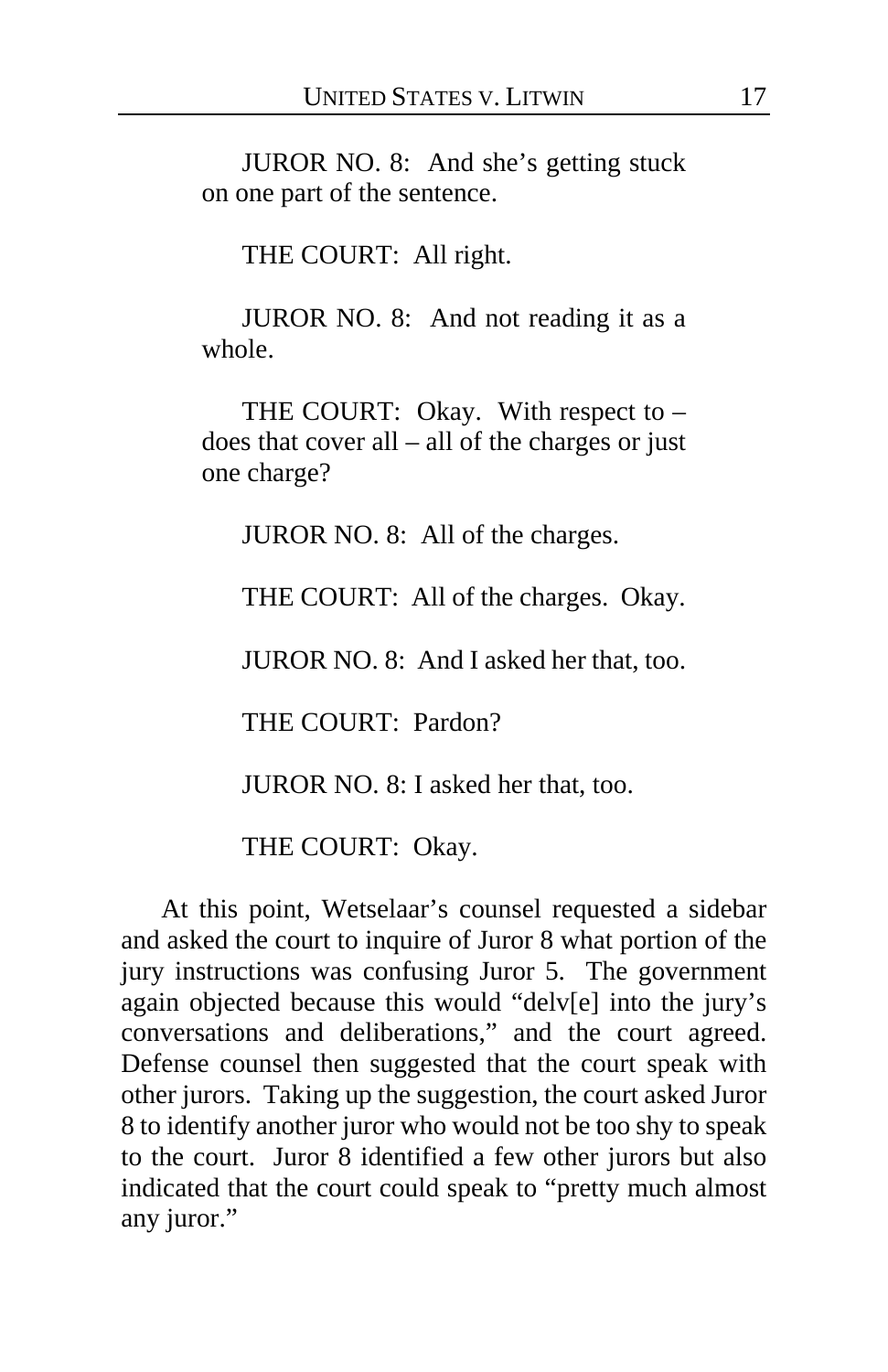After further discussions with counsel, the court decided to speak with Juror 10. Juror 10 was brought into the courtroom and the court had the following exchange with her:

> THE COURT: Okay. I just want to ask you a few questions. We did receive the note from [Juror 8]. I'll read it to you. "Jury cannot come to a decision. We have a jury" – I am assuming that means juror – "that says no matter what, she will not change her mind." Did you hear that statement made?

JUROR NO. 10: Yes, I did.

THE COURT: Okay.

JUROR NO. 10: I did.

THE COURT: And it was early on in the deliberations?

JUROR NO. 10: As soon as we sat down.

THE COURT: Okay. Any – any participation by this juror in the deliberations?

JUROR NO. 10: She doesn't want to listen or –

THE COURT: And has she repeated that phrase more than once?

JUROR NO. 10: Yes.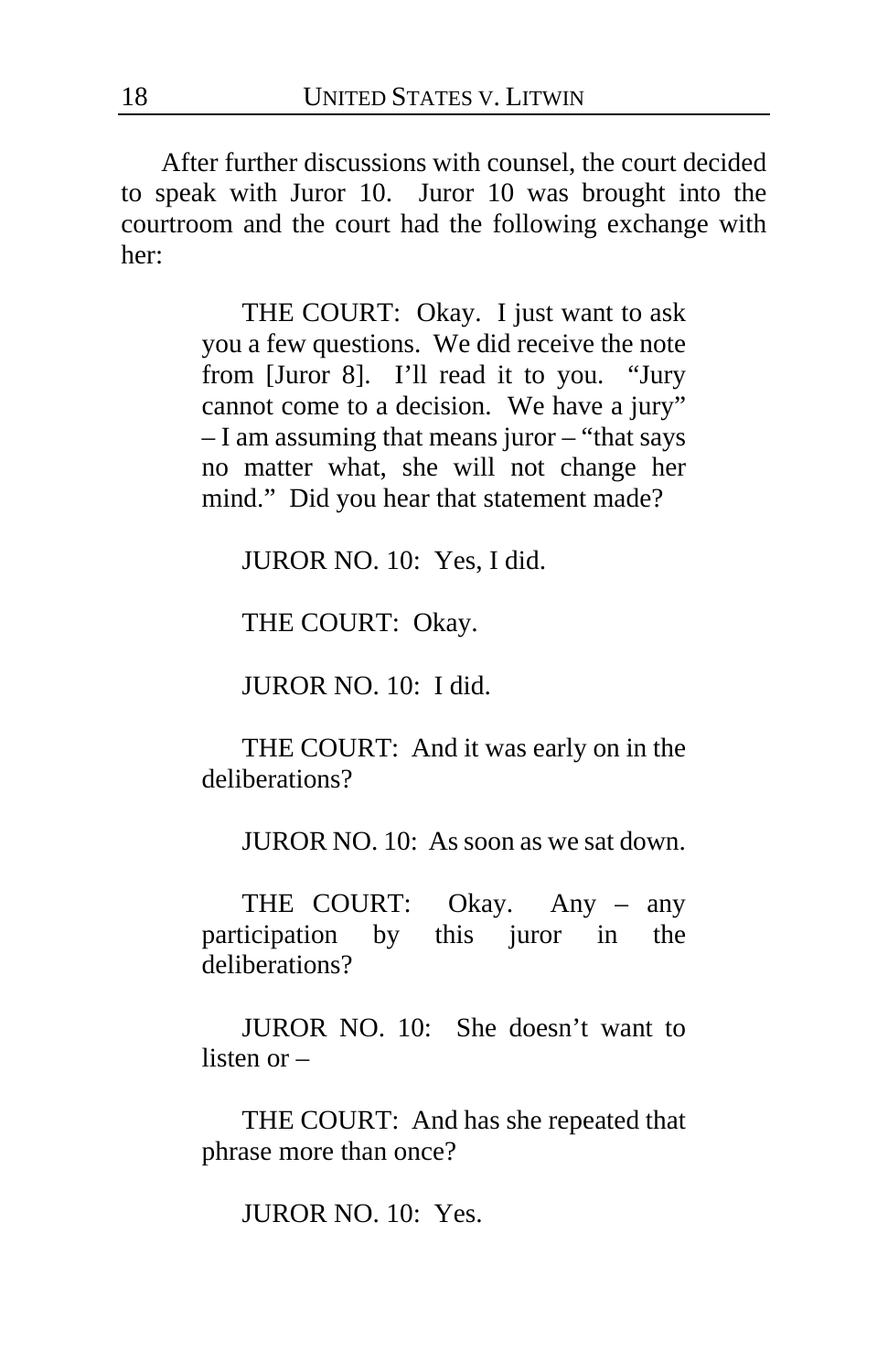. . .

THE COURT: … Is the refusal to consult with the other jurors, to listen to the views of the fellow jurors, and to discuss fully? What is your opinion with respect to the conduct of this juror as this instruction that the Court read previously?

JUROR NO. 10: She just doesn't want to hear anybody else's opinions or statements or review anything.

THE COURT: All right. Okay. Thank you.

JUROR NO. 10: Okay.

After this exchange, defense counsel acknowledged that Juror 5 "does have a duty to deliberate," but argued that "the fact that she's not changing her mind, which is what these jurors seem to be saying, is not grounds to strike her." To this the court responded: "I realize that. But we are beyond that, because she's refusing to listen to the views of her fellow jurors, she's refusing to consider the evidence, she is refusing to discuss it fully, and she has had this approach since the very first time that the jury started to discuss the case."

At this time, the court then took the opportunity to "make a further record on this particular individual." The court then put the following statement on the record:

> This individual, my recollection is that she's a paralegal working for a firm here in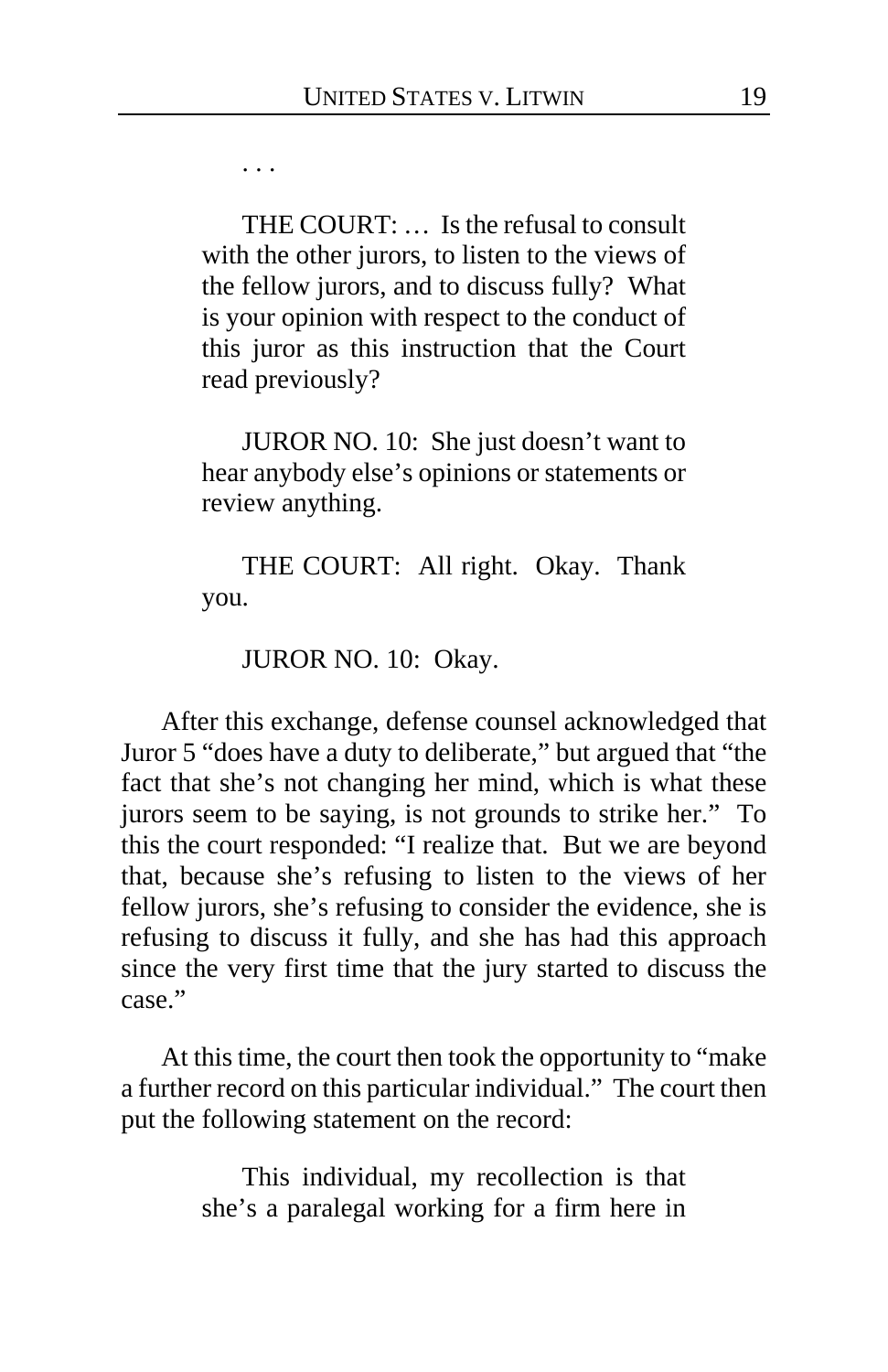Las Vegas. During the – during the first day of deliberations – of juror selection, after she had been selected, she checked with her firm, the firm that she is working for as a paralegal.

They informed her that she would not be paid for anything after the second week. She made very strenuous attempts to get out of jury service at that time. My belief, based on that and what I have heard now, is that she is sending a message to this Court about the inconvenience that she has suffered, the harm to her employment, and having to work extra hours to make up for her time away on jury service is a strong motive for what I am seeing now.

So, she did have an axe to grind. She does have an axe to grind. She made that very clear to myself and Miss Saavedra.

The court then addressed the courtroom administrator, Denise Saavedra:

> [THE COURT]: And Miss Saavedra, do you agree with that?

> COURTROOM ADMINISTRATOR: Yes, Your Honor.

> THE COURT: Is there anything that you wish to add? Did you communicate those things to me?

> COURTROOM ADMINISTRATOR: Yes. And one thing that she had mentioned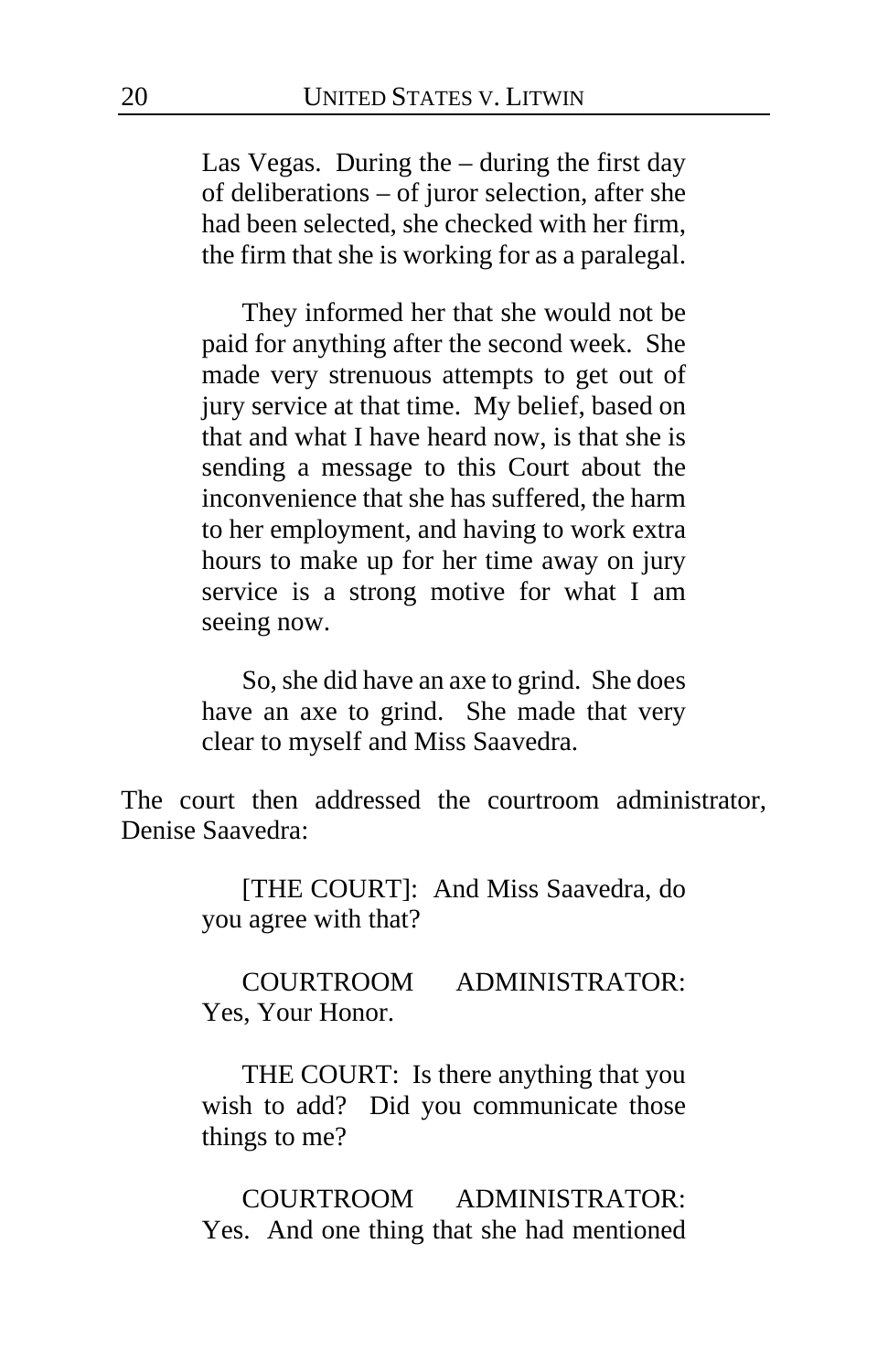that struck me. She was going in immediately after work, working six to seven hours after here, after jury trial.

The court then decided to call Juror 5 in for questioning. Before this occurred, defense counsel expressed concern that Juror 5 may simply have a certain view of the evidence and the court should remind her of the instructions to deliberate and see if she is willing to abide by them. The court disagreed: "[M]y approach is going to be to ask her if she actually said these words and how many times she said them. And if she said that, then I don't need to go into these other things."

The court brought in Juror 5. The following colloquy ensued, which we reproduce in full:

> THE COURT: I have a few questions to ask you. And I don't want you to tell me how the jury stands on the issue of the innocence or guilt of any of the defendants on any of the charges, and I don't want you to discuss with me the details of any deliberations in court.

JUROR NO. 5: I understand.

THE COURT: All right. When I instructed you just before you went in to deliberate, I read an instruction to you. "When you retire, you should elect one member of the jury as your foreperson. That person will preside over the deliberations and speak for you here in court." Do you remember that?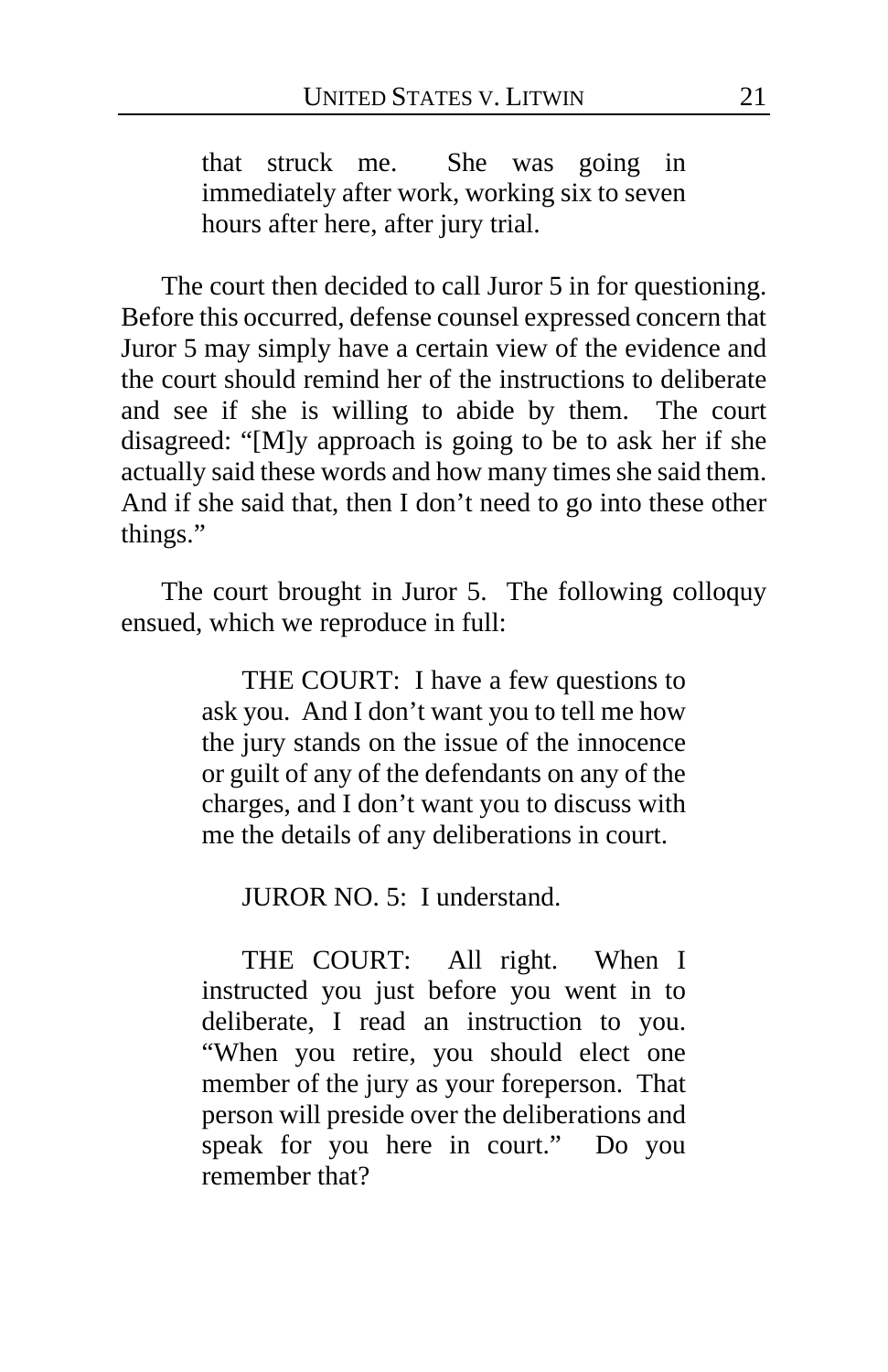#### JUROR NO. 5: Yes, Your Honor.

THE COURT: "You will then discuss the case with your fellow jurors to reach agreement if you can do so."

JUROR NO. 5: Correct.

THE COURT: All right. Now, further on in the instructions, it states that you are to consider the weight and effect of the evidence. Do you remember that?

JUROR NO. 5: I do.

THE COURT: All right. "Discuss with your fellow jurors – discuss it fully with your fellow jurors," that is all of the evidence, "and listen to the views of your fellow jurors."

JUROR NO. 5: I do and I did.

THE COURT: All right. According to two of your fellow jurors – and I can call more in, if necessary – you made a statement, as soon as the jury sat down, after being given the directive to commence deliberations, that no matter what, you will not change your mind. Did you make that statement?

JUROR NO. 5: I did. And if I may have the –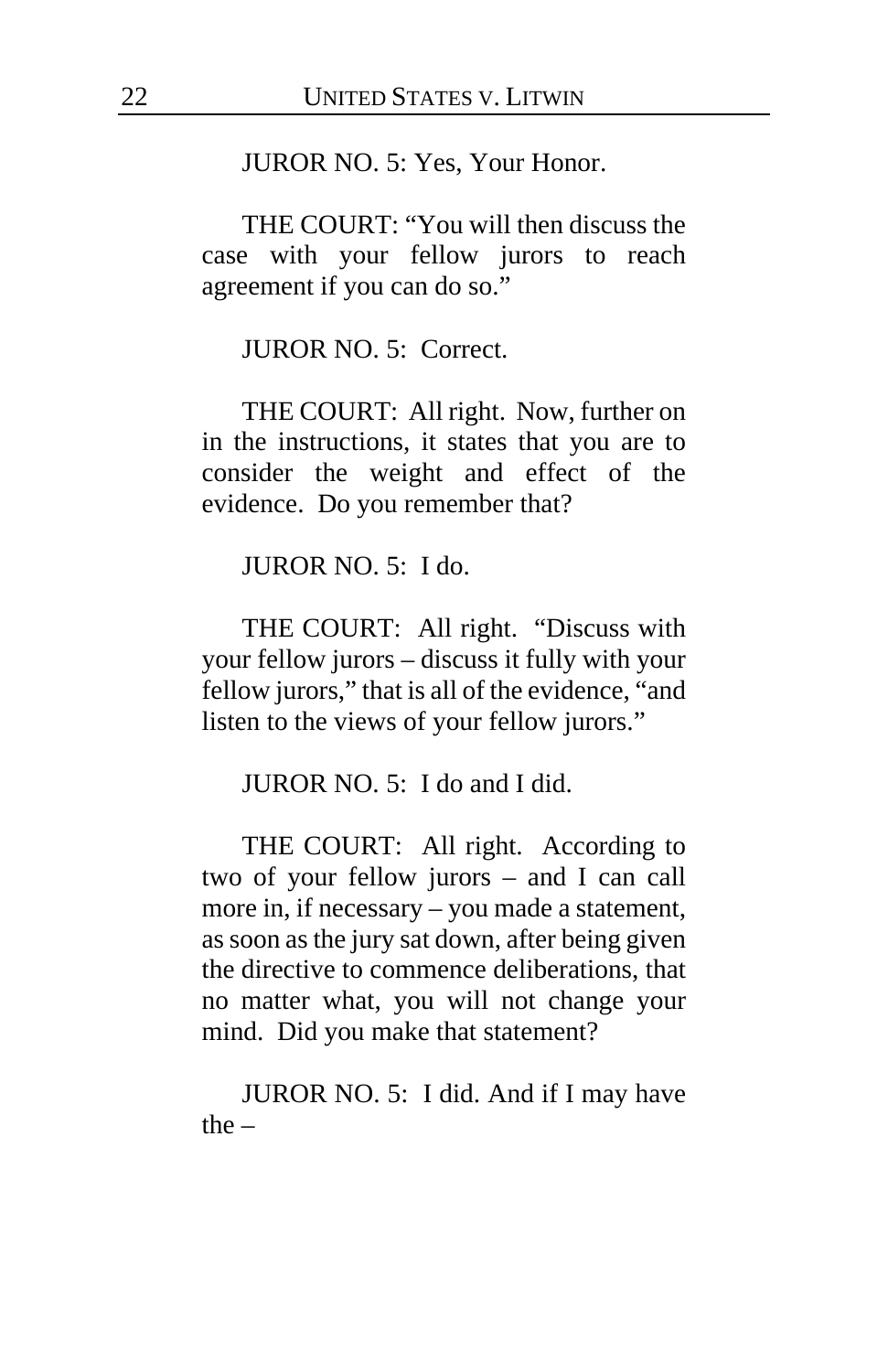THE COURT: Hold on a minute. How many times did you make that statement in the course of the deliberation?

JUROR NO. 5: It's over like five hours now, Your Honor.

THE COURT: It was – it was about three when we first started this. About three hours. How many times?

JUROR NO. 5: I probably would have said it three times.

THE COURT: Three times?

JUROR NO. 5: Two to three times.

THE COURT: So, no matter what, you would not change your mind?

JUROR NO. 5: No, Your Honor.

THE COURT: All right. When – when you were first selected as a juror, you talked to Miss Saavedra [the courtroom administrator] and informed her – and I believe that was probably in writing – that you would not be paid for anything after two weeks of jury service.

JUROR NO. 5: At that time, yes, Your Honor.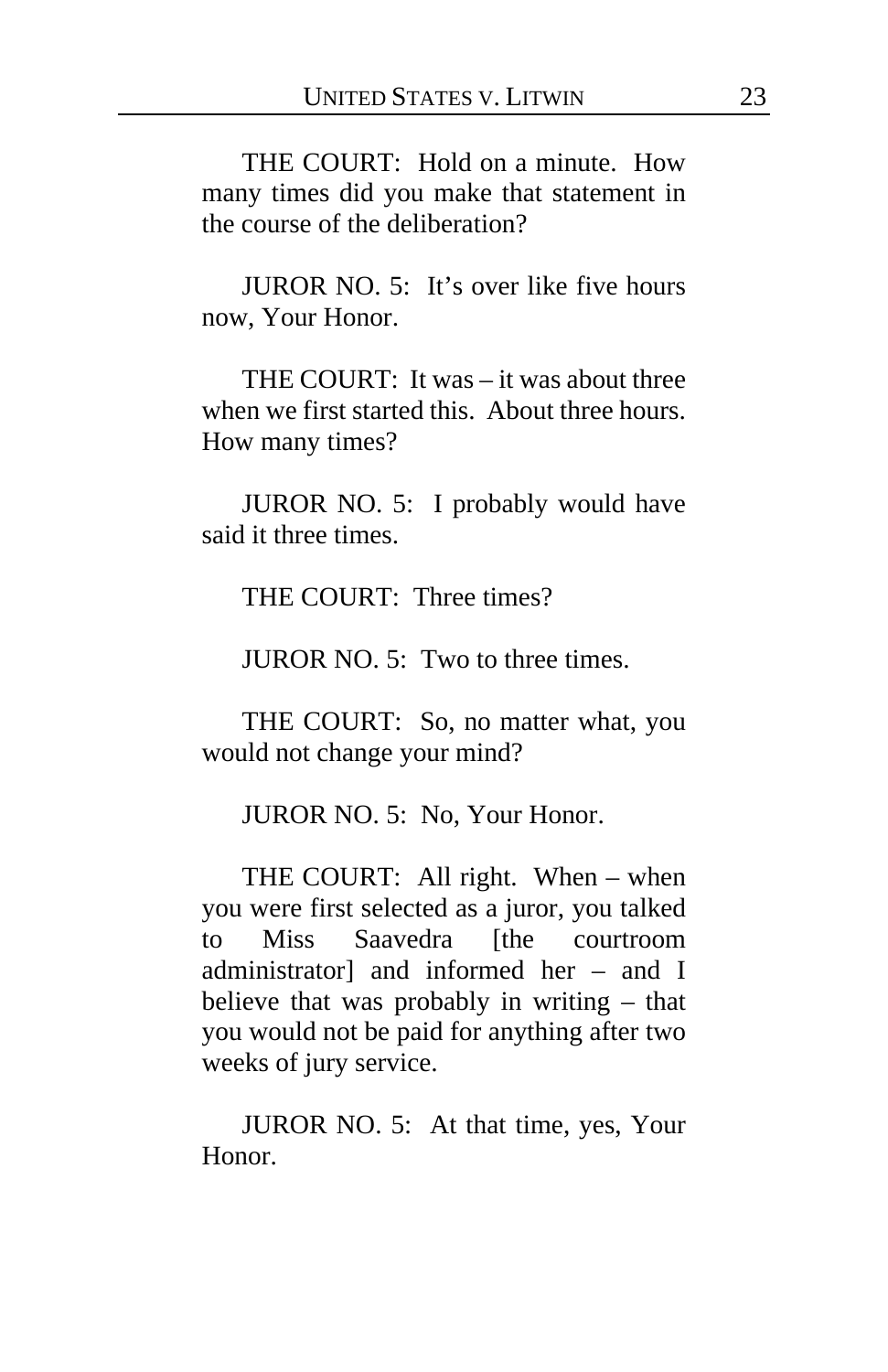THE COURT: All right. And you asked to be excused as a juror.

### JUROR NO. 5: Correct.

THE COURT: All right. Now, when you discussed that with Miss Saavedra, you also informed her that you would have to be working after jury service into the evening six to eight hours to make up for your time off; is that right?

JUROR NO. 5: Correct.

THE COURT: All right. You heard the instructions of the Court to deliberate and consider the evidence. According to the other jurors, you have not done that from the outset. You announced from the outset that you would not change your mind on the issues period. Do you agree that that happened?

JUROR NO. 5: It did happen.

THE COURT: All right. Do you wish to be discharged from the jury?

JUROR NO. 5: If that is the pleasure of the Court.

THE COURT: No, I'm asking you. I am asking you. I can send it back for deliberations if you are willing to change what you have been doing and consider all the evidence, read the instructions of the law,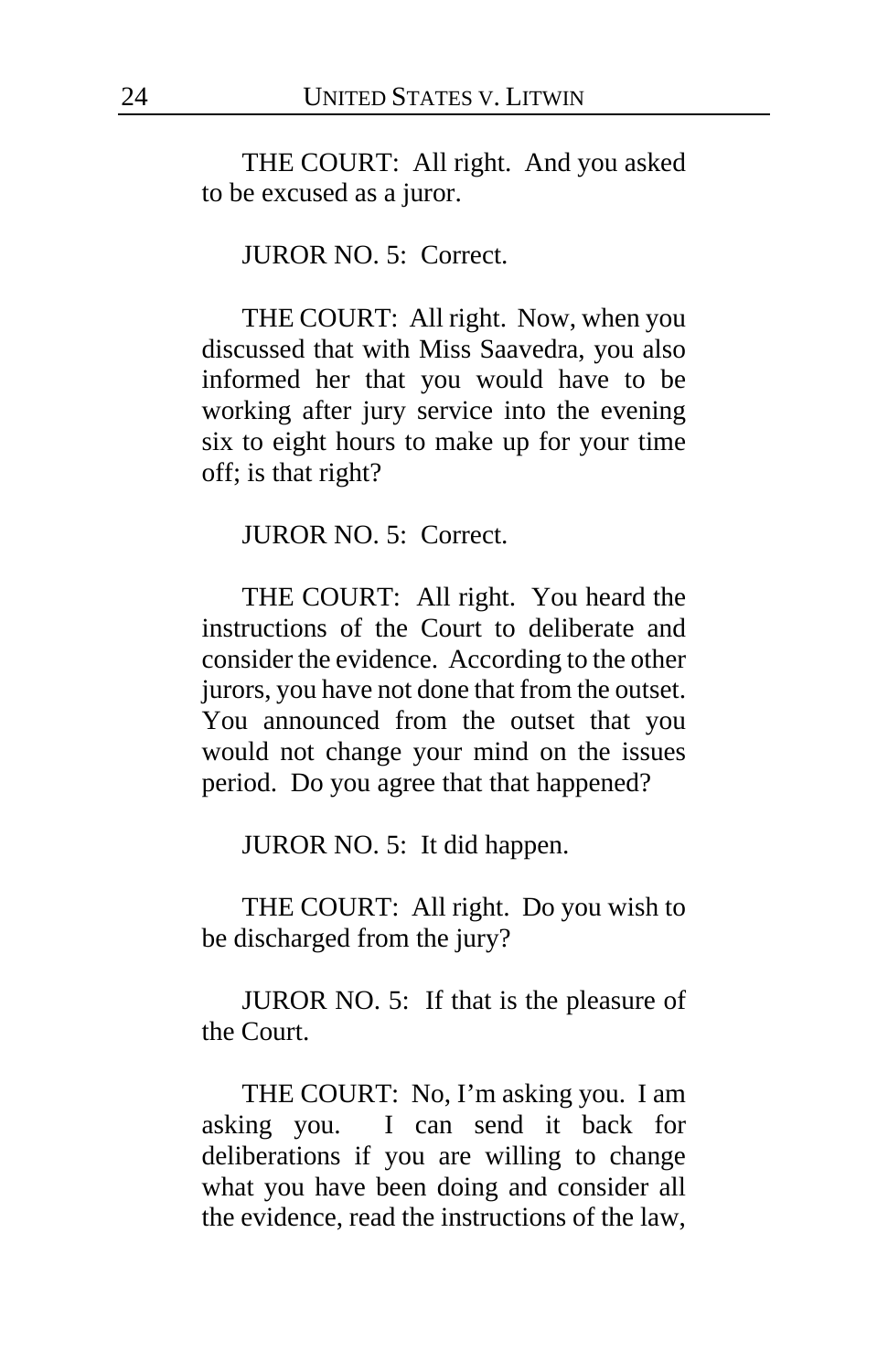listen to the views of your fellow jurors, and try to reach a verdict. If you feel that that cannot be done, then I'm going to discharge you.

JUROR NO. 5: Can I ask you my understanding of what you just stated, Your Honor? If my understanding of what you stated is correct?

THE COURT: You may.

JUROR NO. 5: My understanding from your last statement is that if I am willing to go back there, review the evidence, discuss the evidence, listen to the views of the other jurors, and come up with a verdict, then you can send me back. Or, otherwise, you can dismiss my service right here, right now. Is that correct, Your Honor?

THE COURT: That's not exactly correct.

JUROR NO. 5: Okay. And you are asking me which –

THE COURT: Deliberate toward a verdict is what I asked you to do.

JUROR NO. 5: I am willing to do that. In fact, I have done that.

THE COURT: You have not. And using the words "I will not change my mind no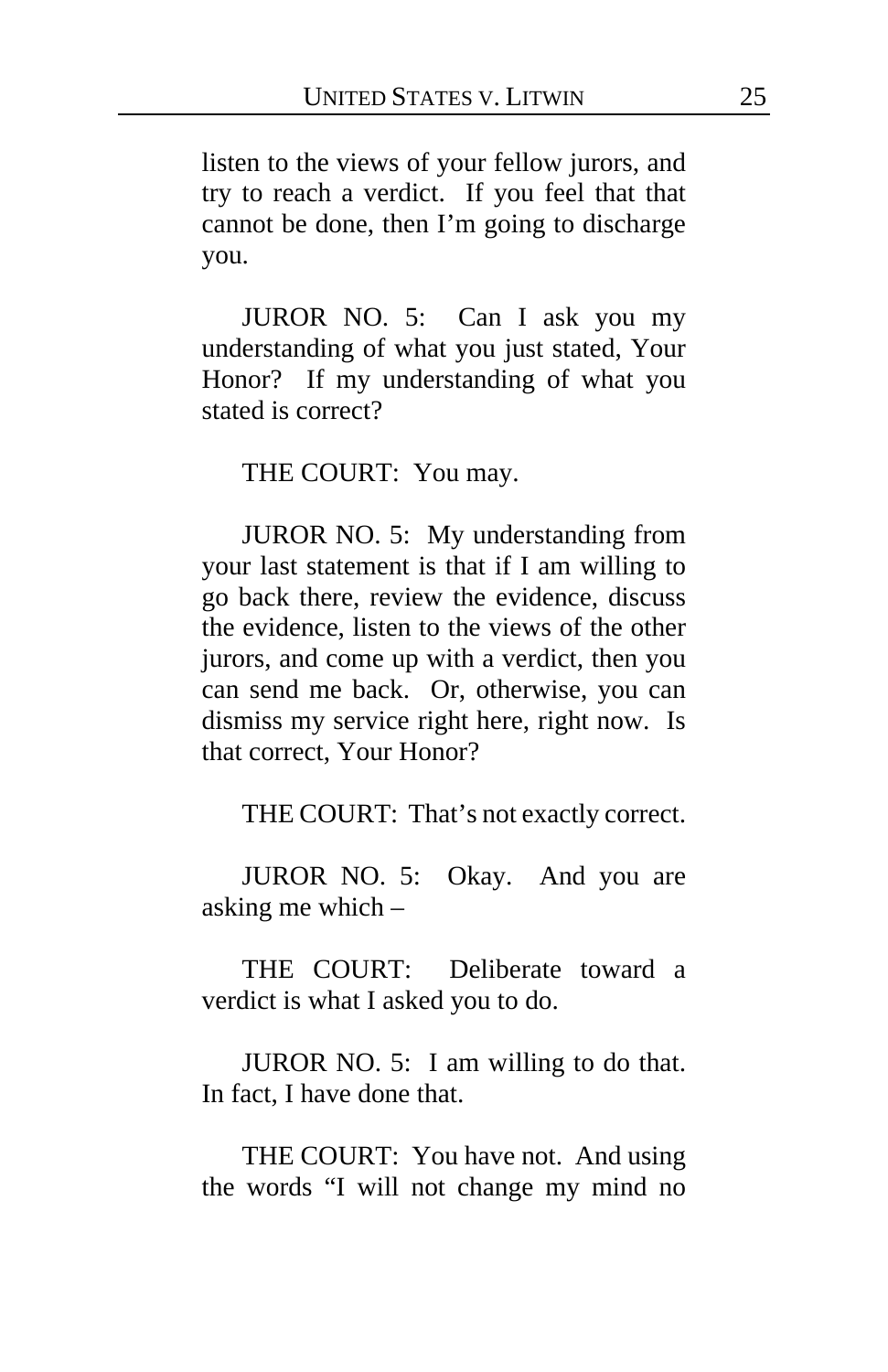matter what," three times, you have not been doing that.

JUROR NO. 5: If that statement makes that conclusion, then I apologize. But that is not the context. I mean,  $I - I$  would not want to debate with the Honorable Judge. I just wanted to put my – my – those three statements in the proper context, because that's not how we started.

THE COURT: According to jurors – and I can ask other jurors.

JUROR NO. 5: You don't have to, Judge.

THE COURT: It was right from the getgo. Right from when you first sat down, you made that statement, and you acknowledged to me, when I questioned you, if that was true, and you said "Yes."

JUROR NO. 5: I did acknowledge that those statements were made by me.

Defense counsel at this point requested a sidebar. Defense counsel argued that Juror 5 was implying that she had been deliberating and was simply unconvinced by the other jurors, and "wanted to put it in context and has not been able to provide the Court with that guidance." Defense counsel also argued Juror 5 should be allowed to return to the jury because she indicated "she'd be willing to agree to follow your admonition" and fulfill her duty to deliberate.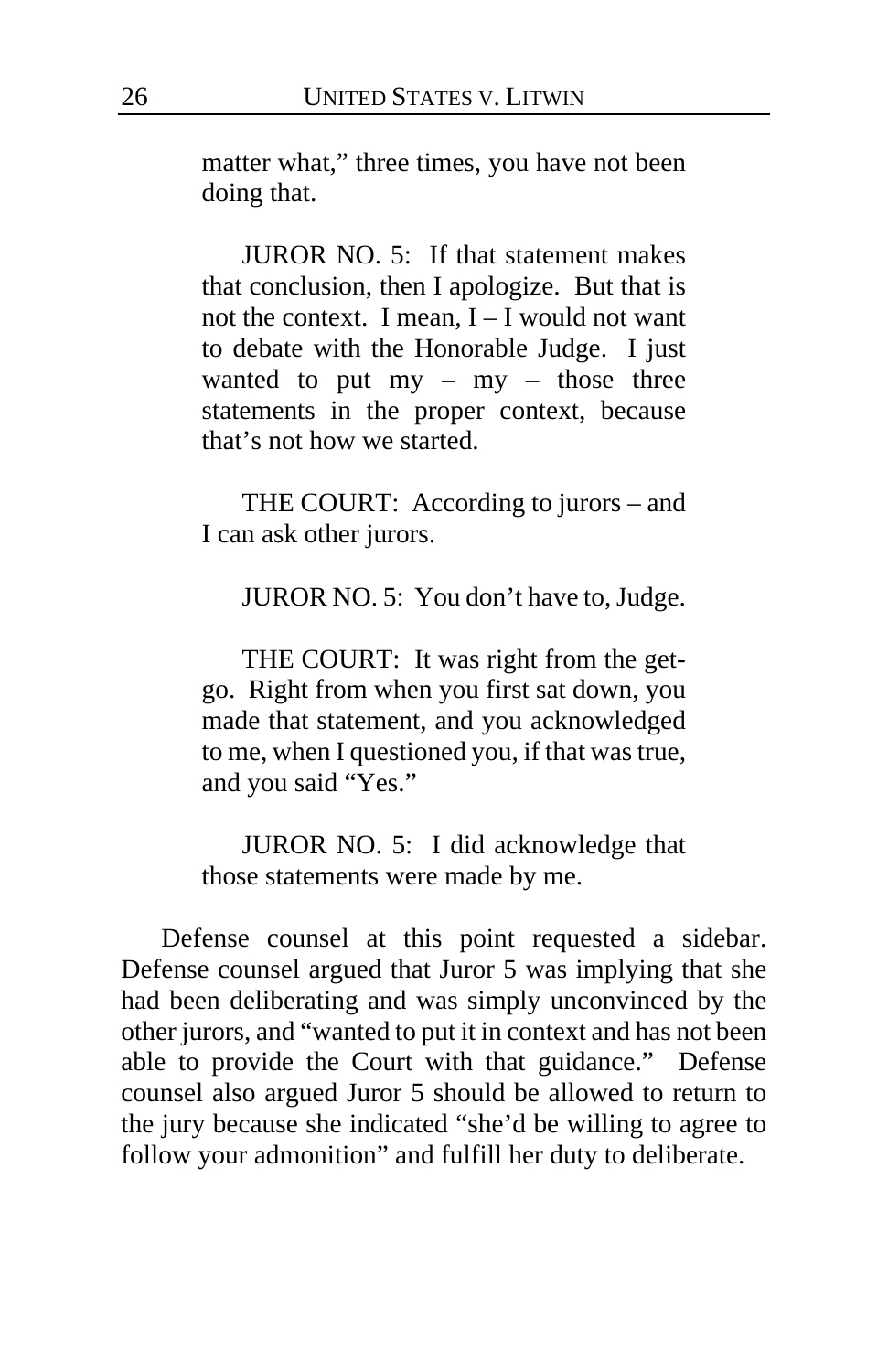The district court disagreed: "I think it's a waste of time. That's my opinion based on what I have seen. Because when you announce from the get-go you are not going to consider any of the evidence or the views of your fellow jurors, to me that's – that's evidence of bias, and she should be discharged." Defense counsel asked for Juror 5 to be allowed to explain the "context" she referenced, but the court declined: "No, because then we get into the juror deliberations, and I'm sure she can point to something, somewhere, that will justify it. She's a paralegal. She knows what she's doing."

Over defense counsel's objection, the court then informed Juror 5 she had been discharged. The court then put the following oral findings on the record:

> The Court makes the following findings. This – the juror did not genuinely disagree with the – on the question of the decision of the jury, of the other jurors. She ignored the instruction to consider all the evidence, discuss it fully with the other jurors, listen to the views of fellow jurors.

> She admitted that at least three times she had made the statement that she would not change her mind on the issue no matter what, and one of those statements was made at the outset. She is a paralegal with many, many years of experience. She would obviously – if given the opportunity to explain, she would probably hang her hat on some point. She's savvy enough to do that.

> But her announcement from the get-go shows a bias that cannot be overcome by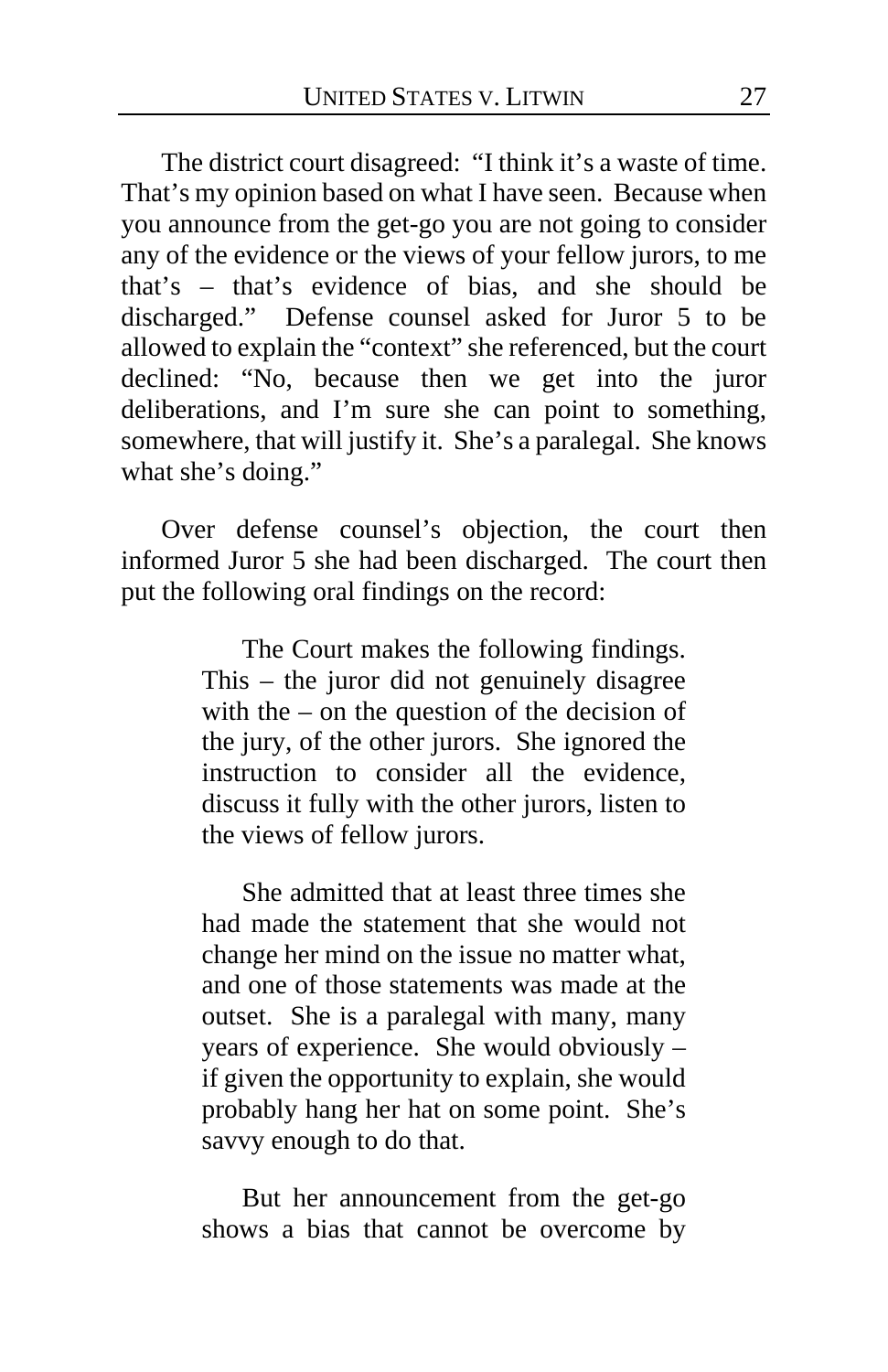sending her back with a simple agreement that she will listen when she didn't before.

#### $\mathcal{C}$

The court dismissed the jury for the day, with deliberations resuming the next morning after an alternate juror was seated. The jury reached a verdict that afternoon. The jury hung on the counts against Smith, the pharmacy manager. *See ante* at 6 n.1. Wetselaar was convicted on all charges. Litwin was convicted of conspiracy and seven counts of unlawful distribution. But the jury acquitted Litwin on the three counts of making false statements to authorities and one count of distribution. The district court sentenced Wetselaar to 120 months imprisonment, and Litwin to 240 months. The district court also ordered forfeiture as to both defendants.

Wetselaar and Litwin filed a motion for a new trial based on, *inter alia*, the court's dismissal of Juror 5. The district court denied the motion. It explained that Juror 5 had been dismissed for good cause for two reasons: "(1) the juror refused to deliberate and; (2) the Court was concerned that the juror harbored at least some level of malice toward the judicial process and might not have been completely forthcoming with the Court due to the Court's refusal to dismiss the juror during jury selection." Noting that it had made efforts to avoid inquiring into jurors' views on the merits of the case, the court "confined its dismissal of the juror to her unwillingness to deliberate and her potential malice toward the judicial process."

### D

Wetselaar and Litwin appealed. Although the defendants raised various assignments of error, prior to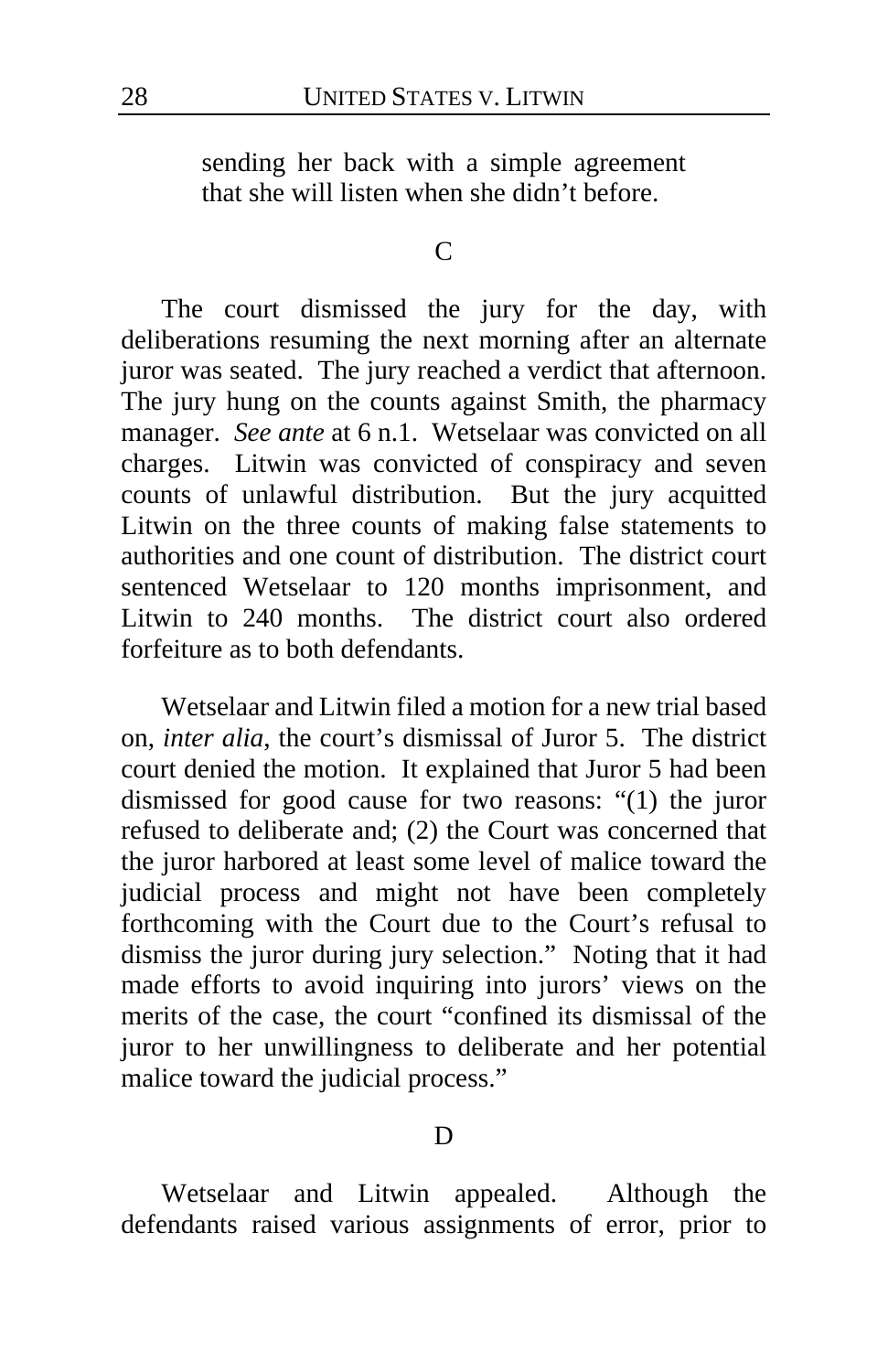argument we issued an order directing the parties to focus their oral presentations on the dismissal of Juror 5. Most of the oral argument before us centered on that issue. After we heard argument, on March 24, 2020, we requested supplemental briefing from the parties on whether, assuming the district court erred in dismissing Juror 5, the error was structural error or subject to harmless error review.

On March 30, 2020, the district court *sua sponte* entered a minute order supplementing the record. That order reads in full as follows:

> This court received a Notice of Docket Activity filed March 24, 2020, wherein the Circuit Court ordered supplemental briefing from the parties on issues related to the dismissal of Juror No. 5. In reviewing chamber documents in this case, the court located emails from Juror No. 6, who later became Juror No. 5. These were found among notes and questions to the court from other jurors in this case. Such communications are considered administrative and not routinely made a part of the official record. The subject emails are attached, and the following will provide context to the dismissal of this juror.

> The subject emails from Juror No. 5 state that following her selection she learned that her employer would not pay her for jury service of more than 2 weeks. Her employer was a law firm that has been involved in hundreds of cases in federal court. It was suggested that in light of the short trial days, she work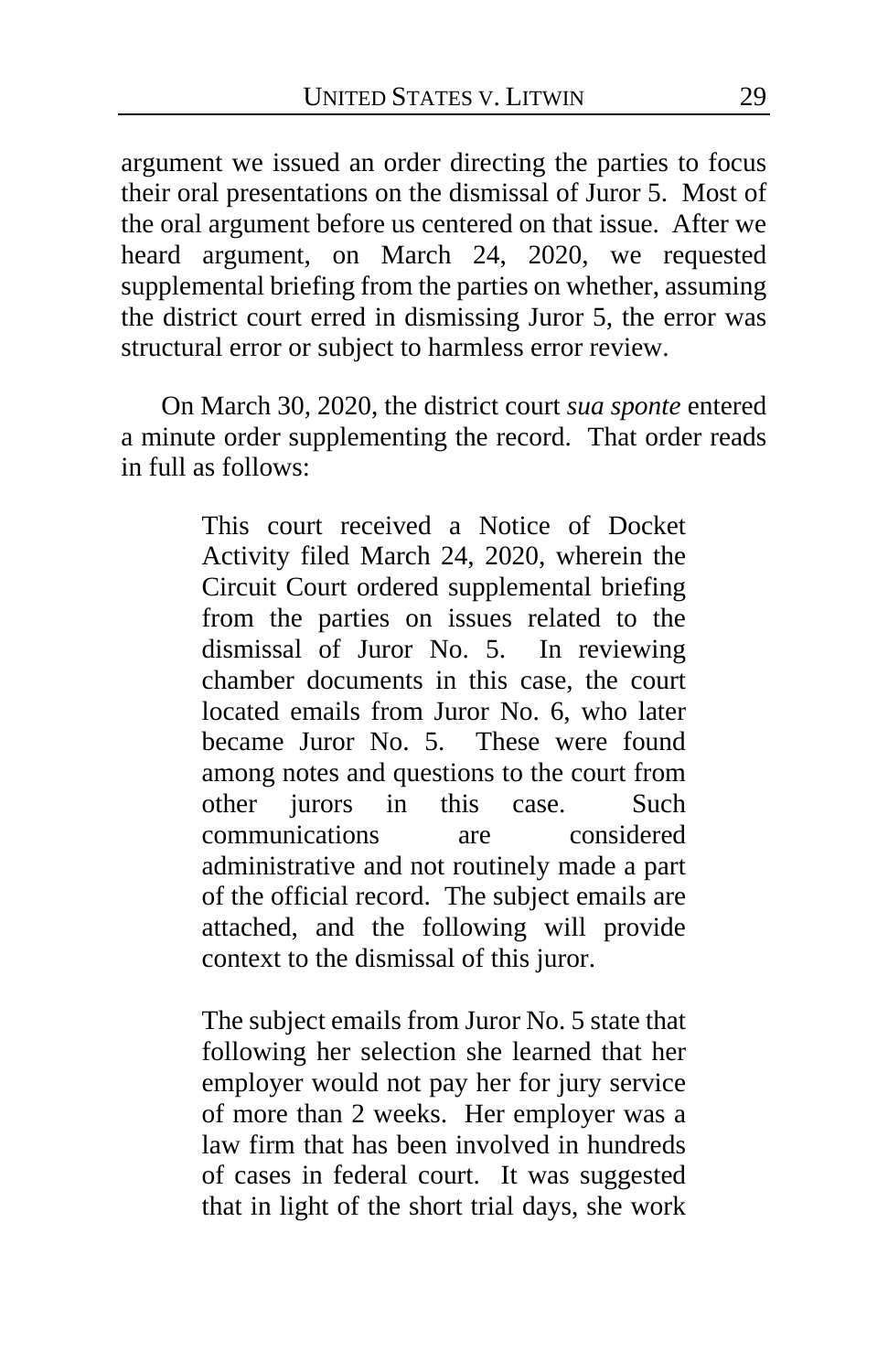with her employer to obtain a resolution. Before trial, the juror confirmed that she was available to serve as a juror for the length of time specified in her jury summons. She did not respond affirmatively to voir dire questioning concerning potential hardships of jury service, nor did she formally pursue additional relief thereafter. At the time of the request, the jury had been seated and the court was concerned about losing jurors due to an ongoing flu epidemic and the unpredictable events often associated with a lengthy trial. (The epidemic later actually became a problem for participants in the trial). What is also not apparent from the record is that the refusal of the court to dismiss her resulted in bitter and ongoing complaints from Juror No. 5 throughout the entire trial. Because the court does not interface directly with jurors except on the record, this information was being relayed to the court by the courtroom administrator. The overwhelming weight of the evidence supporting a finding of guilt, along with her express refusal to participate in deliberations, resulted in the ultimate finding that the juror was not acting in good faith and needed to be dismissed.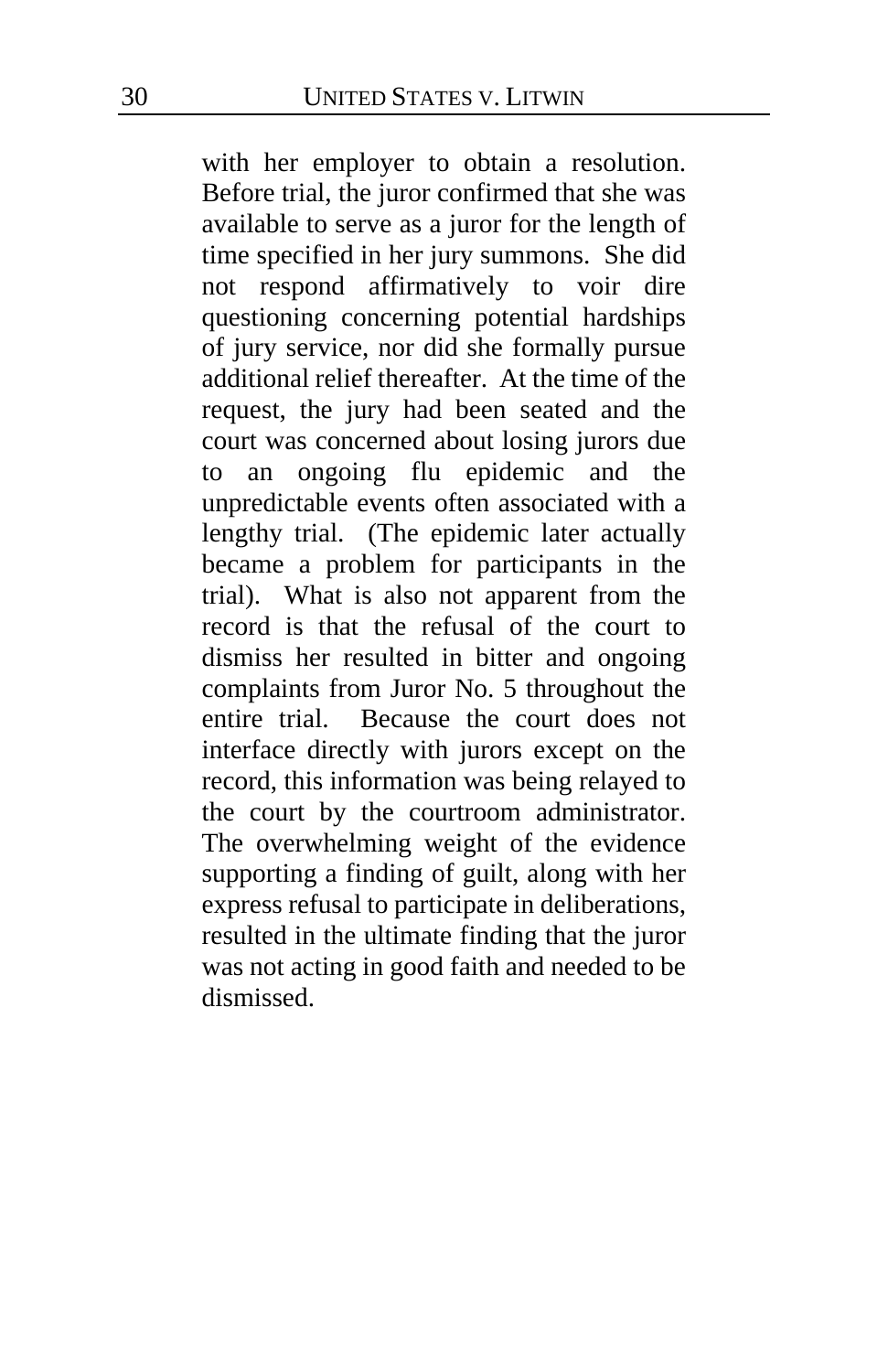Court personnel are prepared to provide further information in sworn declarations as deemed necessary.**[3](#page-30-0)**

### II

We now turn to our analysis of the district court's dismissal of Juror 5, beginning with the legal principles that govern our review. Under Federal Rule of Criminal Procedure Rule  $23(b)(3)$ , "[a]fter the jury has retired to deliberate" the court may dismiss a juror for "good cause." Under that standard, it is well established that "a court may not dismiss a juror during deliberations if the request for discharge stems from doubts the juror harbors about the sufficiency of the evidence." *United States v. Symington*, 195 F.3d 1080, 1085 (9th Cir. 1999) (quoting *United States v. Brown*, 823 F.2d 591, 596 (D.C. Cir. 1987)).

The basis for this understandable limitation is the Sixth Amendment's right to a unanimous jury verdict. "In all criminal prosecutions," the Sixth Amendment guarantees the right to trial "by an impartial jury." U.S. Const. amend. VI. As the Supreme Court explained just this Term, "[w]herever we might look to determine what the term 'trial by an impartial jury trial' meant at the time of the Sixth Amendment's adoption—whether it's the common law, state practices in the founding era, or opinions and treatises written soon afterward—the answer is unmistakable. A jury must reach a unanimous verdict in order to convict." *Ramos* 

<span id="page-30-0"></span>**<sup>3</sup>** On April 24, 2020, Dr. Wetselaar passed away. We thus dismissed Dr. Wetselaar's appeals and remanded to the district court with instructions to vacate the judgment and dismiss the indictment as to Wetselaar. *See, e.g.*, *United States v. Oberlin*, 718 F.2d 894, 895 (9th Cir. 1983). Only Litwin's appeals remain before us.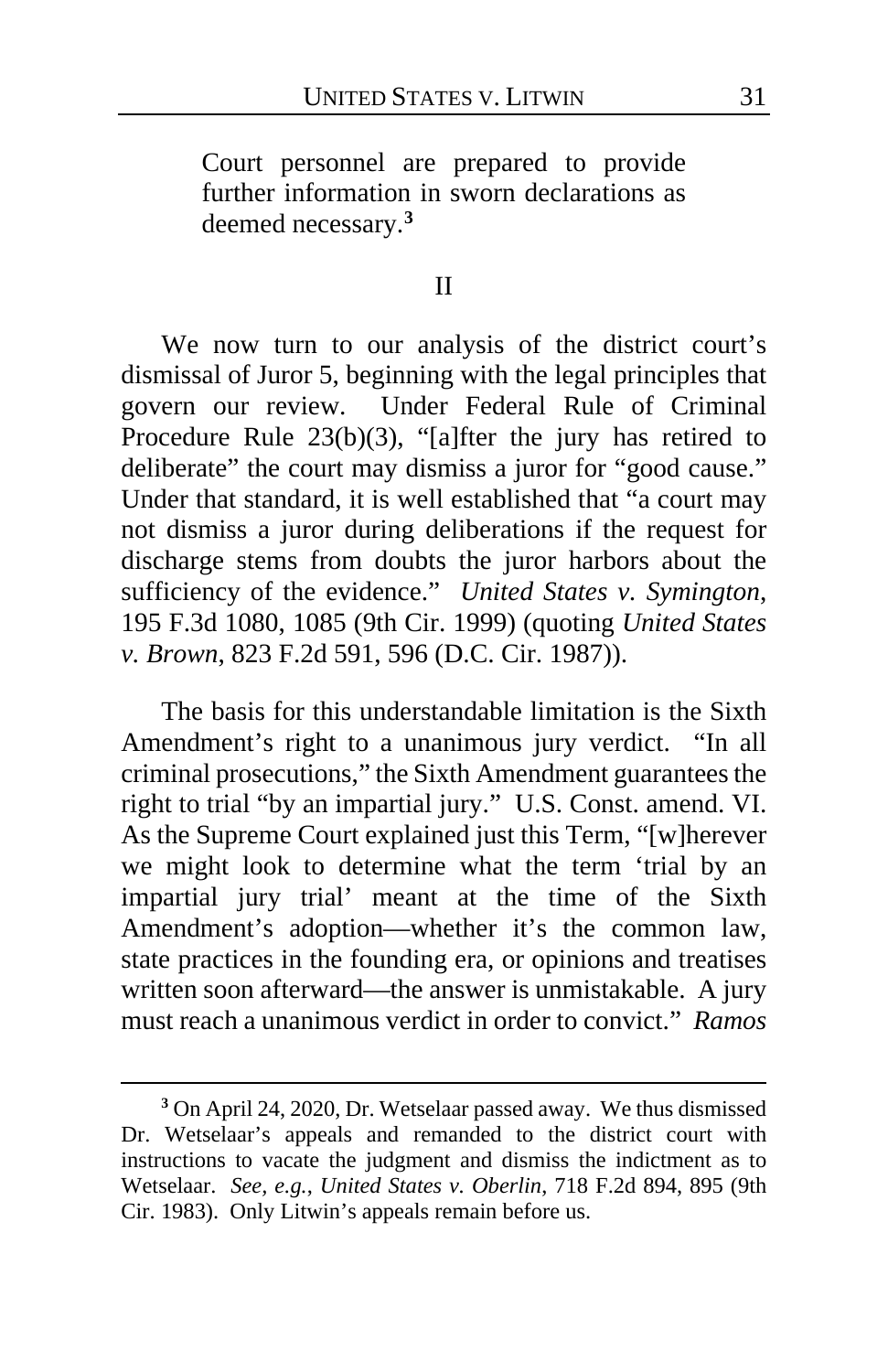*v. Louisiana*, 140 S. Ct. 1390, 1395 (2020); *see also* Fed. R. Crim. P. 31(a) ("The verdict must be unanimous.").

Because a jury must be in universal agreement to convict, it does not take much to see that removing a juror merely because she disagrees with her fellow jurors on the proper outcome of the case would provide an obvious endrun around the unanimous jury verdict guarantee. If a juror could be removed on this basis, "then the right to a unanimous verdict would be illusory." *Brown*, 823 F.2d at 596. "A discharge of this kind would enable the "A discharge of this kind would enable the government to obtain a conviction even though a member of the jury that began deliberations thought that the government had failed to prove its case. Such a result is unacceptable under the Constitution." *Id*.; *see also United States v. Christensen*, 828 F.3d 763, 807 (9th Cir. 2015); *United States v. Thomas*, 116 F.3d 606, 621 (2d Cir. 1997). We have thus explained that when faced with a juror who refuses to agree with other jurors about the strength of the government's case, the court has two options: "declare a mistrial or send the juror back to deliberations with instructions that the jury continue to attempt to reach agreement." *Symington*, 195 F.3d at 1085–86 (quoting *Brown*, 823 F.2d at 596).

There are, of course, many situations where this core Sixth Amendment right is not implicated because the juror is removable for reasons that have nothing to do with her views on the case. Sickness or family emergencies are obvious examples. *United States v. Vartanian*, 476 F.3d 1095, 1098 (9th Cir. 2007). In addition, "[c]ourts have also found 'just cause' to dismiss jurors who, although available and physically capable of serving, are nonetheless found to be unable to perform their duties properly." *Thomas*, 116 F.3d at 613.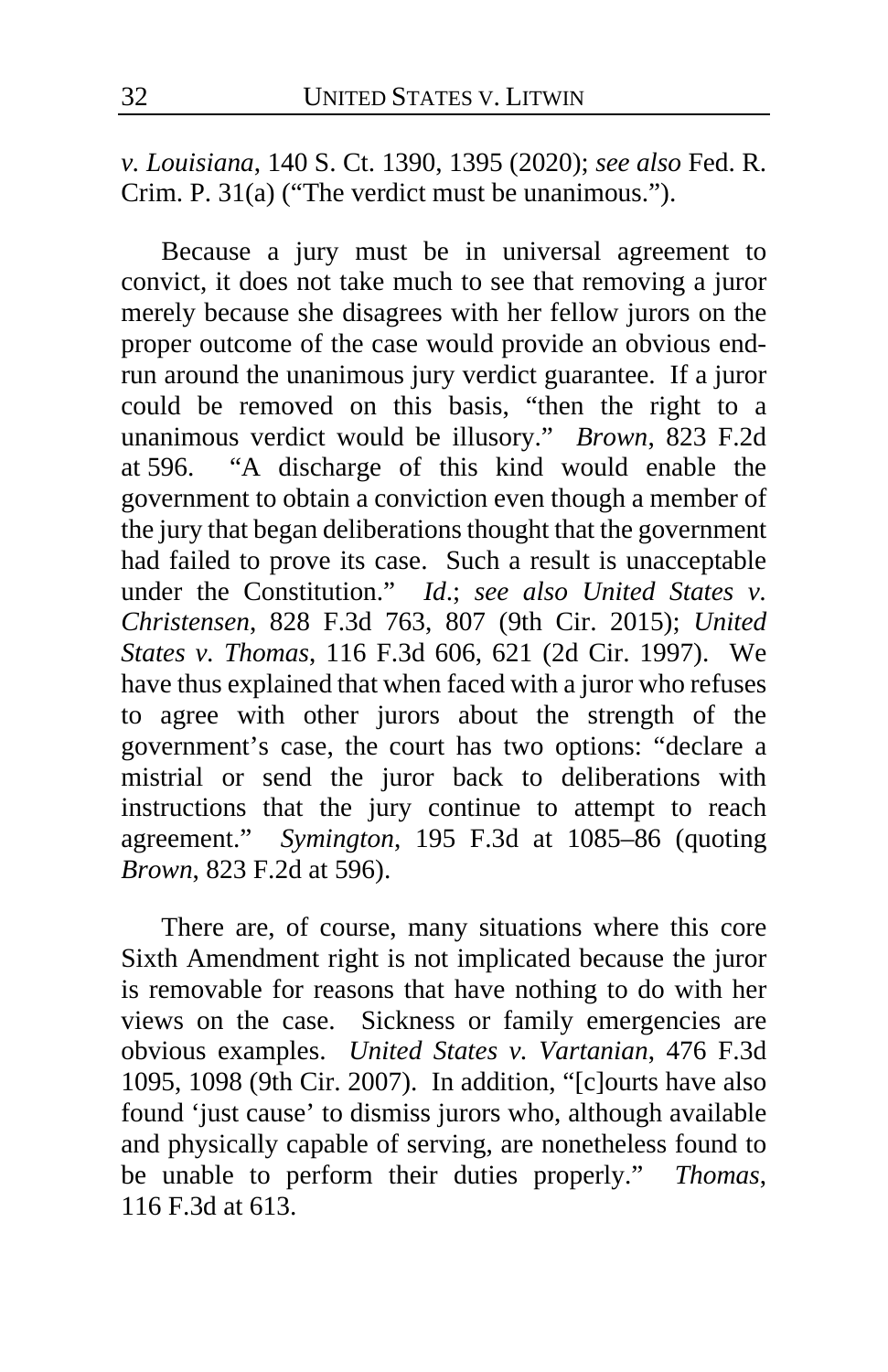Blatant juror misconduct is one example of a situation that plainly justifies dismissing a juror. *See*, *e.g.*, *Smith v. City & Cty. of Honolulu*, 887 F.3d 944, 954 (9th Cir. 2018) (juror made violent threats to another juror); *United States v. McGill*, 815 F.3d 846, 868–69 (D.C. Cir. 2016) (per curiam) (juror properly discharged after "remov[ing] case-related notes from the jury room in violation of the court's instructions"); *Vartanian*, 476 F.3d at 1098–99 (juror contacted defendant and his family and lied about it to court).

An inability or unwillingness to follow the law is another prototypical instance in which a juror may be permissibly removed without offending the Sixth Amendment. *See, e.g.*, *United States v. Decoud*, 456 F.3d 996, 1003–05, 1017 (9th Cir. 2006) (juror requested dismissal because her religious beliefs prevented her from applying the law). As we have explained, "[a] juror's intentional disregard of the law, often in the form of juror nullification, can constitute good cause for dismissal of the juror." *Christensen*, 828 F.3d at 806.

More difficult situations arise when the basis for a juror's dismissal treads closer to the merits of the case. And the most difficult of these scenarios may well be a juror's alleged failure to deliberate. If a juror has reached a decision, at what point is potential unwillingness to alter that position a failure to deliberate as opposed to a reflection of the juror's sincerely held view of the evidence presented? Is a perceived disinterest in entertaining the views of other jurors a refusal to follow the jury instructions or merely an expression of disagreement with the opinions of fellow jurors? Gauging the extent of an impasse becomes only more difficult in the tinderbox of the jury room, where frayed nerves and passionate views can cause persons of good faith to doubt the sincerity of those with whom they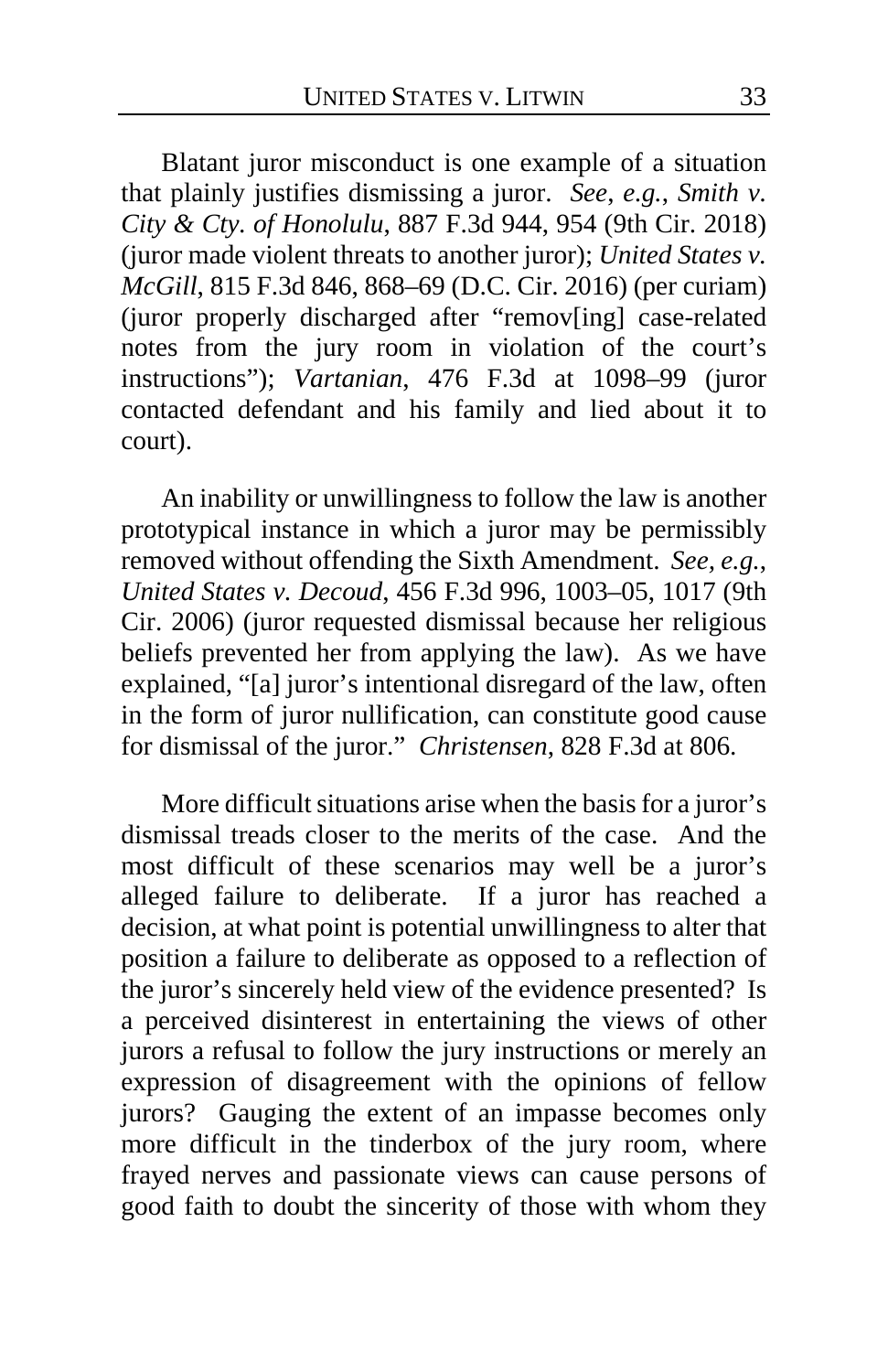disagree. As we have recognized, disagreements on the merits can "certainly manifest themselves in concerns about a juror's reasonableness or general capacity as a juror." *Symington*, 195 F.3d at 1088; *see also United States v. McIntosh*, 380 F.3d 548, 556 (1st Cir. 2004) ("[W]hether a juror is refusing to deliberate or has simply reached a conclusion contrary to the other jurors is a question of exquisite delicacy. The line between the two can be The line between the two can be vanishingly thin.").

Our cases recognize that district courts operate on the front lines in this difficult space between trial management and protection of a defendant's Sixth Amendment rights. This important task is complicated by the imperative that courts "not delve deeply into a juror's motivations" and thereby "intrude on the secrecy of the jury's deliberations." *Symington*, 195 F.3d at 1086 (quoting *Brown*, 823 F.2d at 596). But while district courts cannot pry into the jury's discussions—and we acknowledge that the district court in this case made a careful effort to avoid doing so—district courts, unlike appellate courts, are able to observe jurors in person. We therefore "'generally defer to the district court's good cause determinations' because 'the district court is in the best position to evaluate the jury's ability to deliberate.'" *Christensen*, 828 F.3d at 808 (quoting *Vartanian*, 476 F.3d at 1098).

Our cases set forth legal standards to govern district courts in their decisions whether to dismiss a juror for good cause. Given the need to avoid "delving into the juror's views on the merits of the case," *Symington*, 195 F.3d at 1087, we have held that "if the record evidence discloses any *reasonable* possibility that the impetus for a juror's dismissal stems from the juror's views on the merits of the case, the court must not dismiss the juror." *Christensen*,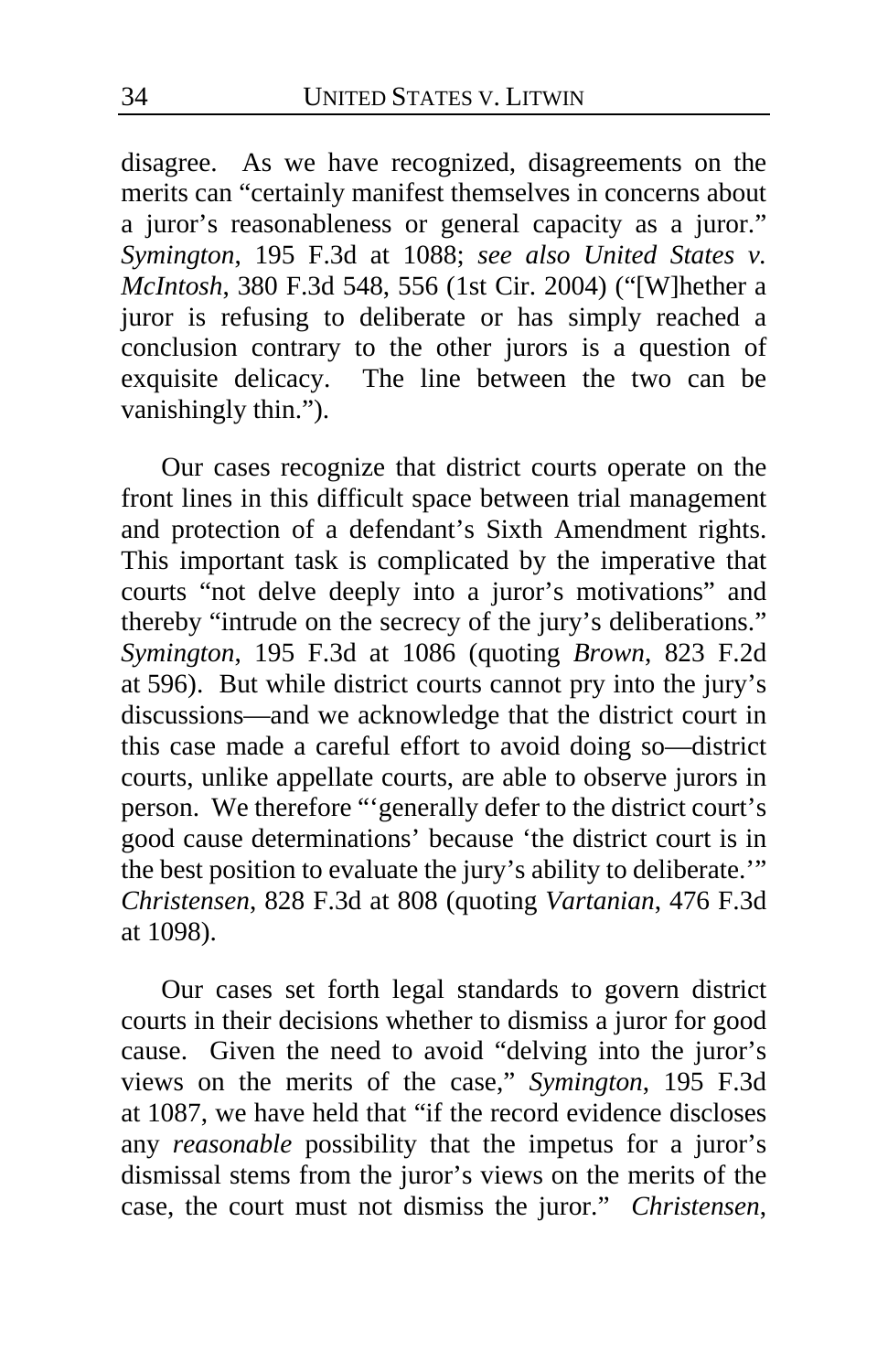828 F.3d at 807 (quoting *Symington*, 195 F.3d at 1087). This means that "the available evidence must be 'sufficient to leave one firmly convinced that the impetus for a juror's dismissal is unrelated to his or her position on the merits.'" *Id.* (quoting *Symington*, 195 F.3d at 1087 & n.5) (alterations omitted).

In deference to the district court's superior vantage point, we review the district court's dismissal of a juror during deliberations for abuse of discretion. *Id.* at 806. Factual findings are reviewed for clear error. *Id.* Under our cases, "[t]he decision to excuse a juror is committed to the district court's discretion and we must affirm unless we are left with the definite and firm conviction that the court committed a clear error of judgment in reaching its conclusion after weighing the relevant factors." *Id.* (quoting *United States v. Beard*, 161 F.3d 1190, 1194 (9th Cir. 1998)).

We applied these legal principles in one of the leading cases in this area, *United States v. Symington*, 195 F.3d 1080 (1999). In *Symington*, several days into deliberations following a long and complex trial, the court received a jury note complaining that "[o]ne juror has stated their final opinion prior to review of all counts." *Id.* at 1083. The court reinstructed the jury on its duty to deliberate. *Id.* Four days later, the jury sent another note to the court explaining that it had been trying to continue, but the same juror (Cotey) refused to discuss her views. The other jurors believed for various reasons that Cotey lacked the "ability to comprehend and focus" on the discussion. *Id.*

The court questioned each member of the jury. Some of this testimony indicated that Cotey "appeared confused and unfocused during deliberations." *Id.* But other testimony indicated that Cotey "seems to have her mind set [and] says she doesn't have to explain herself to anybody" and "just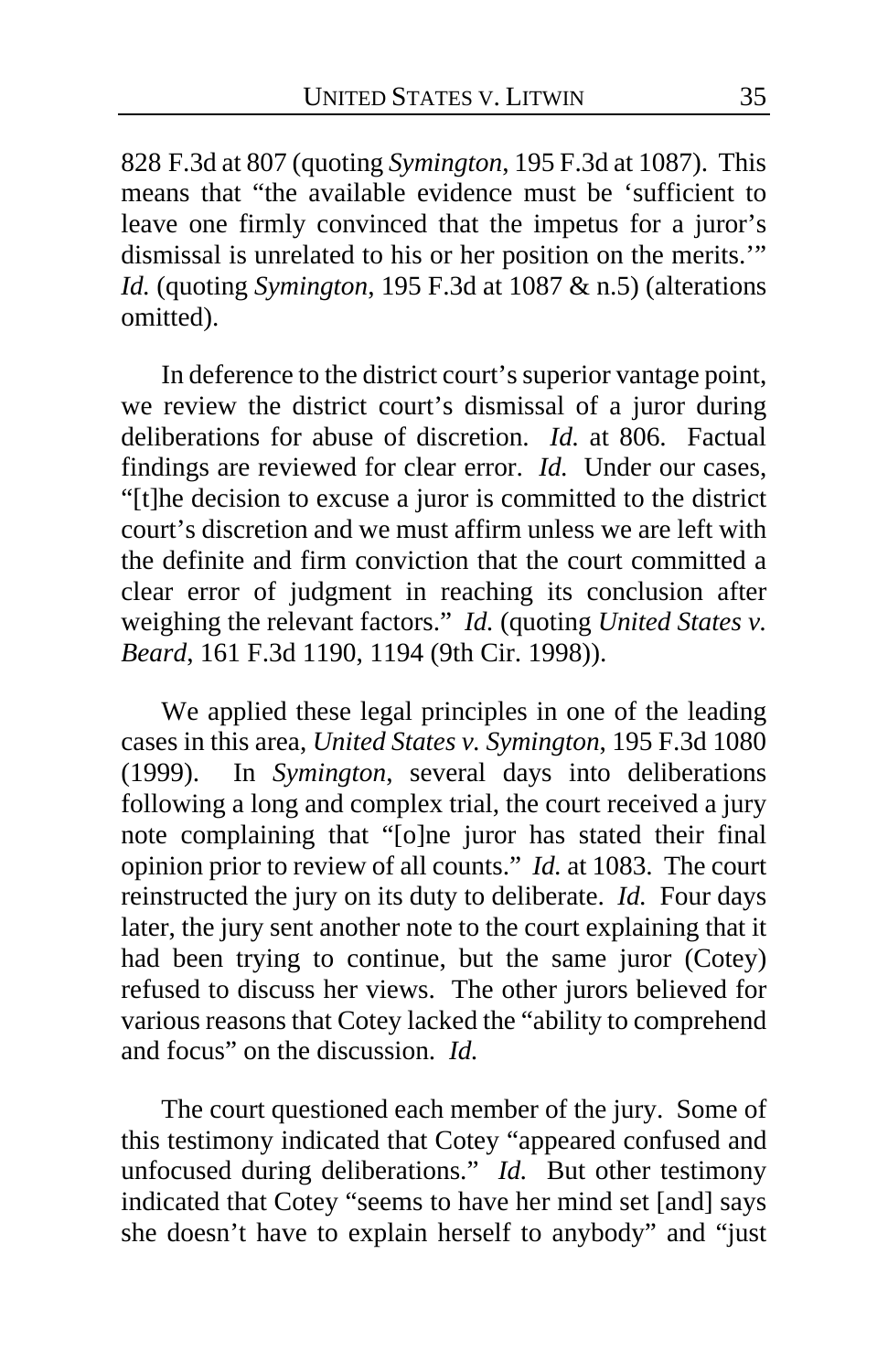kept getting stuck on two elements." *Id.* at 1084. Another juror complained that "[w]e are blocked and blocked and blocked." *Id.* Cotey testified that she was willing to continue deliberating and discuss her views but became intimidated by demands to justify her positions. *Id.* The district court dismissed Cotey, finding good cause because Cotey was "either unwilling or unable to participate in the deliberative process." *Id.* An alternate juror was seated, and the jury returned its verdict two weeks later. *Id.*

We reversed. We noted it was "undisputed" that "if the other jurors did seek to remove Cotey because they disagreed with her views on the merits," then the juror's dismissal "was improper." *Id.* at 1085. We held that "[w]hile there may have been some reason to doubt Cotey's abilities as a juror, there was also considerable evidence to suggest that the other jurors' frustrations with her derived primarily from the fact that she held a position opposite to theirs on the merits of the case." *Id.* at 1088. We recognized that "because the district court properly avoided compromising the secrecy of the jury's deliberations, the evidence available to the district court was necessarily limited." *Id.* at 1088 n.7. But we concluded that the conviction could not stand because "the district court could not have been 'firmly convinced' that the impetus for Cotey's dismissal was unrelated to her position on the merits of the case." *Id.*

### III

We now turn to whether the district court in this case reversibly erred in dismissing Juror 5. Given the legal standards we have set forth above, district courts' decisions to excuse jurors have been upheld in various circumstances. *See, e.g.*, *Christensen*, 828 F.3d at 813–14; *Decoud*, 456 F.3d at 1017; *Beard*, 161 F.3d at 1194. But as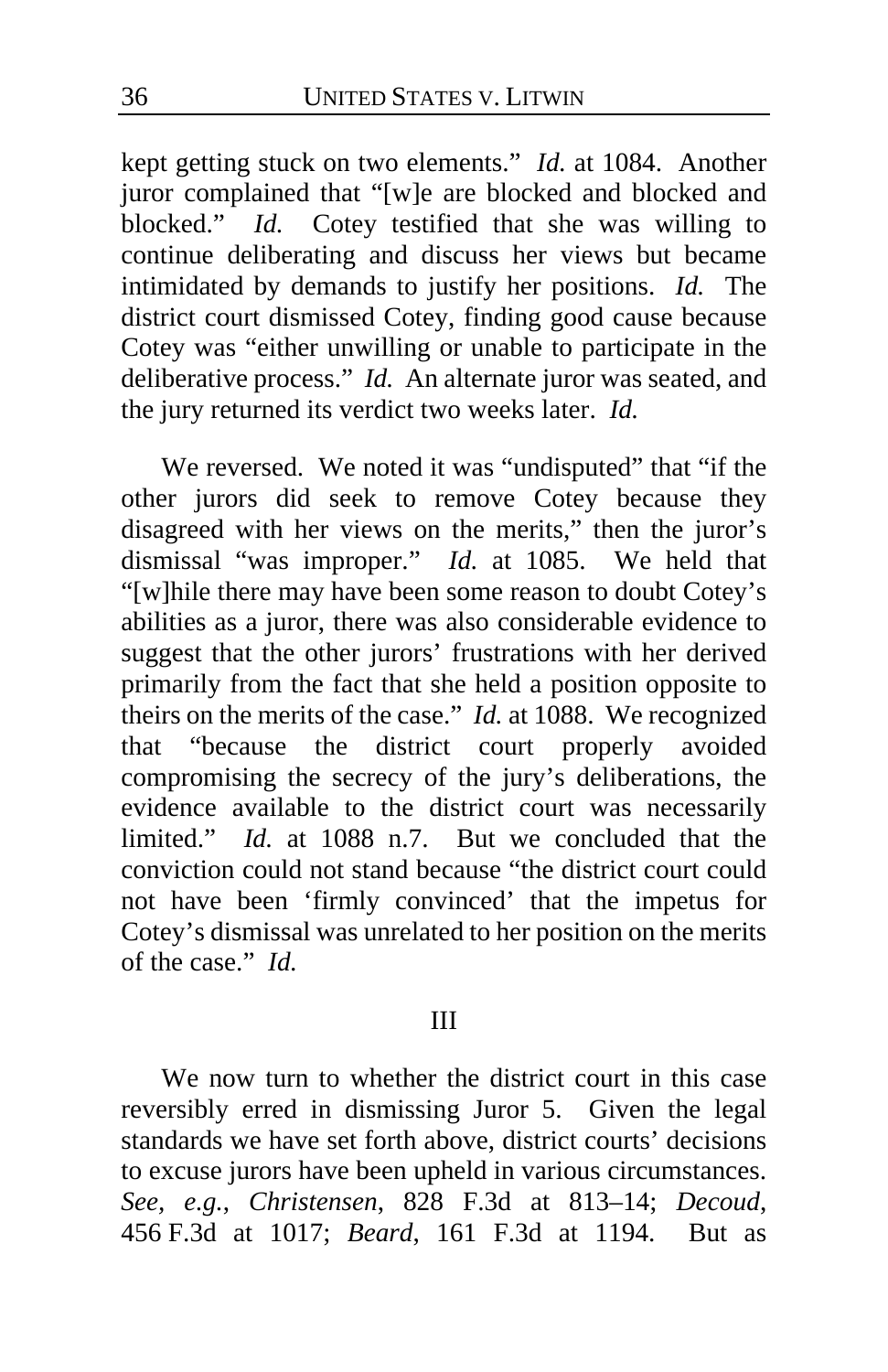*Symington* demonstrates, while district courts of necessity have leeway in how they approach juror dismissal issues, because defendants have a Sixth Amendment right to a unanimous jury verdict, "[t]he district court's discretion in this area is not unbounded." *Symington*, 195 F.3d at 1085. Courts, including ours, have thus reversed convictions where the record indicated an unacceptable risk that a juror was dismissed for reasons stemming from her views on the case. *See id.* at 1088; *Thomas*, 116 F.3d at 625; *Brown*, 832 F.2d at 599–600.

The district court here provided two bases for dismissing Juror 5: (1) her "potential malice toward the judicial process;" and (2) "her unwillingness to deliberate." Notwithstanding the deferential standard of review that we must apply, neither of the district court's rationales supported the dismissal of Juror 5. While no single fact is determinative, based on the unique combination of circumstances of this case, we are firmly convinced that the record "discloses [a] reasonable possibility that the impetus for [the] juror's dismissal stems from the juror's views on the merits of the case." *Christensen*, 828 F.3d at 807 (quoting *Symington*, 195 F.3d at 1087 n.5) (emphasis omitted).

A

### 1

We begin with the district court's apparent finding that Juror 5 refused to deliberate because she harbored at least some "potential malice toward the judicial process." As we recounted above, after the district court learned that the jury's note concerned Juror 5, and before hearing from Juror 5 herself, the court drew a connection between Juror 5's conduct in jury deliberations and her earlier attempt to be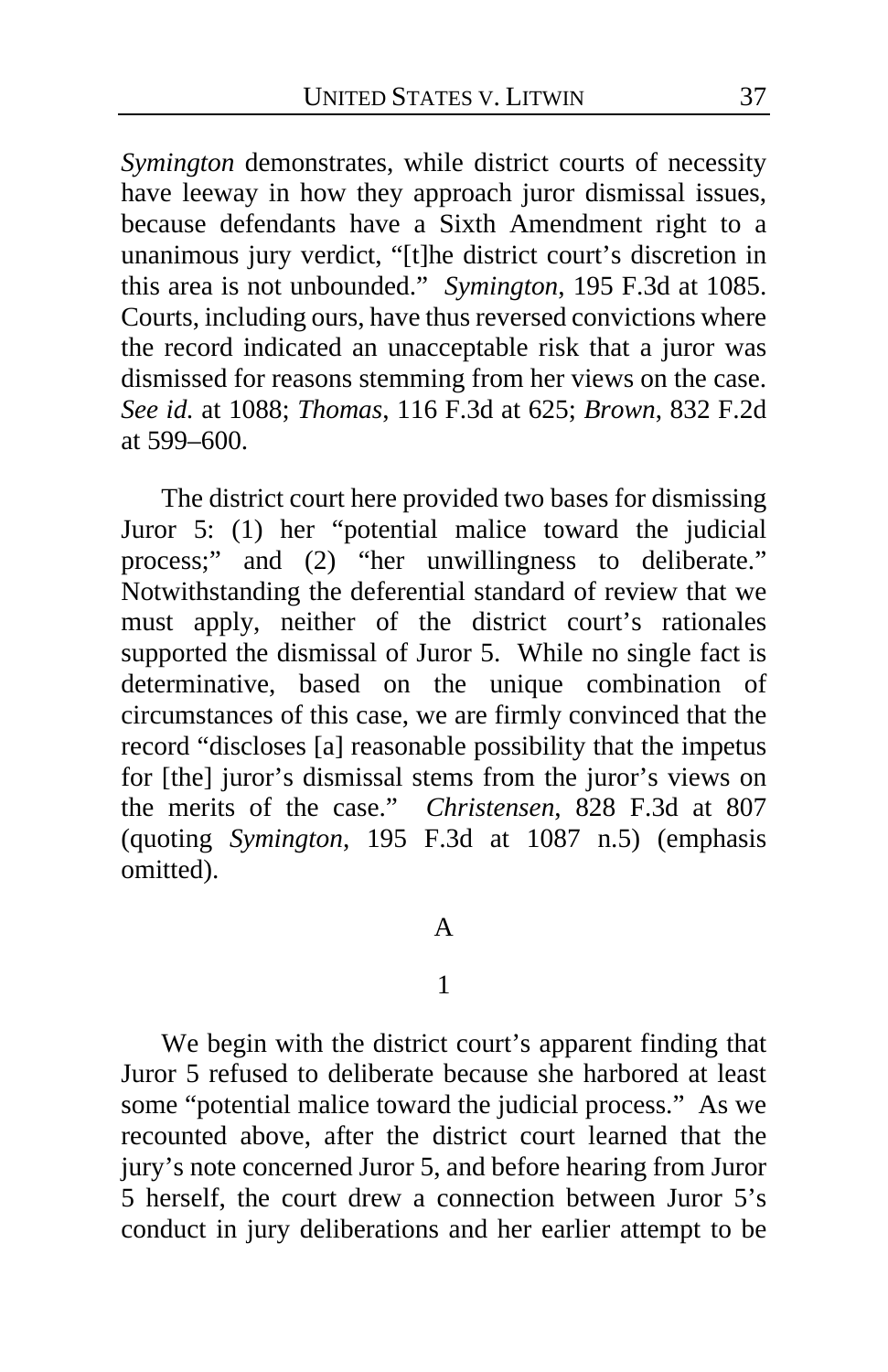excused from jury duty. At that point in the proceedings, the district court elected to make a "record on this particular individual." The court stated that based on Juror 5's "very strenuous attempts to get out of jury service at that time," "[m]y belief . . . is that she is sending a message to this Court about the inconvenience that she has suffered," and that Juror 5 had "an axe to grind" with the court. In its order denying defendants' motion for a new trial, the court expanded on this point further. It explained that it dismissed Juror 5 in part because she "harbored at least some level of malice toward the judicial process" based on the court's earlier decision that she would not be excused from jury service due to her employer's policies.

It is true that bias is a permissible ground on which to dismiss a juror. *See, e.g.*, *Christensen*, 828 F.3d at 808, 812 n.25 (upholding dismissal of juror who stated that "witness[es] never tell the truth" and "if the federal government charges someone, they're innocent"); *United States v. Kemp*, 500 F.3d 257, 272–73 (3d Cir. 2007) (upholding dismissal of juror who stated that "[t]he government lies," "[t]hey always lie," and "Prosecutors and FBI agents are liars"). Sometimes this bias is manifested in a refusal to apply the law, also known as jury nullification. *See, e.g.*, *United States v. Oscar*, 877 F.3d 1270, 1288 (11th Cir. 2017) (juror admitted she "was not following the law" because "she believed that there's something . . . very wrong about the system") (alterations and internal quotation marks omitted); *Thomas*, 116 F.3d at 614 ("[The district court] identified a different form of bias as the primary ground for dismissing Juror No. 5—one arising not from an external event or from a relationship between a juror and a party, but rather, from a more general opposition to the application of the criminal narcotics laws to the defendants' conduct.").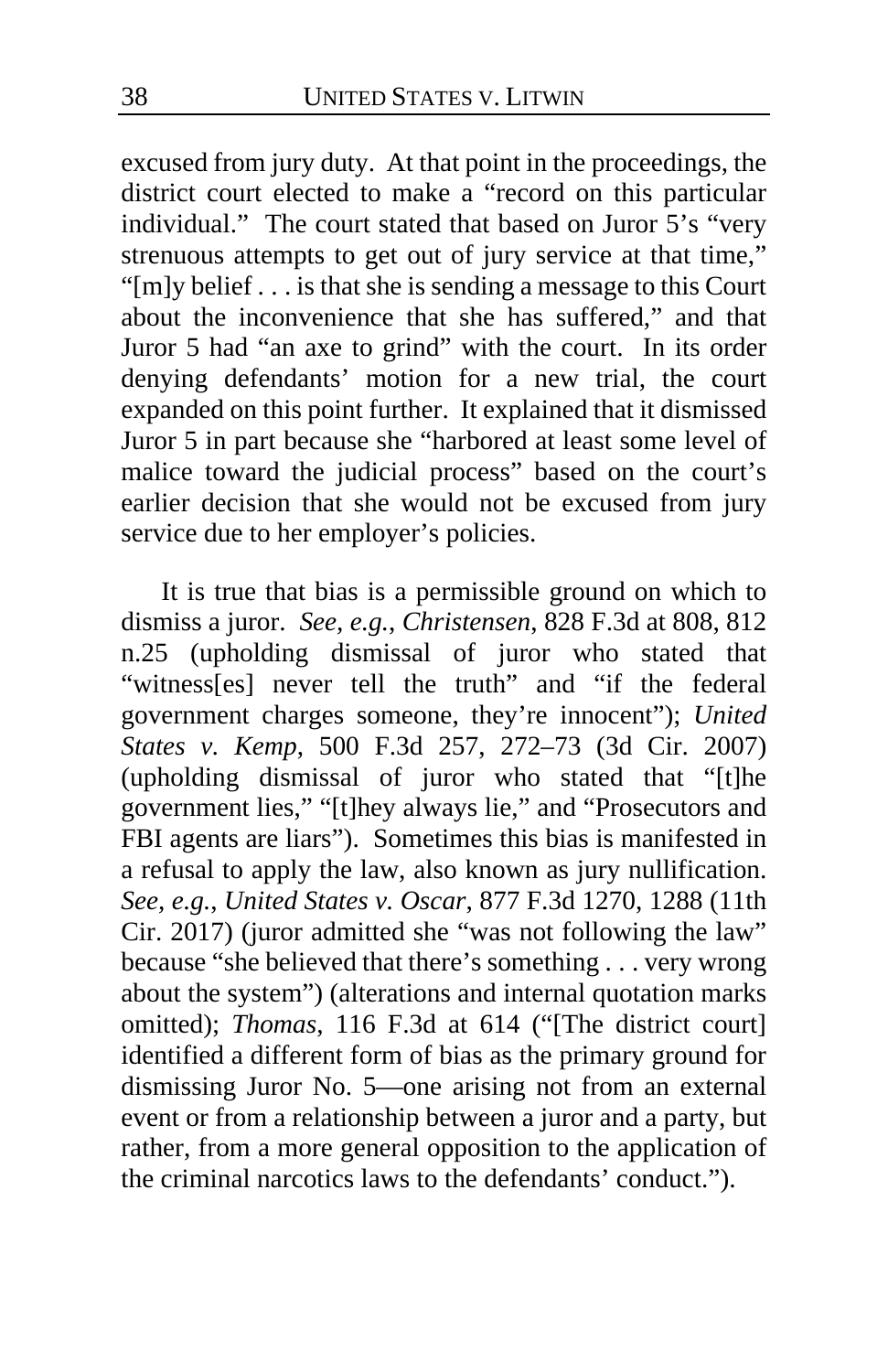In this case, however, no juror reported that Juror 5 made comments indicative of a bias against the judicial process. In fact, when the district court asked Juror 8 (the originator of the note) if Juror 5 had "expressed any views about the law or bias that would indicate an intent to nullify . . . the law," Juror 8 did not identify any such views. Instead, Juror 8 responded that Juror 5 "seems to be confused about one part" of the jury instructions and was "getting stuck on one part of the sentence."

When the district court questioned Juror 5, there was likewise no suggestion that Juror 5 made comments reflective of a bias against the court. In response to the district court's questions, Juror 5 acknowledged she had sought relief from jury duty months earlier because of her employer's policy to pay only two weeks' salary during her jury service. Juror 5 also acknowledged, again in response to the district court's questioning, that when she had previously sought dismissal from jury service shortly after *voir dire*, she informed Ms. Saavedra, the courtroom administrator, that she would need to work six to eight hours a day "to make up for [her] time off."

In this colloquy with the court Juror 5 agreed that she had previously requested dismissal due to her employer's policies. Effectively, Juror 5 acknowledged what is likely true of many jurors serving in protracted trials like this one: that Juror 5 had other obligations outside of trial, so that jury service was a significant imposition on her life. We recognize that the district court had a superior vantage point, but the court's findings give us very little to go on. The transcript does not show a potential malice toward the judicial process, or one that overcomes Juror 5's repeated statements indicating her willingness to continue deliberating.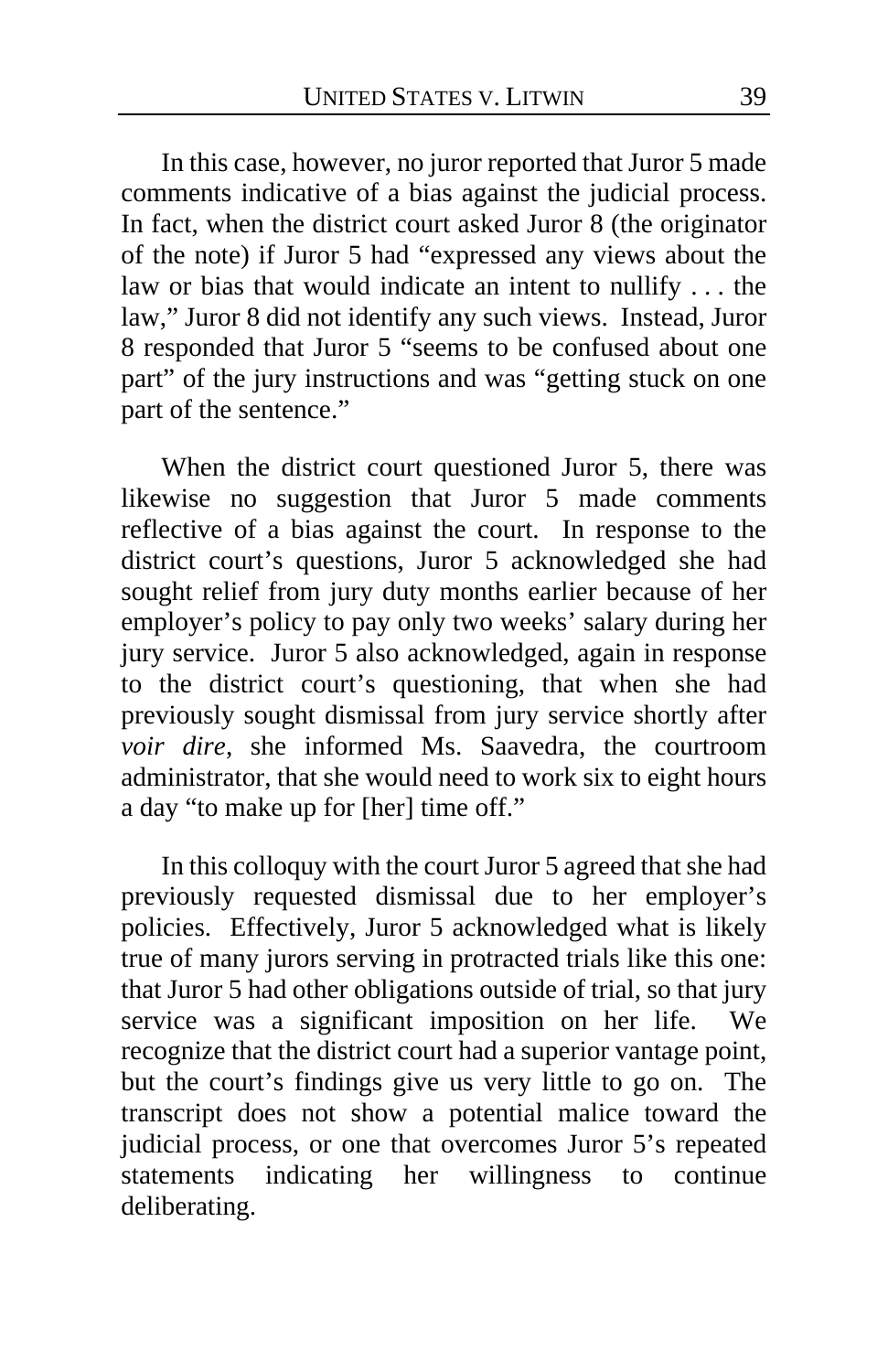We can, of course, readily accept that a district court could dismiss a juror based on circumstances indicating a likely bias, regardless of whether a juror makes a comment reflective of bias. *See, e.g.*, *United States v. Egbuniwe*, 969 F.2d 757, 761 (9th Cir. 1992) (affirming district court's dismissal of juror where the district court "determined that the juror could no longer be fair and impartial after he was informed during jury deliberations of alleged police misconduct involving his girlfriend"); *Thomas*, 116 F.3d at 621 (explaining that a bias can be discerned when "an event or relationship itself becomes the subject of investigation"). A juror's mere say-so that she is not biased would not preclude her dismissal on this ground if the facts and circumstances otherwise pointed to a bias that would impede a juror's faithful service. *Egbuniwe*, 969 F.2d at 762.

But even reviewing for abuse of discretion, we cannot conclude on the available record that Juror 5 harbored "at least some level of malice" toward the judicial process and was not "completely forthcoming" due to the district court's months-earlier determination that Juror 5 would not be excused from jury service. The district court linked Juror 5's conduct during jury deliberations to her request to be dismissed as a juror, but we can see nothing in the record of the two-month trial that suggests an ongoing bias against the court. The district court's theory that Juror 5 maintained a malice that she then acted upon some months later once the jury retired to deliberate therefore lacks support in the record.

2

We briefly consider the *sua sponte* minute order that the district court issued on March 30, 2020. The district court issued the minute order in response to an order we issued after oral argument requesting that counsel file supplemental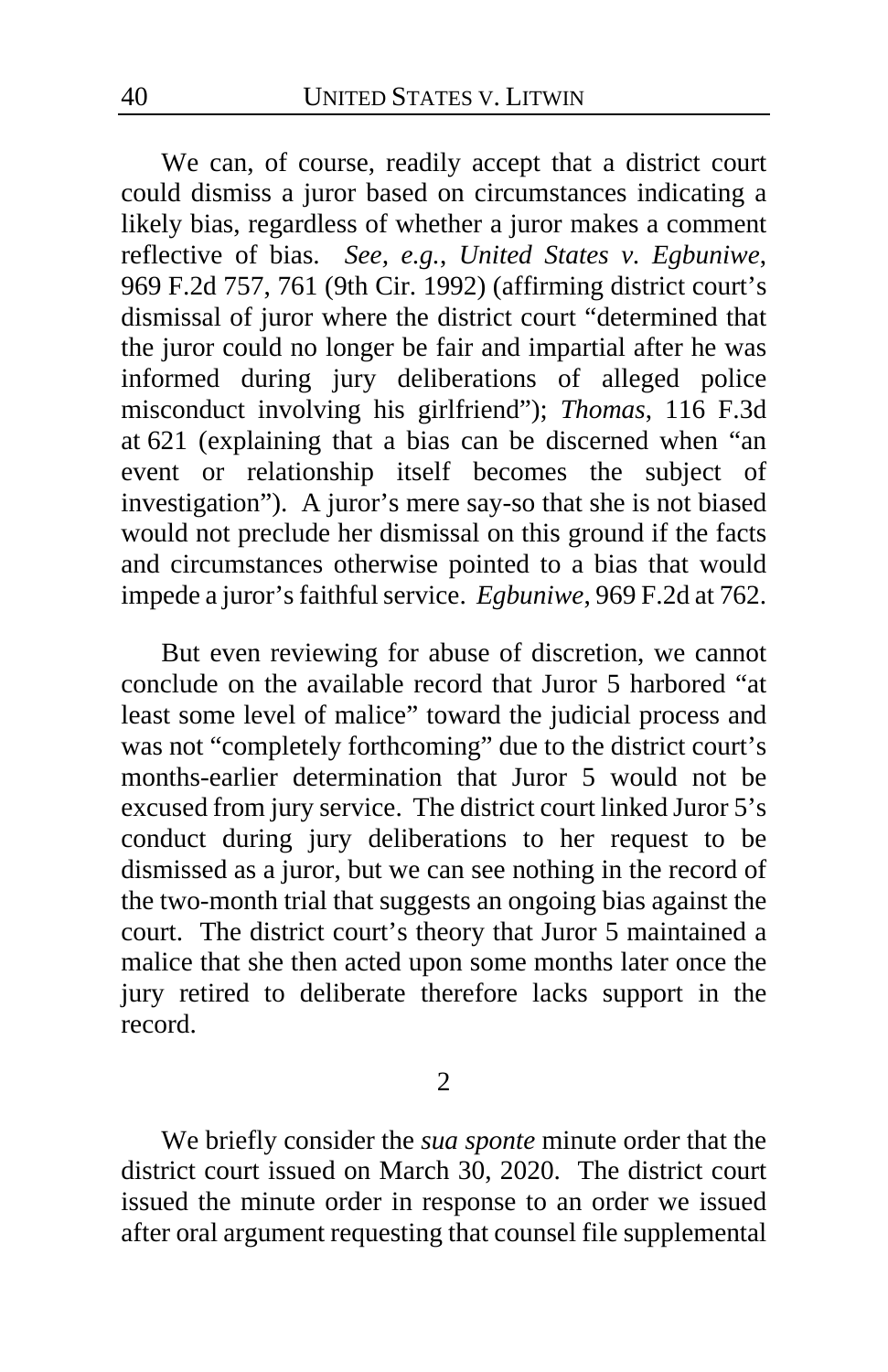briefs addressing whether the erroneous dismissal of a juror constitutes structural error or error that should be reviewed for harmlessness.

The district court's minute order attached emails relating to Juror 5's request to be released from jury service; the substance of these emails was already in the record. The order also stated that the court's earlier refusal to dismiss Juror 5 resulted in Juror 5 making "bitter and ongoing complaints . . . throughout the entire trial," but that this was "not apparent from the record." To that end, the district court's minute order suggested that court personnel could provide further information in sworn declarations for our consideration. In context, the order seems to suggest declarations providing additional descriptions of Juror 5's demeanor or complaints made throughout the course of the trial, which would expand upon the court's reasons for deciding that Juror 5 was not acting in good faith and needed to be dismissed.

In very limited situations, Federal Rule of Appellate Procedure 10(e) allows district courts to correct or modify the record on appeal. This is not one of those circumstances. *See United States v. Garcia*, 997 F.2d 1273, 1278 (9th Cir. 1993) (explaining that Federal Rule of Appellate Procedure 10(e) cannot be used "to supplement the record with material not introduced or with findings not made"). The proffered new declarations would be created more than three years after the fact, and with no opportunity for the defendant to meaningfully respond. Any consideration of such declarations would pose serious due process concerns. We therefore decline to consider the additional description of the trial court proceedings contained in the minute order.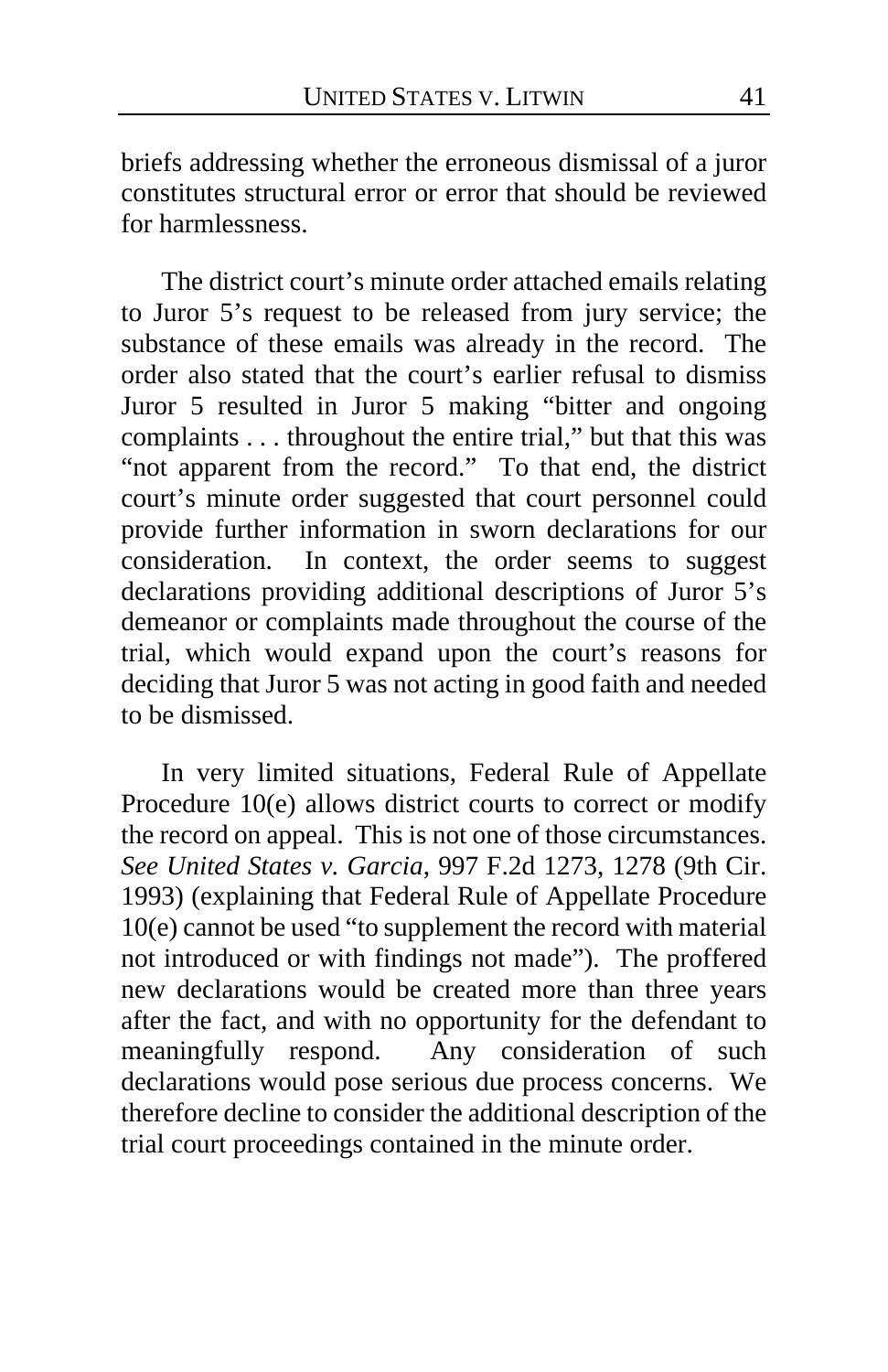#### B

We turn next to the district court's second stated ground for dismissing Juror 5: that Juror 5 "did not genuinely disagree" with other jurors and "refused to deliberate" with them. At least in its written order denying defendants' request for a new trial, the district court treated Juror 5's alleged failure to deliberate as a ground for her dismissal that was independent of Juror 5's asserted "malice" toward the judicial process—a ground we have held is not supported in the record.

It is not clear these two grounds can be so easily separated. After learning from other jurors about the difficulties in the jury room and before it heard from Juror 5, the district court "ma[d]e a further record on this particular individual." The court at this point connected Juror 5's prior effort to be excused from jury service to her alleged failure to deliberate: "My belief, based on that and what I have heard now, is that she is sending a message to this Court about the inconvenience that she has suffered, the harm to her employment, and having to work extra hours to make up for her time away on jury service is a strong motive for what I am seeing now." Juror 5 was not deliberating, in other words, because she had "an axe to grind" with the court. In its oral ruling dismissing Juror 5, the court similarly explained that Juror 5's "announcement from the get-go" that she had made up her mind "shows a bias that cannot be overcome."

Even so, treating the "failure to deliberate" finding as a separate ground for removal, we confront the question of whether Juror 5 refused to deliberate or whether her dismissal stems from her views on the merits of the case. Here, the record clearly discloses a "reasonable possibility that the impetus for [Juror 5's] dismissal stems from [her]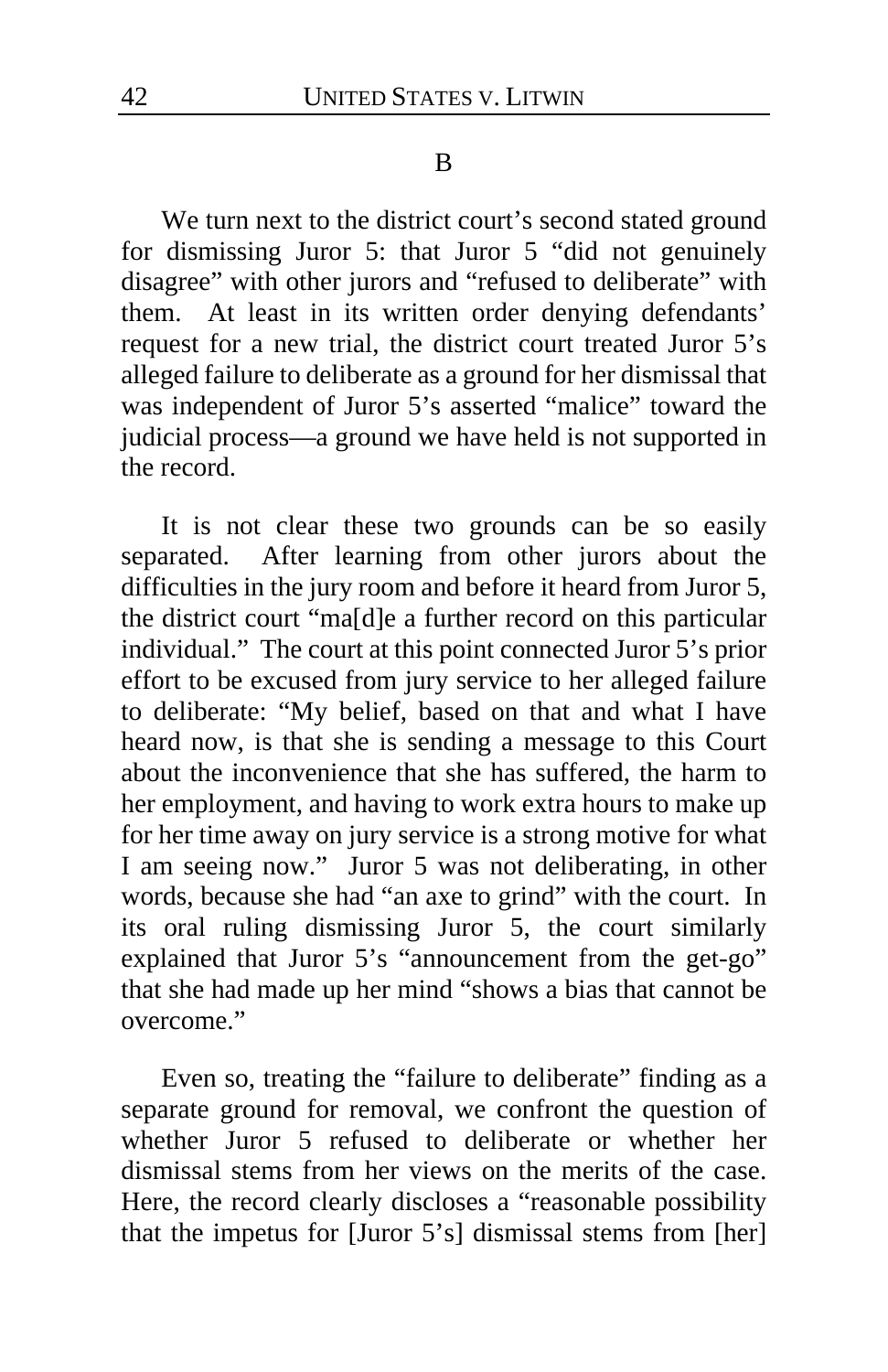views on the merits of the case." *Christensen*, 828 F.3d at 807 (quoting *Symington*, 195 F.3d at 1087) (emphasis omitted).

1

We begin by considering perhaps the most powerful evidence supporting Juror 5's dismissal: the testimony of Jurors 8 and 10 that Juror 5 would not engage in the deliberative process. In response to the court's questions, Juror 8 confirmed that Juror 5 was "refusing to consider the evidence," "refusing to consider the views of her fellow jurors," and "refusing to participate in deliberations." Juror 10 similarly stated that Juror 5 "doesn't want to listen" and "doesn't want to hear anybody else's opinions or statements or review anything."

As we look further through the record, however, we see contrary evidence indicating a reasonable possibility that the jury's impasse may have stemmed from competing interpretations of a jury instruction or from Juror 5's views of the merits of the case. *See Symington*, 195 F.3d at 1087– 88. We begin with the jury's note itself, which stated that the "Jury cannot come to a decision. We have a jur[or] that says no matter what, she will not change her mind." The district court in its order denying defendants' motion for a new trial explained that this "note raised legitimate concerns that the juror was refusing to deliberate and was unwilling or unable to participate in rational discussions regarding the evidence and the legal standard."

We agree the jury's note raised legitimate concerns that required further inquiry. But the note appeared to convey that the jury had a disagreement about the case itself, because the note said the jury "*cannot come to a decision*" and "no matter what" a juror "will not change her mind."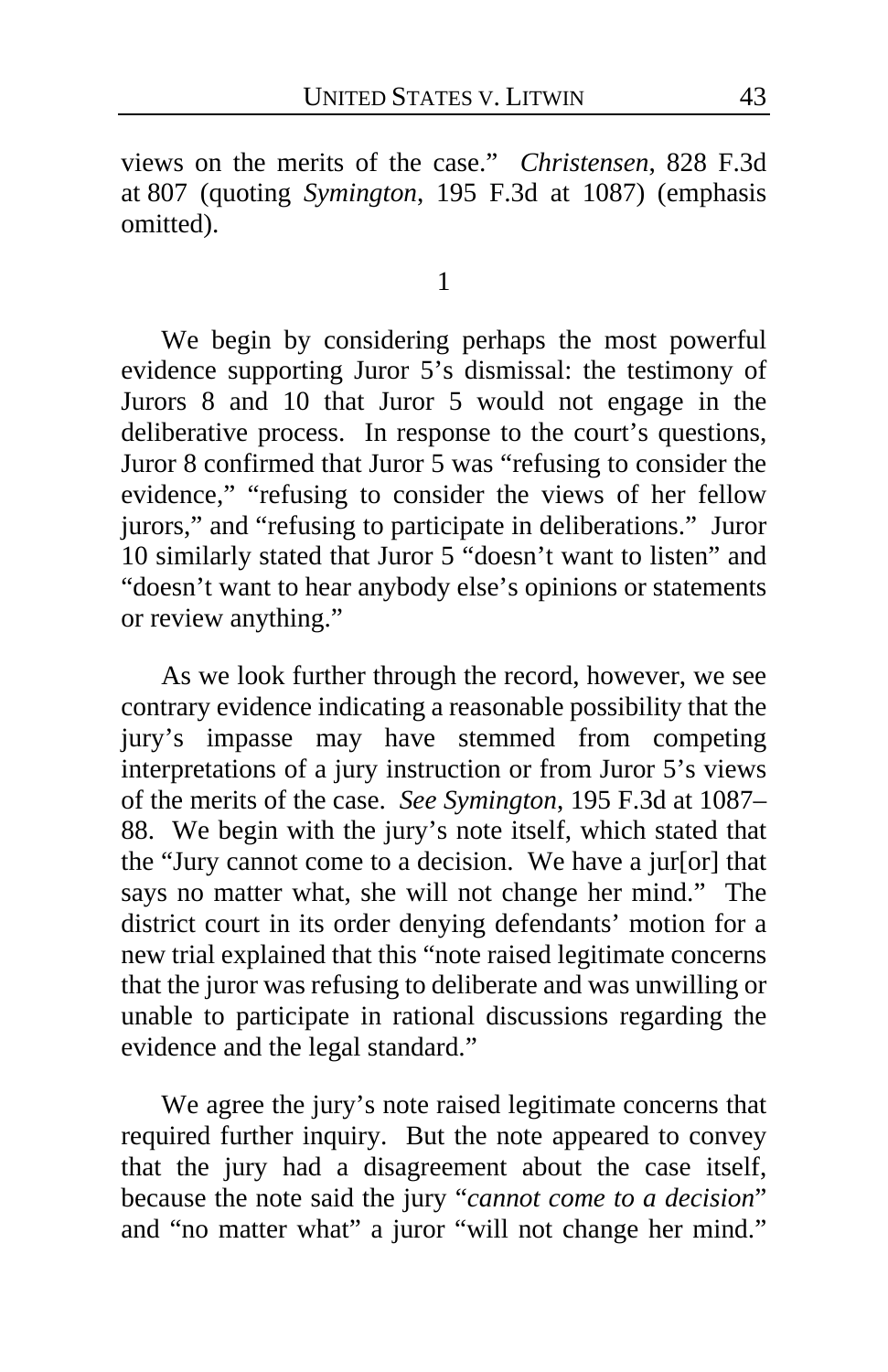(Emphasis added). As we have recognized, "[t]he dynamics of the jury process are such that often only one or two members express doubt as to [a] view held by a majority at the outset of deliberations." *United States v. Lopez*, 581 F.2d 1338, 1341 (9th Cir. 1978) (Kennedy, J.). In this case, the jury had deliberated for three hours before sending its note about being unable to "come to a decision," and by that point the jury had already sent two other notes to the court indicating that jurors were seeking guidance on the applicable legal standards.

In addition to the text of the jury's notes, when the district court asked Juror 8 if Juror 5 had "expressed any views about the law or bias that would indicate an intent to nullify . . . the law," Juror 8 instead responded that Juror 5 "seems to be confused about one part of it." According to Juror 8, although other jurors had "attempted to explain it and read it to her several times," Juror 5 was "getting stuck on one part of the sentence" and "not reading it as a whole." Juror 8 further confirmed that Juror 5's issue applied to all charges, and that Juror 8 had "asked her that, too."

The district court did not follow up with Jurors 5 or 8 to find out what jury instructions were "confus[ing]" Juror 5. The court also did not take up defense counsel's request to ask Juror 5 about the "context" she repeatedly referred to when she apologized to the court and tried to explain her statement that she would not change her mind "no matter what"

We do not fault the district court for its efforts to steer clear of the jury's view of the evidence. The district court was required to avoid prying into the substance of the jury's discussions, and it had to take care to avoid a line of questioning that could reveal the contents of the jury's secret deliberations. *See Symington*, 195 F.3d at 1086; *Brown*,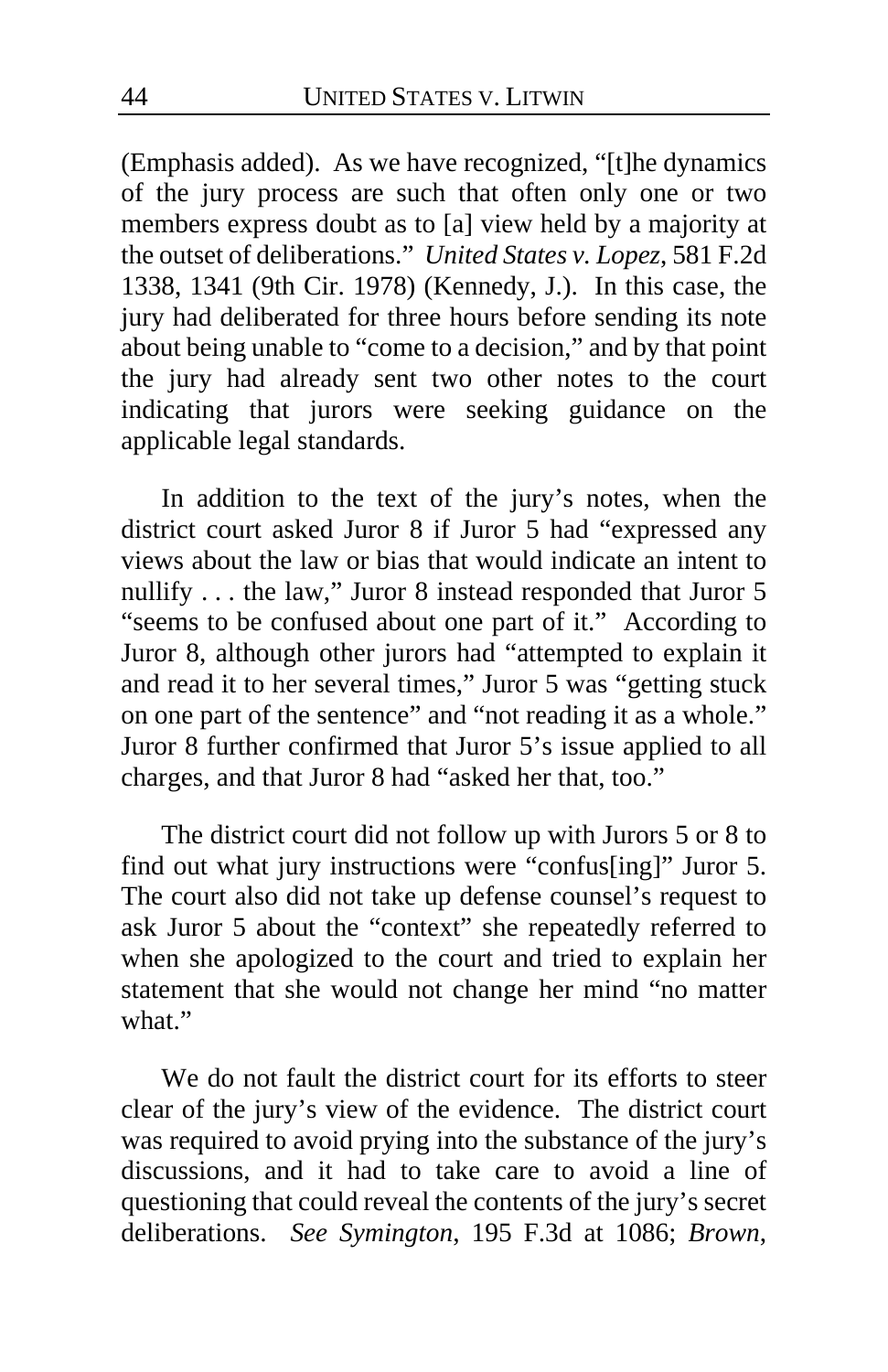823 F.2d at 596. Whether or not there was a way for the district court to thread this needle here, the district court was not expected to undertake that potentially difficult task.

At the same time, however, Juror 8's description about Juror 5's contrary interpretation of a jury instruction cannot be ignored. The district court did not address this issue in explaining its decision to dismiss Juror 5. But Juror 8's statement on this score is important. Jurors' discussions about the language of jury instructions occur in the context of considering the case and measuring the evidence against the instructions. *E.g.*, *Boyde v. California*, 494 U.S. 370, 381 (1990) (noting that "[d]ifferences among [jurors] in interpretation of instructions may be thrashed out in the deliberative process, with commonsense understanding of the instructions in the light of all that has taken place at the trial"). Discussions of this nature, at bottom, center on whether the government has met its burden of proof. *See Symington*, 195 F.3d at 1084 (complaints that juror "'kept getting stuck on two elements'" indicated that other jurors' frustrations "may have derived more from their disagreement with her on the merits of the case, or at least from their dissatisfaction with her defense of her views"). Nor was there a suggestion that Juror 5 was engaged in nullification of the law.

Juror 8's description of Juror 5's alleged confusion about a jury instruction also highlights that Juror 5 was deliberating to some extent. For Juror 8 to be able to describe Juror 5 "getting stuck on one part of a sentence" and being "confused about one part" of the instructions, there had to have been some amount of discussion with Juror 5. And although Juror 10 indicated that Juror 5 stated she would not change her mind as soon as the jury began deliberating, Juror 8 somewhat differently reported that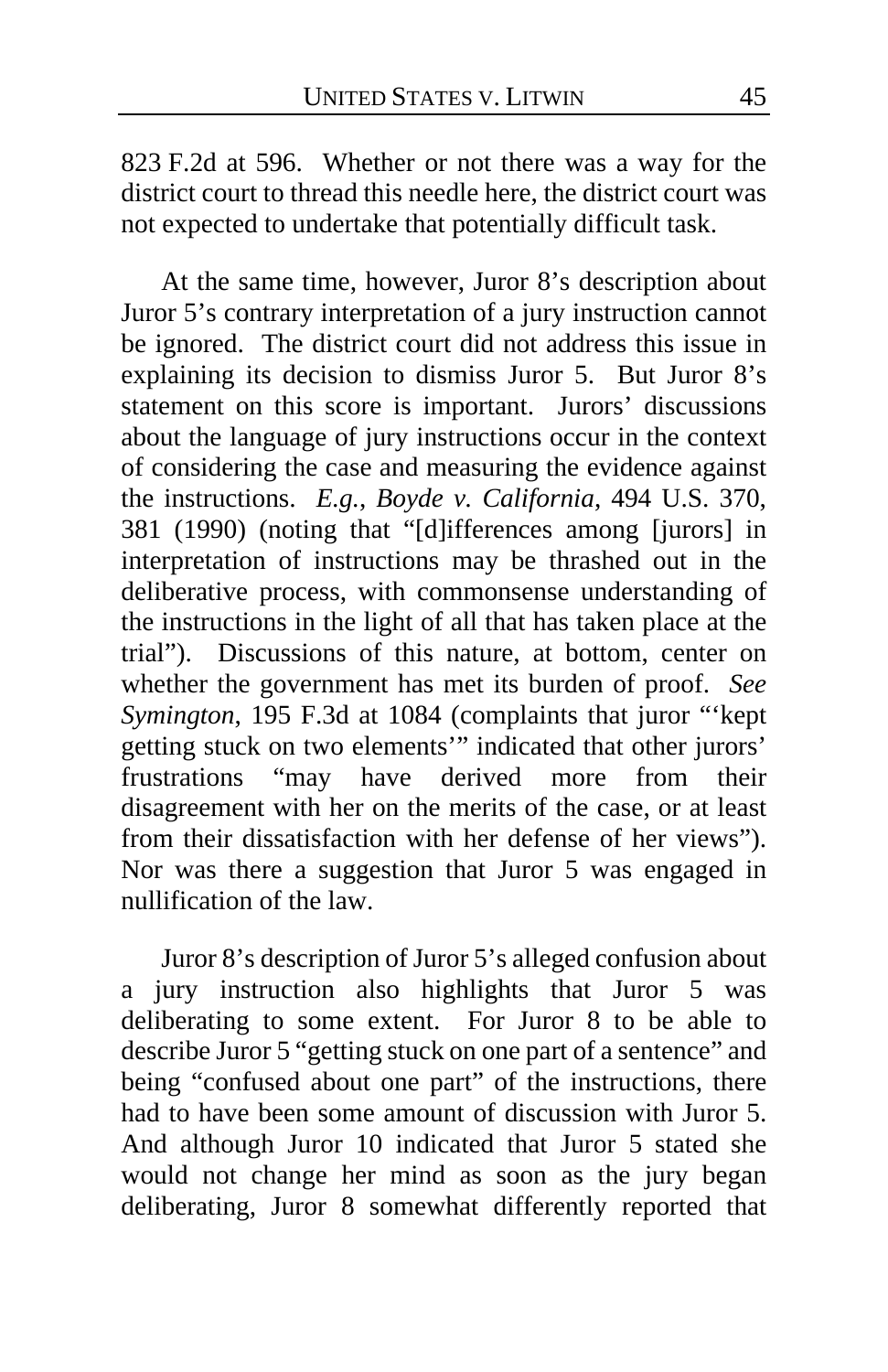Juror 5 stated her position "[a]s the evidence was rolled in, after we had already started debating." Indeed, Juror 8 explained that other jurors had "tried multiple angles" with Juror 5, again indicating some amount of discussion with her.

The district court in questioning Juror 5, and in its later oral ruling dismissing her, seemed to draw dispositive significance from the fact that the jury's note said Juror 5 would not change her mind "no matter what," as well as Juror 5's admission that she had made this statement two or three times early in deliberations. To the extent the district court treated Juror 5's statements as reflecting "potential malice toward the judicial process," this lacks support for the reasons stated above. Moreover, given the text of the jury's note and Juror 8's testimony about discussions with Juror 5 concerning a jury instruction, the statement that a juror will not change her mind "no matter what" is one that, on this record, reflects ambiguity. *Compare McIntosh*, 380 F.3d at 551, 556 (affirming a district court's decision not to remove a juror after juror stated, *inter alia*, "that nobody is going to change his mind"), *with Symington*, 195 F.3d at 1083–84 (reversing dismissal of juror where other jurors had reported the dismissed juror conveying that she had "her mind made up" and had "her mind set"), *and Thomas*, 116 F.3d at 611 (reversing dismissal of juror who stated that "'he would not change his mind'"). Indeed, Juror 8 reported that Juror 5 said it was "her right" not to change her mind.

We recognize that Jurors 8 and 10 both stated that, in their view, Juror 5 was not considering the evidence and not considering the views of her fellow jurors. But based on the record as a whole, there remains "a reasonable possibility that [Juror 5's] views on the merits of the case provided the impetus for" the jury's note and Juror 5's ultimate removal.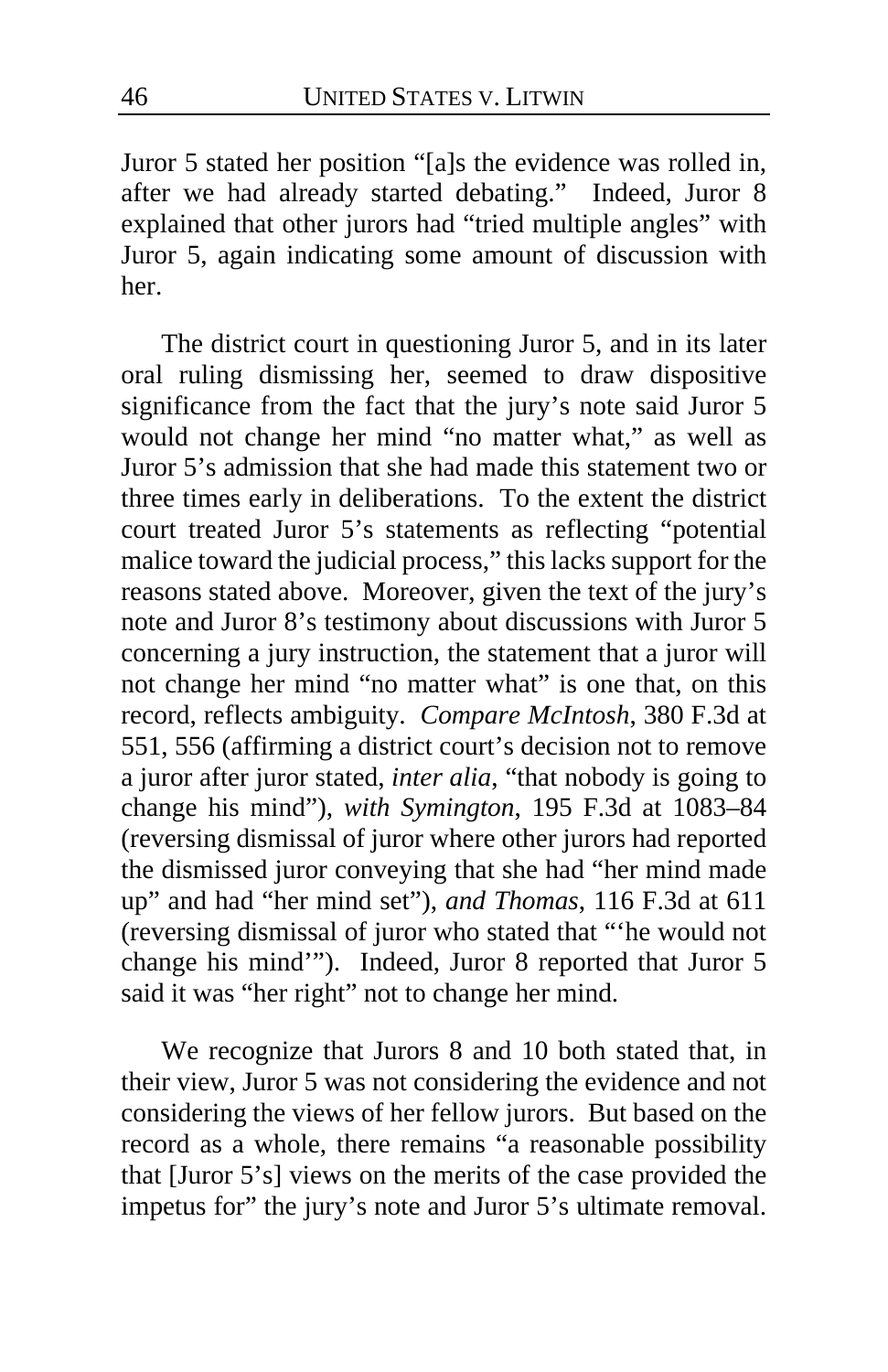*Symington*, 195 F.3d at 1088; *see also McGill*, 815 F.3d at 869 (explaining that a perceived refusal to deliberate can pose "inherent potential for confusion with a juror's evidence-based inclination to acquit"); *Thomas*, 116 F.3d at 611 (reversing district court's dismissal of a juror where juror had stated, *inter alia*, "'that he would not change his mind'" and where juror note had cited the dismissed juror's "predisposed disposition").

Juror 5 asked for an opportunity to give "context" for her statement that she was not going to change her mind no matter what, and apologized if that statement implied an unwillingness to deliberate. The district court did not allow Juror 5 to explain herself and was clearly trying to avoid delving into the jury's deliberations. But in its oral ruling dismissing Juror 5, the district court referenced Juror 5's legal experience and stated: "She is a paralegal with many, many years of experience. She would obviously – if given the opportunity to explain, she would probably hang her hat on some point. She's savvy enough to do that." Earlier in the proceedings, the district court similarly stated: "I'm sure she can point to something, somewhere, that will justify it. She's a paralegal. She knows what she's doing."

These were not sufficient grounds for declining to give the jury a further opportunity to continue deliberating, including with re-instructions as necessary. Where the jury had deliberated only about three hours, where Juror 5 had stated she was willing to continue deliberating, and given the record as a whole, which includes Juror 5's alleged confusion over a jury instruction, the district court was premature in concluding that sending the jury back to deliberate would be "a waste of time."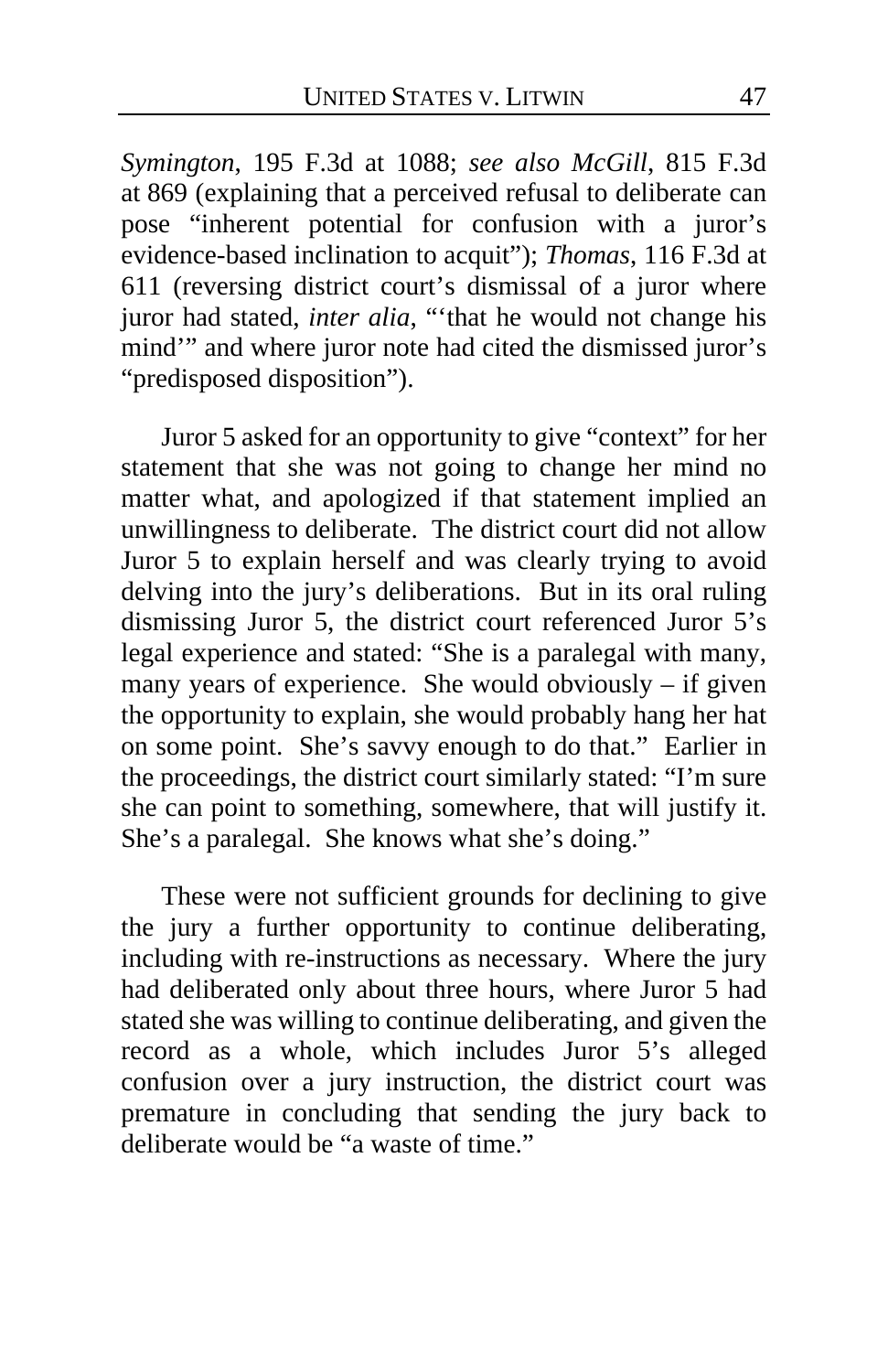#### 2

Relying on our decision in *Christensen*, the government points to the comparatively limited amount of jury deliberation that took place here. Specifically, the deliberation that took place here. government points out that in *Christensen*, we distinguished *Symington* in part based on the length of time the jury had been deliberating there before problems arose. *See Christensen*, 828 F.3d at 811. In *Christensen*, we thus explained that "[t]he longer period of time in *Symington* is consistent with a juror attempting to engage in deliberations on the merits but unable to convince his or her cohort." *Id.*  Conversely, we noted, "one hour is unlikely to have been enough time for the jurors to have ascertained such a difference in their views on the evidence." *Id.* The government thus urges that because jurors here only deliberated for three hours before sending a note complaining about Juror 5, the note did not stem from a disagreement about the case itself.

*Christensen*, however, was a very different case. It involved a juror who made numerous "anti-government" statements, called the government's case "a joke," and then lied to the court about whether he had made these statements to other jurors. *Id.* at 809–12. There are no analogous circumstances like that here. Moreover, while *Christensen*  observed that a lengthier deliberation period can be indicative of a disagreement among jurors on the merits of the case, *id.* at 811, *Christensen* did not create a bright-line rule allowing jurors to be dismissed so long as the jury had only been deliberating a short time. While a longer period of discussion may be "consistent with" a disagreement on the weight of the evidence, *id.*, a shorter period of discussion is not necessarily inconsistent with that either, particularly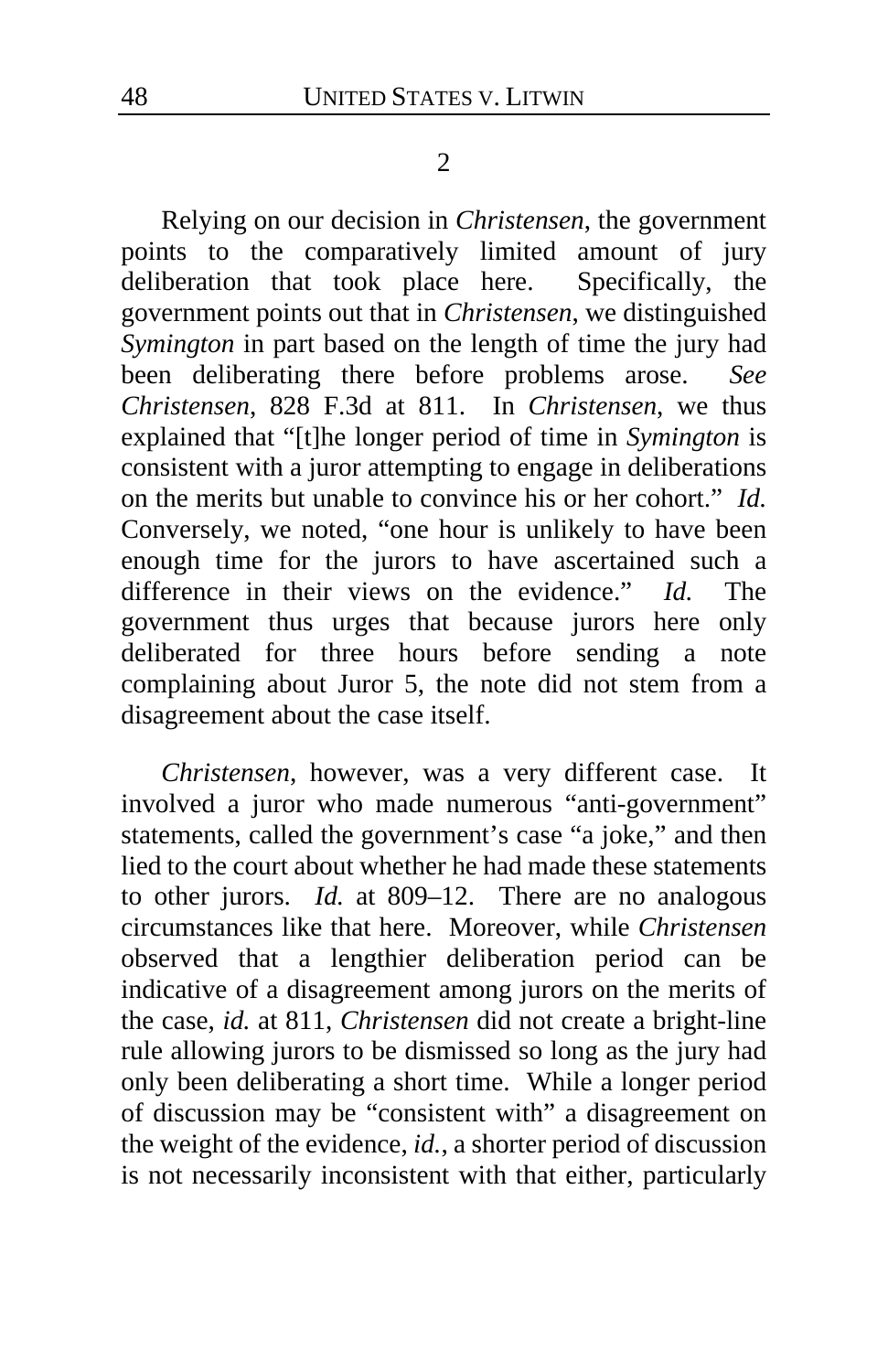given the intensely fact-dependent nature of juror dismissal cases.

Our holding in this case accords with the three leading cases involving the most comparable facts: our decision in *Symington*, and the decisions in *United States v. Thomas*, 116 F.3d 606 (2d Cir. 1997), and *United States v. Brown*, 823 F.2d 591 (D.C. Cir. 1987). In these cases, courts of appeal each held, based on the distinct records before them, that district courts reversibly erred in dismissing a juror after deliberations had begun. *See Symington*, 195 F.3d at 1088; *Thomas*, 116 F.3d at 625; *Brown*, 832 F.2d at 599–600.

In addition, in *Symington*, *Thomas*, and *Brown*, there were strong counter-narratives indicating that the impetus for the jurors' dismissals stemmed from reasons other than the jurors' views on the merits. In *Symington*, there was a substantial record supporting the juror's incoherence and inability to understand the proceedings. 195 F.3d at 1083; *see also id.* at 1093–97 (Fitzgerald, J., dissenting). In *Thomas* and *Brown*, there was substantial record evidence suggesting that the juror was unwilling to follow the law, *i.e.*, jury nullification. *See Thomas*, 116 F.3d at 611, 614–17; *Brown*, 823 F.3d at 594–95. And yet the courts in all three cases held that the dismissals of the jurors were improper because of the reasonable possibility that the dismissals instead stemmed from the jurors' views on the strength of the government's case. *See Symington*, 195 F.3d at 1088; *Thomas*, 116 F.3d at 625; *Brown*, 832 F.2d at 596–97. In this case, by contrast, the identified alternative explanation for Juror 5's claimed failure to deliberate—Juror 5's "malice" toward the court—is lacking.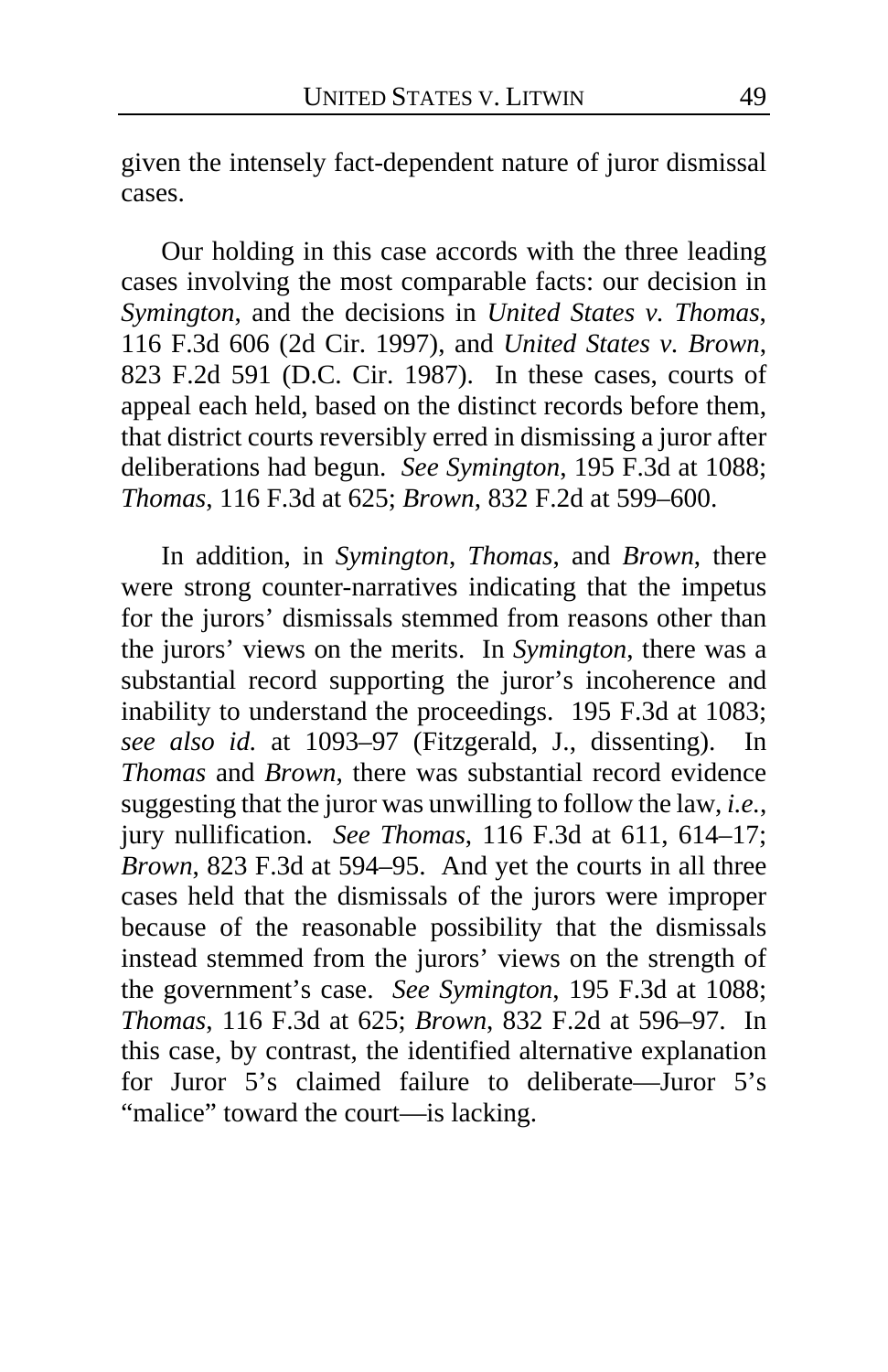#### IV

Having determined that the dismissal of Juror 5 during deliberations was error, we turn to the question of the appropriate remedy. The defendant argues that the improper removal of Juror 5 was structural error, requiring automatic reversal of his convictions and vacatur of his sentence. *See, e.g.*, *United States v. Gonzalez-Lopez*, 548 U.S. 140, 148 (2006); *Sullivan v. Louisiana*, 508 U.S. 275, 281–82 (1993). The government, by contrast, argues that the court should evaluate whether the error was harmless.

No party has identified a case in which a court has delved into the question whether the improper dismissal of a juror during deliberations is structural error or subject to harmless error review. In cases where this error was held to have occurred, the convictions were reversed without discussion. *See Symington*, 195 F.3d at 1088; *Thomas*, 116 F.3d at 606, 625; *Brown*, 823 F.2d at 597; *see also United States v. Matthews*, 709 F. App'x 481, 482 (9th Cir. 2018); *United States v. Tabacca*, 924 F.2d 906, 915 (9th Cir. 1991) (reversing convictions after determining district court improperly proceeded without a juror who became unavailable during deliberations).

Assuming the government is correct that Juror 5's dismissal is susceptible to harmless error review, we cannot find the error harmless. *See Beard*, 161 F.3d at 1195 (declining to decide whether district court's improper substitution of alternate jurors was structural error or subject to harmless error review because even if the latter could apply, "[i]t has not been shown that the error was harmless").

Because this is constitutional error, the government bears the burden of demonstrating the error "was harmless beyond a reasonable doubt." *Chapman v. California*,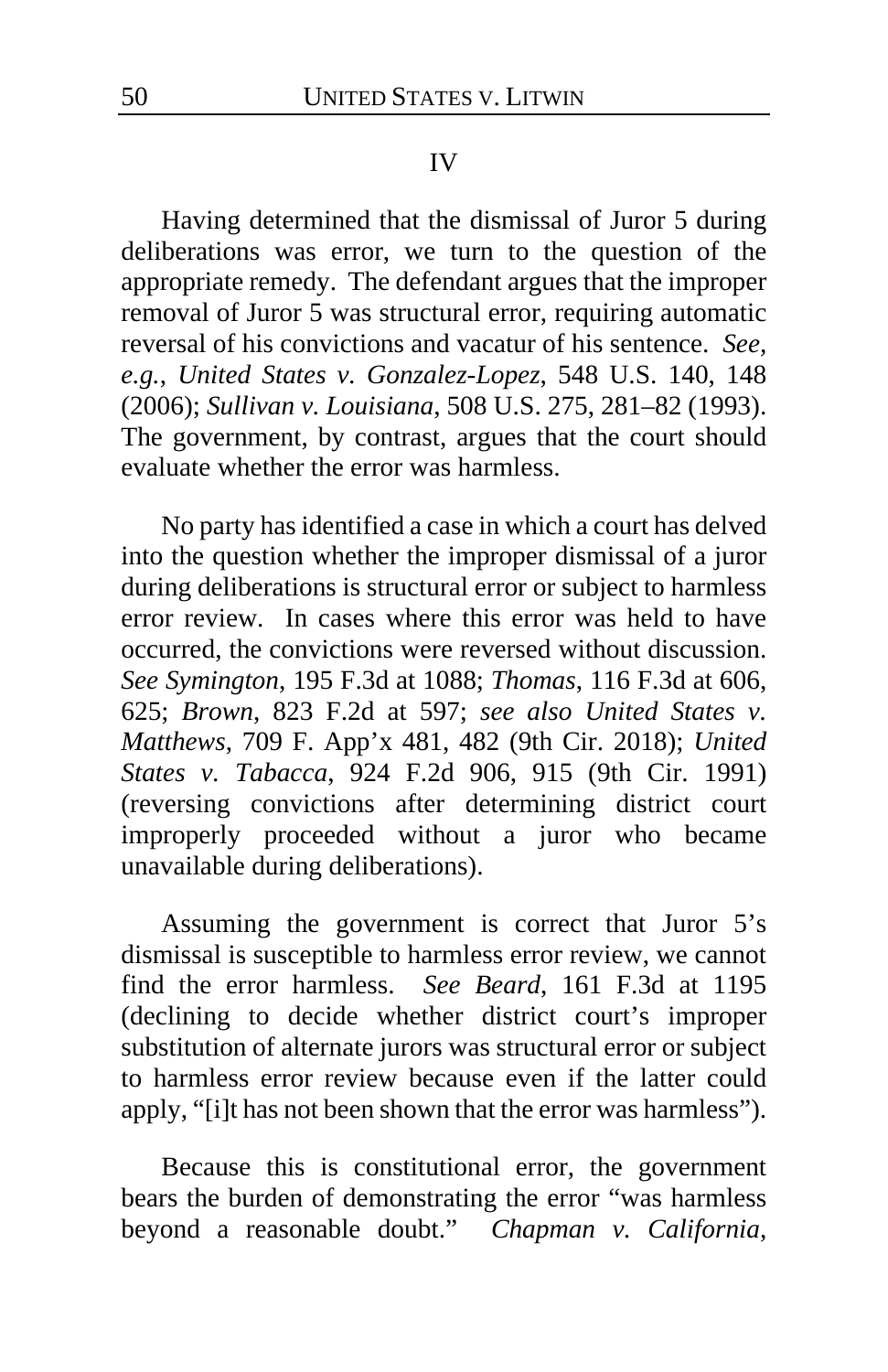386 U.S. 18, 24 (1967); *see also, e.g.*, *United States v. Velarde-Gomez*, 269 F.3d 1023, 1034–35 (9th Cir. 2001) (en banc). Under this standard, "[t]he question a reviewing court must ask is this: absent [the error] is it clear beyond a reasonable doubt that the jury would have returned a verdict of guilty?" *United States v. Hasting*, 461 U.S. 499, 510–11 (1983); *see also, e.g.*, *United States v. Bustamante*, 687 F.3d 1190, 1195 (9th Cir. 2012).

We do not lightly remand this case, and we are mindful of the expense and inconvenience that retrial will require. Nevertheless, on this record we cannot conclude that the district court's error was harmless beyond a reasonable doubt. The government presented compelling evidence that Litwin engaged in the charged conduct, including testimony from eyewitnesses and undercover agents. But Litwin also presented defenses, particularly as to his lack of criminal intent, and there was at least some evidence to support them. In fact, the jury ultimately acquitted Litwin of some of the charges. And as explained above, there is also reason to believe Juror 5 had views on the merits of the case. Even though the government's case-in-chief was strong, Litwin was entitled to a fair trial consistent with the Sixth Amendment.

Because the record lacks sufficient support for the district court's assessment of Juror 5's willingness and ability to deliberate, we vacate the district court's judgment and remand for further proceedings. Given the entirety of the record discussed above, and again assuming that the issue is amenable to a harmlessness analysis, the government has not demonstrated beyond a reasonable doubt that the result would have been the same had Juror 5 not been dismissed.